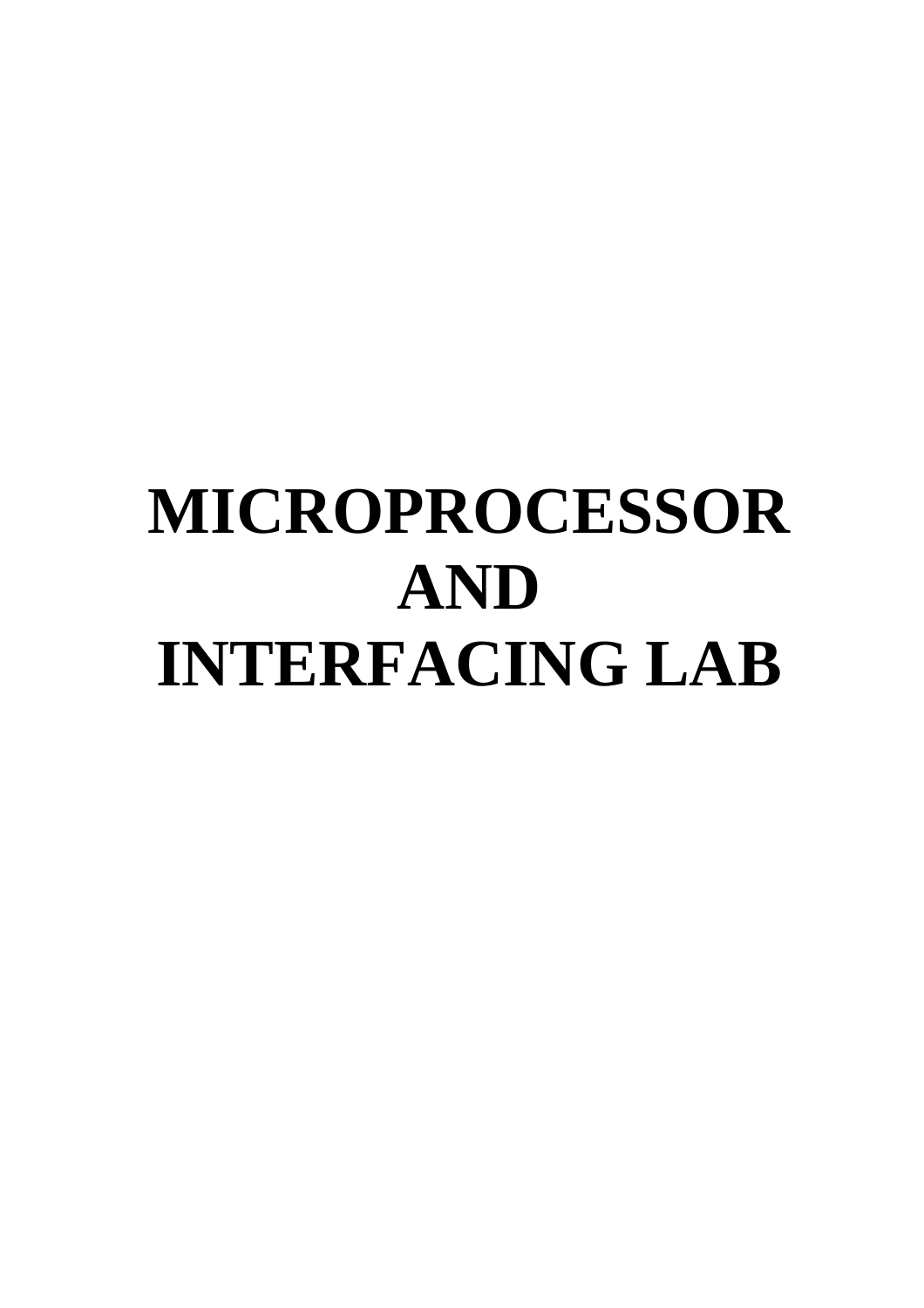# **MICROPROCESSOR AND INTERFACING LAB**

# **LIST OF EXPERIMENTS V SEM.(ECE, CSE, IT,BME)**

- 1. STUDY ARCHITECTURE OF 8085 & FAMILIARIZATION WITH ITS HARDWARE, COMMANDS & OPERATION OF MICROPROCESSOR KIT.
- 2. WRITE A PROGRAM USING 8085 & VERIFY FOR :
	- (A) ADDITION OF TWO 8-BIT NUMBERS.
	- (B) ADDITION OF TWO 16-BIT NUMBERS. (WITH CARRY)
- 3. WRITE A PROGRAM USING 8085 & VERIFY FOR :
	- (A) SUBTRACTION OF TWO 8-BIT NUMBERS. (DISPLAY OF BARROW)
	- (B) SUBTRACTION OF TWO 16-BIT NUMBERS. (DISPLAY OF BARROW)
- 4. WRITE A PROGRAM USING 8085 FOR MULTIPLICATION OF TWO 8-BIT NUMBERS BY REPEATED ADDITION METHOD CHECK MINIMUM NUMBER OF ADDITION & TEST FOR TYPICAL DATA.
- 5. WRITE A PROGRAM USING 8085 FOR MULTIPLICATION OF TWO 8-BIT NUMBERS BY BIT ROTATION METHOD & VERIFY.
- 6. WRITE A PROGRAM USING 8085 FOR DIVISION OF TWO 8-BIT NUMBERS BY REPEATED SUBTRACTION METHOD& TEST FOR TYPICAL DATA.
- 7. WRITE A PROGRAM USING 8085 FOR DIVISION OF TWO 8 -BIT NUMBERS BY BIT ROTATION METHOD & TEST FOR TYPICAL DATA.
- 8. WRITE A PROGRAM USING 8085 FOR FINDING SQUARE OF A NUMBER USING LOOK-UP TABLE & VERIFY.
- 9. WRITE A PROGRAM USING 8085 FOR FINDING SQUARE-ROOT OF A NUMBER.
- 10.STUDY OF 8086 MICROPROCESSOR KIT.
- 11.WRITE A PROGRAM USING 8086 FOR ADDITION OF TWO 16 BIT NUMBERS.
- 12.WRITE A PROGRAM USING 8086 FOR DIVISION OF A DEFINED DOUBLE WORD BY ANOTHER WORD & VERIFY.
- 13.WRITE A PROGRAM USING 8086 FOR COPYING 12 BYTES OF DATA FROM SOURCE TO DESTINATION & VERIFY
- 14.WRITE A PROGRAM USING 8086 & VERIFY FOR FINDING THE LARGEST NUMBER FROM AN ARRAY.
- 15.WRITE A PROGRAM USING 8086 FOR ARRANGING AN ARRAY OF NUMBERS IN DESCENDING ORDER & VERIFY.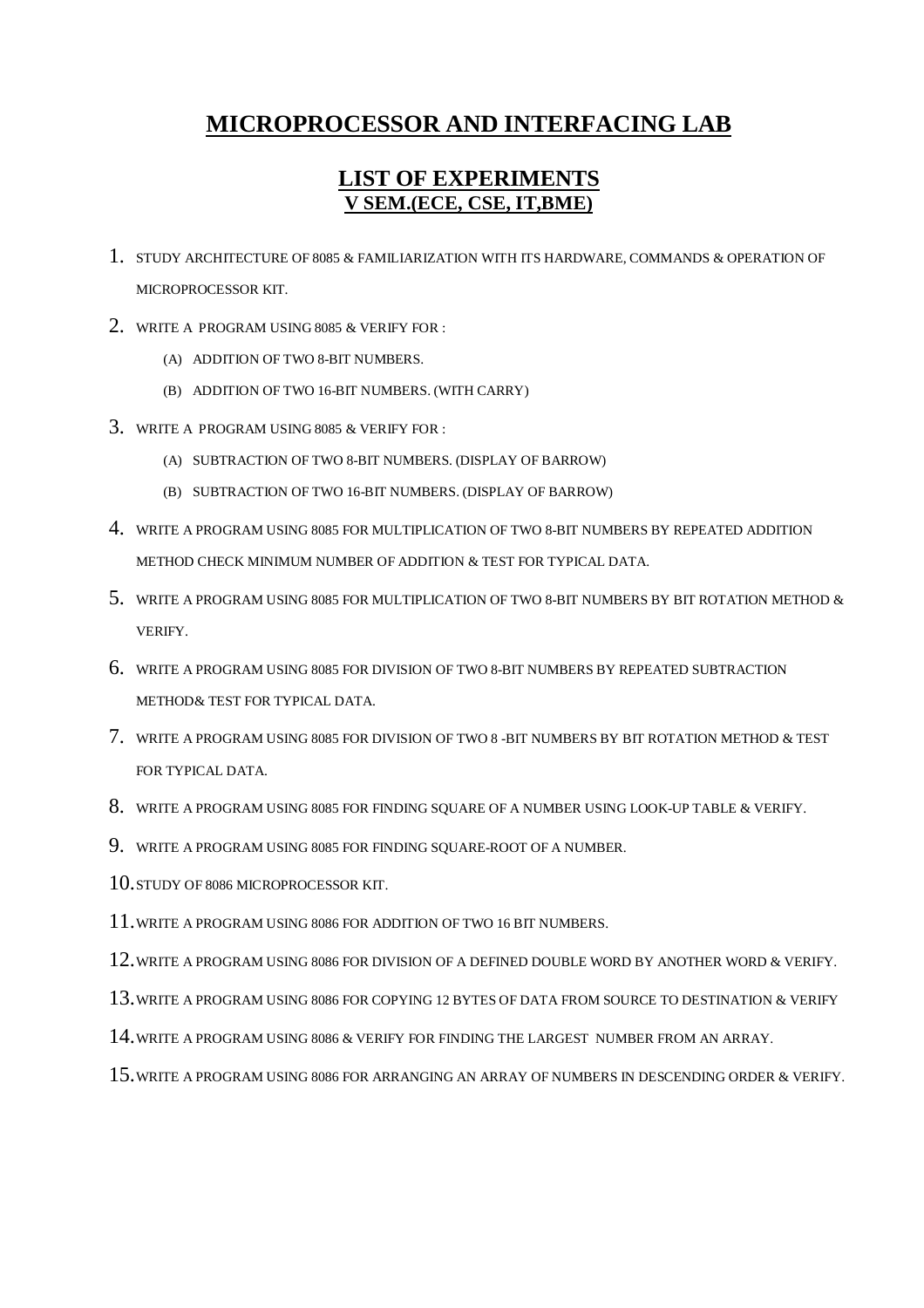# **AIM :** STUDY OF 8085-MICROPROCESSOR KIT.

# **APPARATUS**: 8085 microprocessor kit.

# . **THEORY :**

 Intel 8085 is an 8-bit microprocessor. It is 40-pin IC package fabricated on a single LSI chip. It uses a single +5 V supply. Its clock speed is about 3 MHz. It consists of three main sections: -

# *1.ALU (Arithmetic and logic unit):-*

 The ALU performs the arithmetic and logical operation, addition, subtraction, logical AND, OR, EX-OR, Complement, Increment, Decrement, shift, clear. *2.Timing and Control Unit:-*

 It generates timing and control signals, which are necessary for the execution of instruction. *3.Registers: -*

These are used for temporary storage of data and instruction. INTEL 8085 has following registers: -

- i) One 8 bit accumulator
- ii) Six 8 bit registers  $(B, C, D, E, H, L)$
- iii) One 16 bit stack pointer, SP
- iv) One 16 bit program counter, PC
- v) Instruction register
- vi) Status register
- vii) Temporary registers

PC contains the address of next instruction.

IR holds the instruction until it is decoded.

SP holds the address of the stack top.

Accumulator is used during execution of program for temporary storage of data.

Status flags are as follows: -

- i) Carry (CS)
- ii)  $\text{Zero} (Z)$
- iii)  $Sign(S)$
- iv) Parity (P)
- v) Auxiliary Carry (AC)

# **PSW**

This 8-bit program status word includes status flags and three undefined bits.

# **Data and Address bus**

 Data bus is 8- bit wide and 8 bits of data can be transmitted in parallel. It has 16-bit wide address bus as the memory addresses are of 16 bits.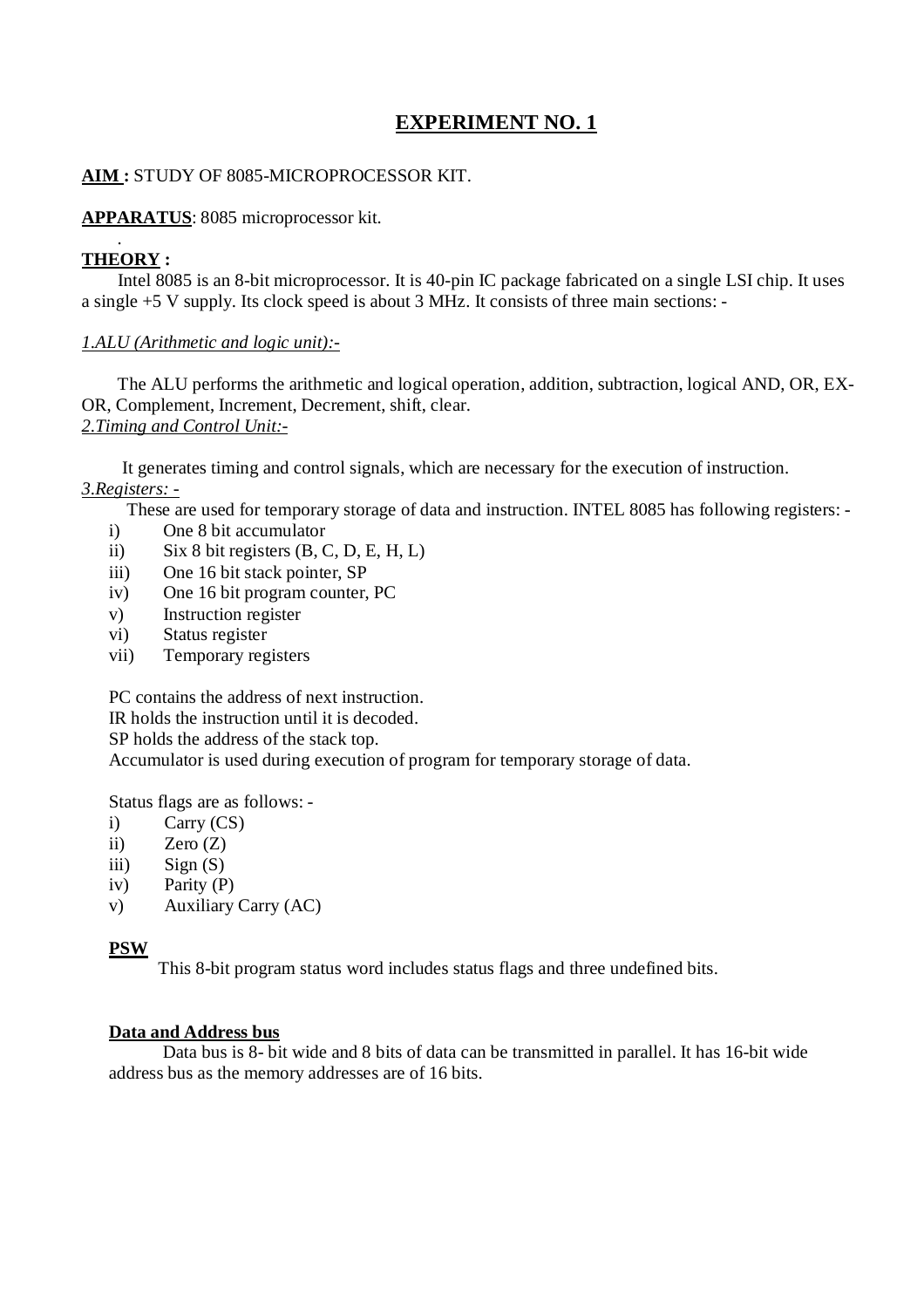# **CIRCUIT DIAGRAM(PIN DIAGRAM):-**

| 36 <sub>6</sub> |                |                              | <u> 12</u>              |
|-----------------|----------------|------------------------------|-------------------------|
|                 | <b>RST-IN</b>  | AD <sub>0</sub><br>AD1       | 13                      |
| 1               | X <sub>1</sub> | AD <sub>2</sub>              | 14                      |
|                 |                | AD <sub>3</sub>              | 15                      |
|                 |                | AD4                          | $\overline{16}$         |
| $\mathbf{2}$    | X <sub>2</sub> | AD <sub>5</sub>              | $\overline{17}$         |
|                 |                | AD <sub>6</sub>              | $\overline{18}$         |
| $\frac{5}{6}$   | <b>SID</b>     | AD7                          | 19                      |
|                 | <b>TRAP</b>    | A8                           | $\overline{21}$         |
|                 |                | A9                           | $\overline{22}$         |
| $\frac{9}{8}$   | <b>RST 5.5</b> | A <sub>10</sub>              | $\overline{23}$         |
| $\overline{7}$  | <b>RST 6.5</b> | A11                          | $\overline{24}$<br>25   |
|                 | <b>RST 7.5</b> | A12                          | $\overline{26}$         |
| 10              |                | A13                          | $\overline{27}$         |
|                 | <b>INTR</b>    | A14                          | 28                      |
| $\frac{11}{1}$  |                | A <sub>15</sub>              |                         |
|                 | <b>INTA</b>    |                              | 30                      |
| 29              |                | <u>ALE</u>                   | 31                      |
|                 | S <sub>0</sub> | <b>WR</b>                    | 32                      |
| 33              |                | <b>RD</b>                    | $\overline{34}$         |
|                 | S <sub>1</sub> | <b>IO/M</b>                  | $\overline{\mathbf{3}}$ |
| <u>39</u>       | <b>HOLD</b>    | <b>RST-OT</b><br><b>CLKO</b> | $\overline{37}$         |
|                 |                | <b>SOD</b>                   | $\overline{4}$          |
| 35              | <b>READY</b>   | <b>HLDA</b>                  | $\overline{38}$         |
|                 |                |                              |                         |

# **PIN CONFIGURATION**

# **A8-A15 (Output):-**

These are address bus and used for the most significant bits of memory address.

# **AD0-AD7 (Input/Output):-**

These are time multiplexed address data bus. These are used for the least significant 8 bits of the memory address during first clock cycle and then for data during second and third clock cycle

# **ALE (Address Latch Enable)**

It goes high during the  $1<sup>st</sup>$  clock cycle of a machine. It enables the lower 8 bits of address to be latched either in the memory or external latch.

# **IO/M**

It is status signal, when it goes high; the address on address bus is for I/O device, otherwise for memory.

# **So, S1**

These are status signals to distinguish various types of operation<br>S1 So Operation

| S1 | So | Operation |
|----|----|-----------|
|    |    | Halt      |
|    |    | Write     |
|    |    | Read      |
|    |    | Fetch     |
|    |    |           |

# **RD (output)**

It is used to control read operation.

# **WR (output)**

It is used to control write operation.

# **HOLD (input)**

It is used to indicate that another device is requesting the use of address & data bus.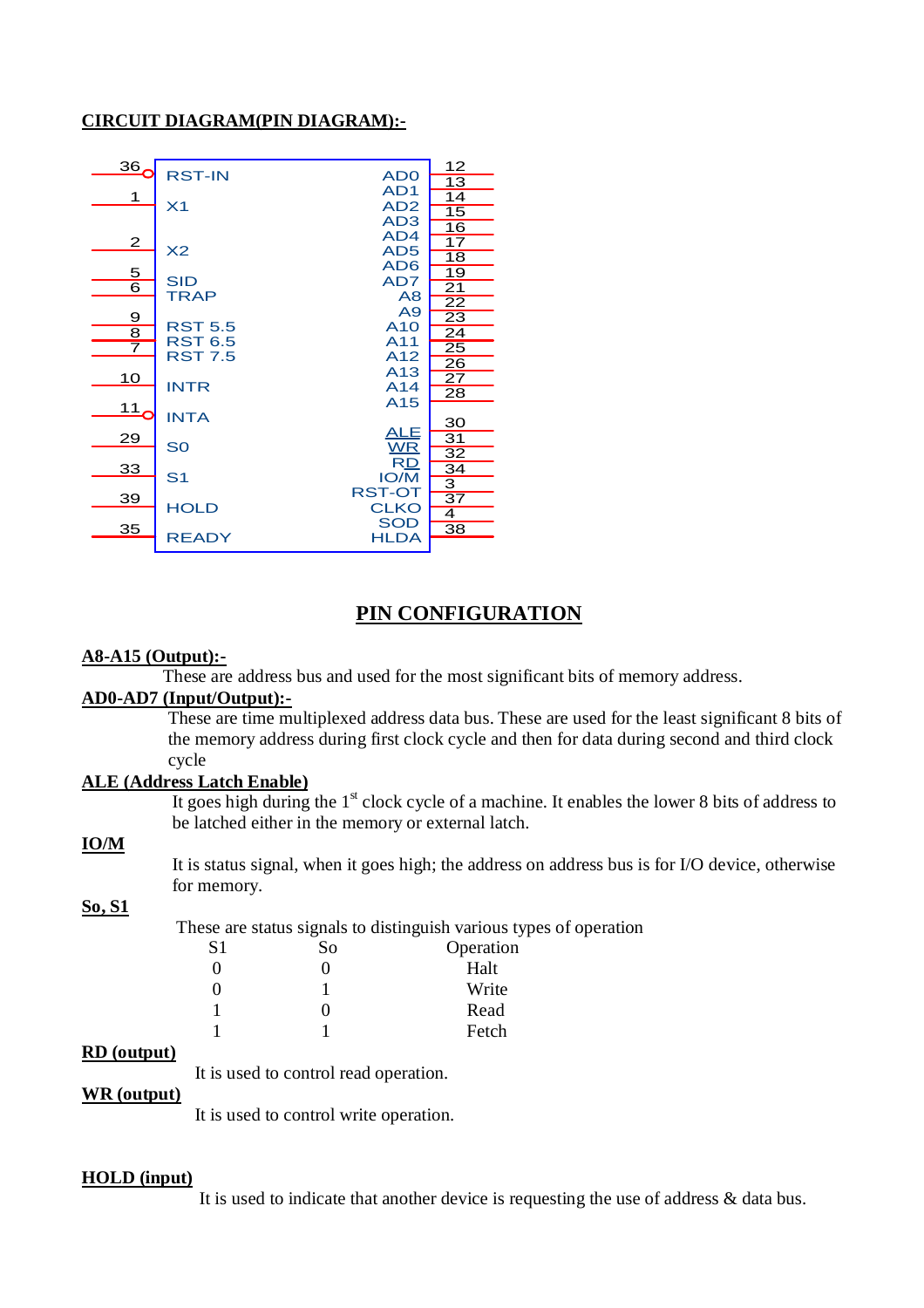# **HLDA (output)**

It is acknowledgement signal used to indicate HOLD request has been received.

# **INTR (input)**

When it goes high, microprocessor suspends its normal sequence of operations.

# **INTA (output)**

It is interrupt acknowledgement signal sent by microprocessor after INTR is received.

# **RST 5.5,6.5,7.5 and TRAP**

These are various interrupt signals. Among them TRAP is having highest priority

# **RESET IN (input)**

It resets the PC to zero.

# **RESET OUT(output)**

It indicates that CPU is being reset.

# **X1, X2 (input)**

This circuitry is required to produce a suitable clock for the operation of microprocessor. .

# **Clk (output)**

It is clock output for user. Its frequency is same at which processor operates.

# **SID (input)**

It is used for data line for serial input.

# **SOD (output)**

**Vss**

It is used for data line for serial output.

**Vcc** +5 volts supply

Ground reference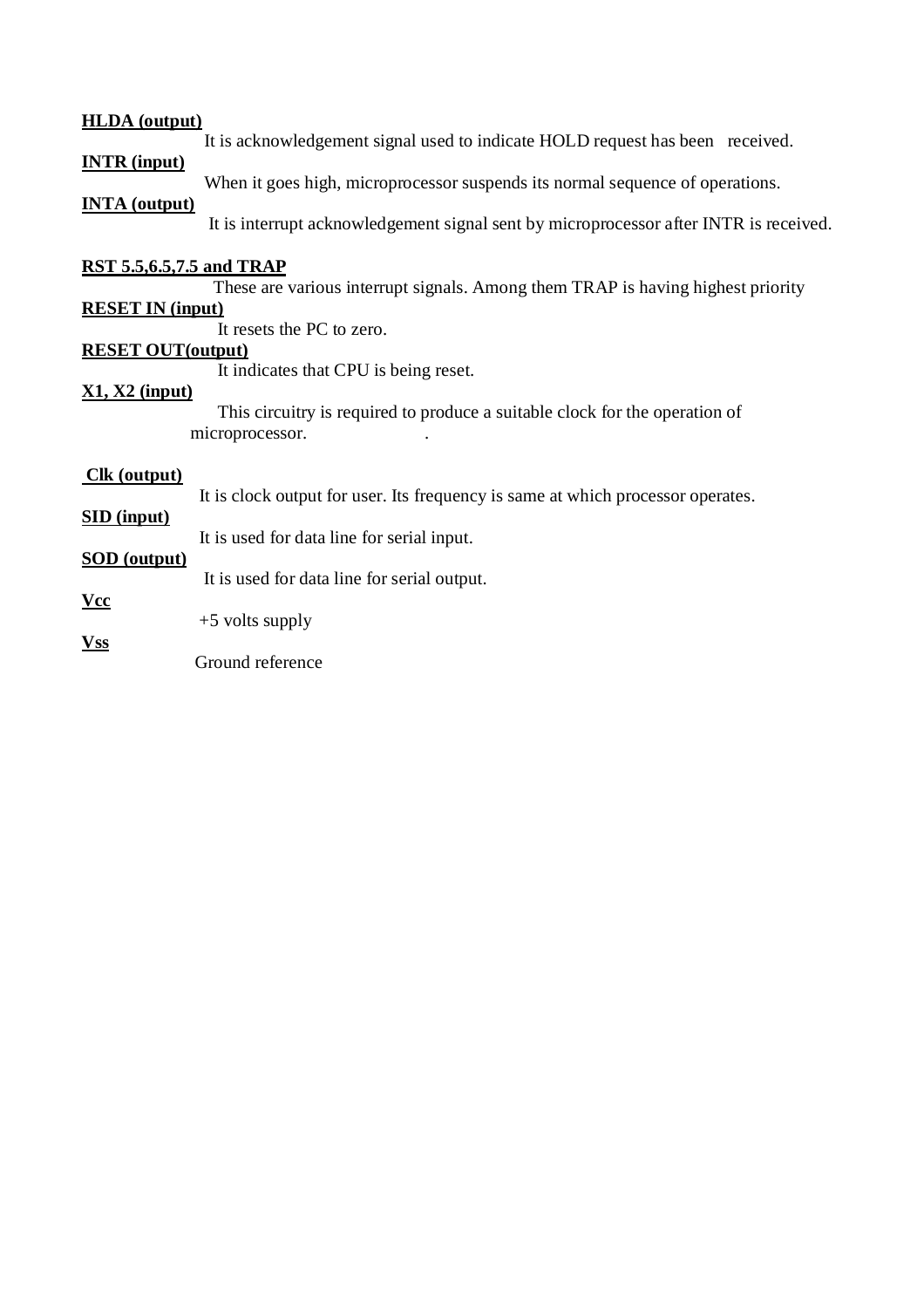# **EXPERIMENT NO. 2(A)**

# **AIM** : WRITE A PROGRAM USING 8085 & VERIFY FOR : (a) ADDITION OF TWO 8-BIT NUMBERS.

**APPARATUS** : 8085 microprocessor kit, 5V power supply, Keyboard.

# **THEORY (Program)**

| <b>Memory</b> | <b>Machine code</b> | <b>Mnemonics</b> | <b>Operands</b> | <b>Commands</b>                |
|---------------|---------------------|------------------|-----------------|--------------------------------|
| address       |                     |                  |                 |                                |
| 7000          | 21,01,75            | <b>LXI</b>       | H,7501          | Get address of 1 <sup>st</sup> |
|               |                     |                  |                 | no. in HL pair                 |
| 7003          | 7E                  | <b>MOV</b>       | A,M             | Move Ist no. in                |
|               |                     |                  |                 | accumulator                    |
| 7004          | 23                  | <b>INX</b>       | H               | HL points the                  |
|               |                     |                  |                 | address 7502H                  |
| 7005          | 86                  | <b>ADD</b>       | M               | Add the $2nd$ no.              |
| 7006          | 23                  | <b>INX</b>       | H               | HL points 7503H                |
| 7007          | 77                  | <b>MOV</b>       | M, A            | Store result in                |
|               |                     |                  |                 | 7503H.                         |
| 7008          | CF                  | RST <sub>1</sub> |                 | Terminate                      |

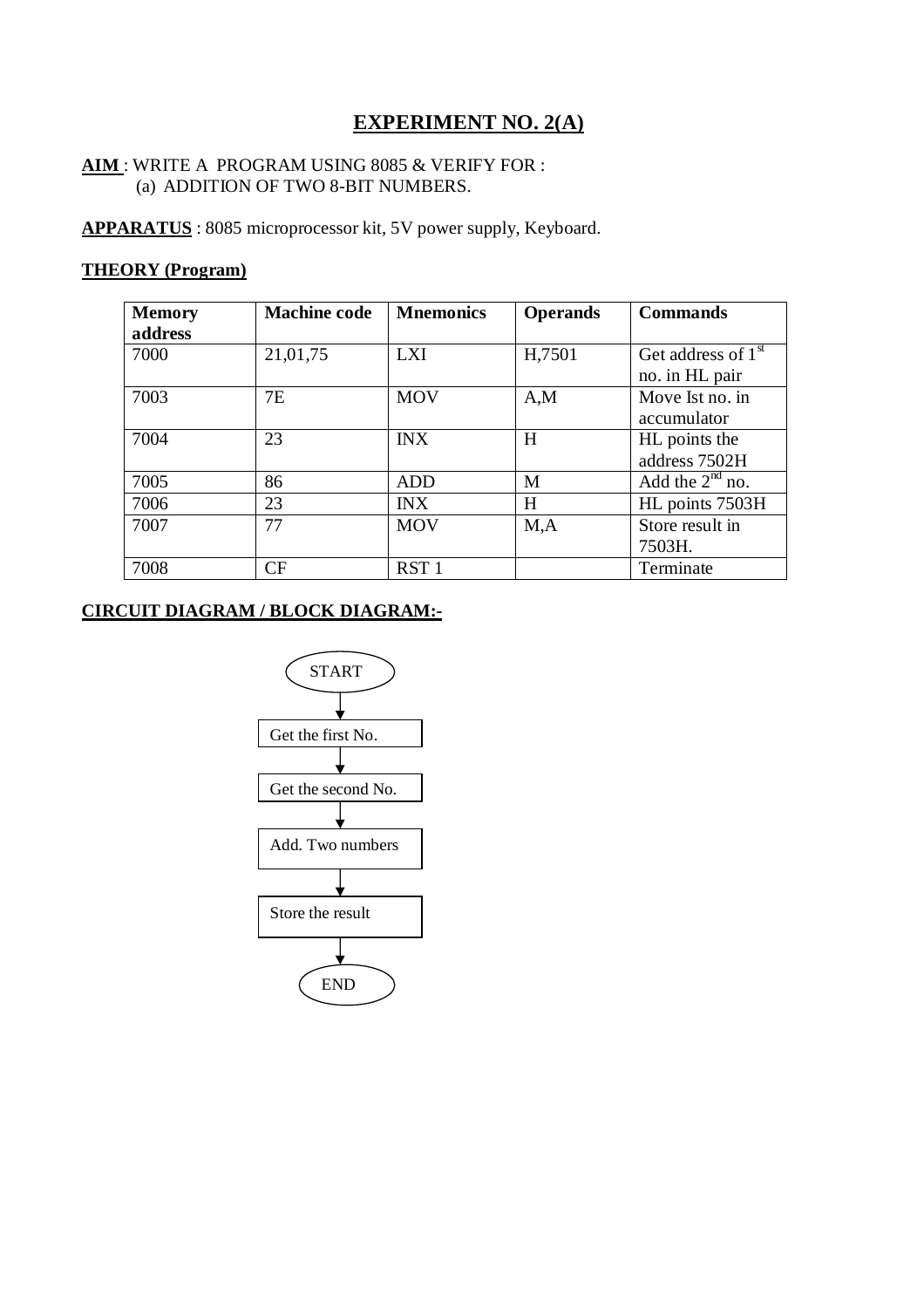ANSHUMAN Reset<br>S S<br>
S<br>
Exmem<br>
Starting A<br>
Starting A Program Address Next Write Program<br> **Execution Steps**<br> **Execution Steps**<br> **Execution Steps Execution Steps Execution Steps**

Esc Reset G GO Prog. Address Fill<br>Enter Reset Enter Reset S Exmem Any key-2 Enter-2 Register Name

# **SCIENTECH Starting Address**

Enter-enter Starting Address<br>Prog. Address Fill Enter Result Address

# **INPUT DATA**

 7501- 13H 7502- 12H

# **OUTPUT DATA**  $7503 - 25H$

**PRECAUTIONS:-**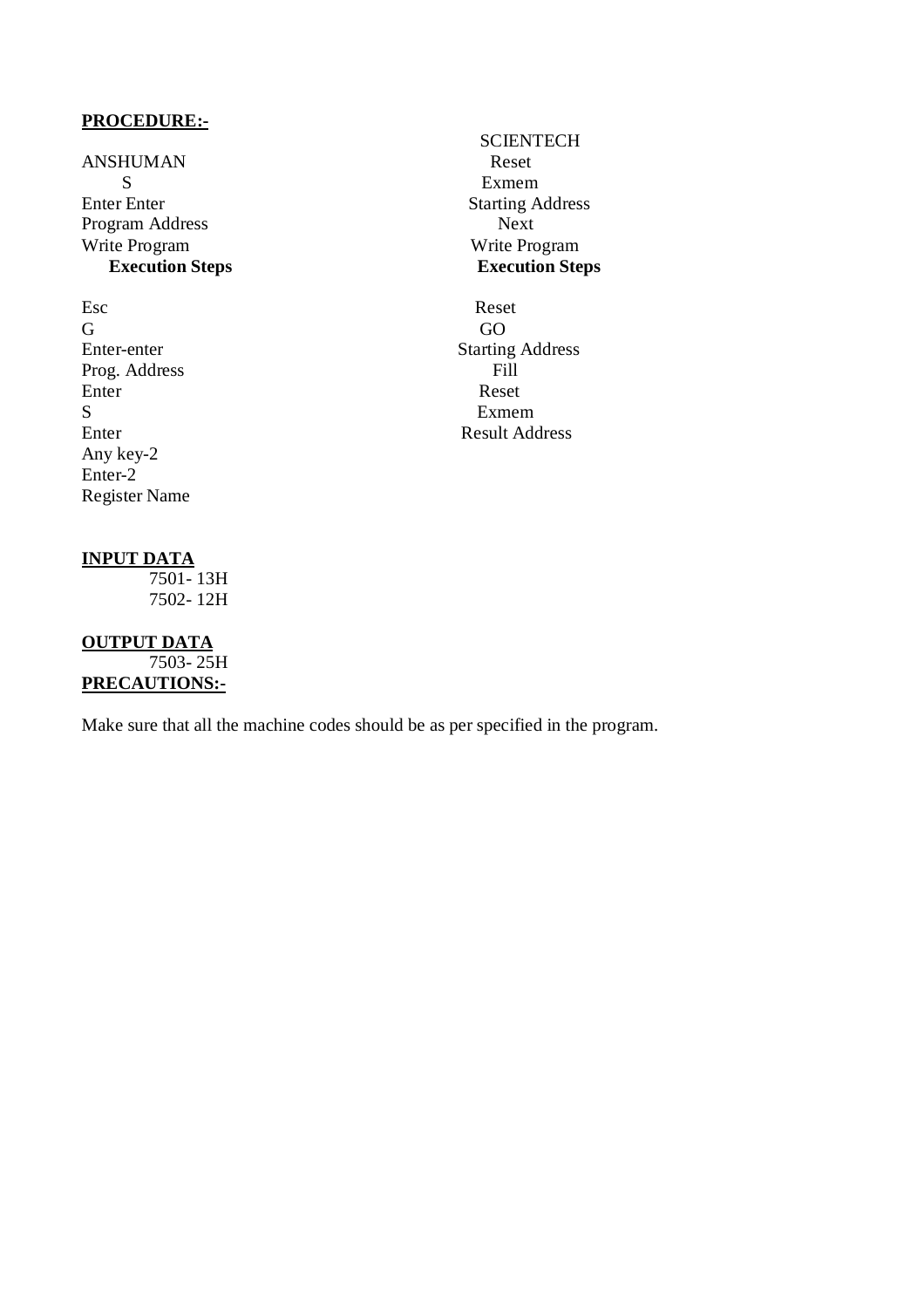# **EXPERIMENT NO. 2(B)**

# **AIM** : WRITE A PROGRAM USING 8085 & VERIFY FOR : (b) ADDITION OF TWO 16-BIT NUMBERS(WITH CARRY).

**APPARATUS :** 8085 microprocessor kit, 5V power supply, Keyboard.

# **THEORY (Program)**

| <b>Memory</b> | Label | <b>Machine</b>          | <b>Mnemonics</b> | <b>Operands</b> | <b>Commands</b>                       |
|---------------|-------|-------------------------|------------------|-----------------|---------------------------------------|
| address       |       | code                    |                  |                 |                                       |
| 7000          |       | 2A,01,76                | <b>LHLD</b>      | 7601H           | Get $1st$ no. in HL pair from         |
|               |       |                         |                  |                 | memory $(7601)$                       |
| 7003          |       | EB                      | <b>XCHG</b>      |                 | Exchange cont. of $DE \rightarrow HL$ |
| 7004          |       | 2A,03,76                | <b>LHLD</b>      | 7603H           | Get $2^{st}$ no. in HL pair from      |
|               |       |                         |                  |                 | location 7603                         |
| 7007          |       | 0E,00                   | <b>MVI</b>       | C,00H           | Clear reg. C.                         |
| 7009          |       | 19                      | <b>DAD</b>       | D               | Get $HL+DE$ & store result in         |
|               |       |                         |                  |                 | HI.                                   |
| 700A          |       | D <sub>2</sub> , 12, 70 | <b>JNC</b>       | 7012(logp)      | If no carry move to loop/if carry     |
|               |       |                         |                  |                 | then move to next step.               |
| 700D          |       | 0 <sup>C</sup>          | <b>INR</b>       | $\mathcal{C}$   | Increment reg C                       |
| 700E          |       | 79                      | <b>MOV</b>       | A, C            | Move carry from reg. C to reg.        |
|               |       |                         |                  |                 | A                                     |
| 7011          |       | 32,02,75                | <b>STA</b>       | 7502            | Store carry at 7502H                  |
| 7012          | loop  | 22,00,75                | <b>SHLD</b>      | 7500            | Store result in 7500H.                |
| 7015          |       | <b>CF</b>               | RST1             |                 | Terminate                             |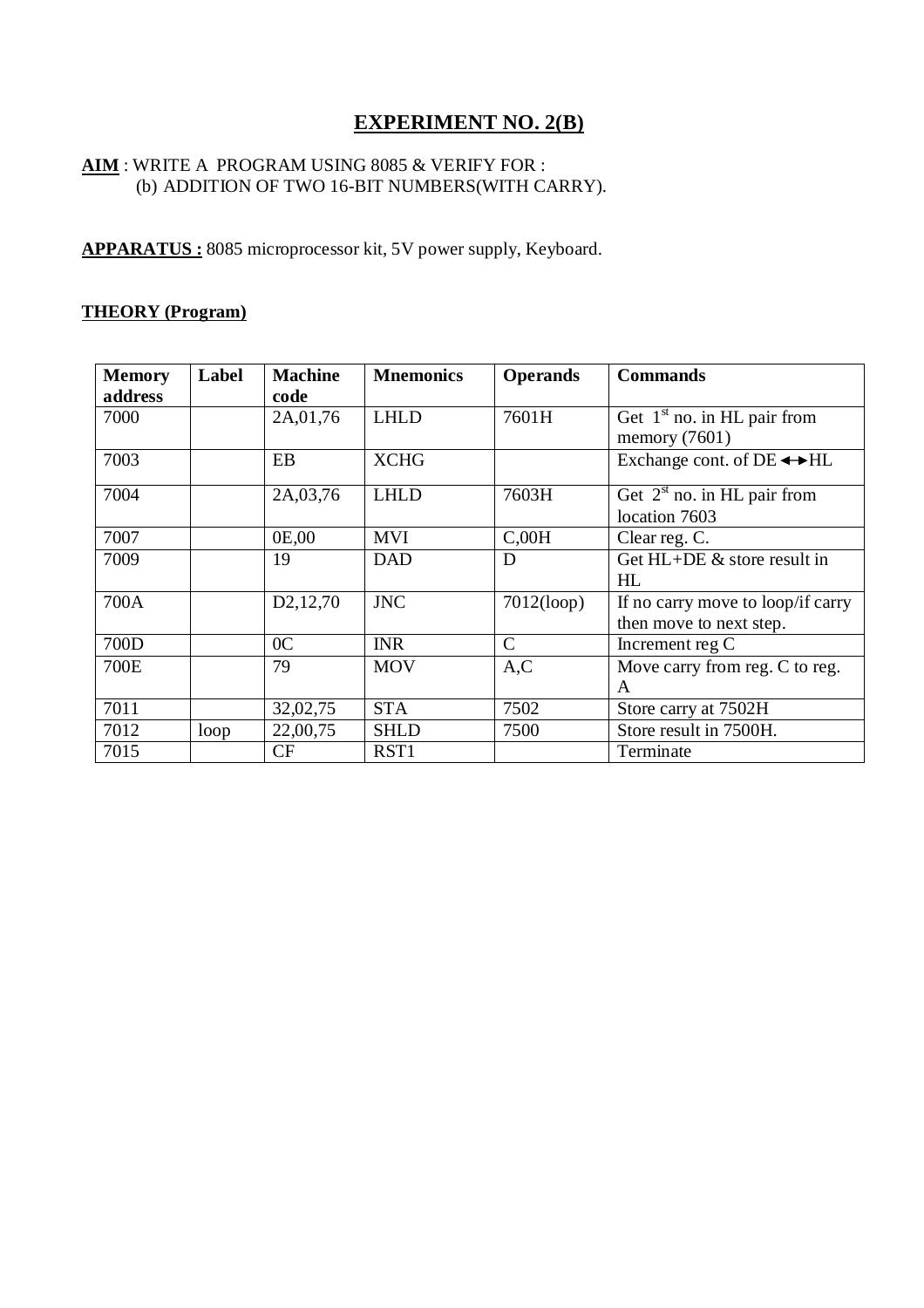# **CIRCUIT DIAGRAM / BLOCK DIAGRAM:-**



# **PROCEDURE:-**

ANSHUMAN Reset S Exmem Enter Enter Starting Address Program Address Next Write Program Write Program

Esc Reset G GO Prog. Address Enter Reset S Exmem Enter Result Address Any key-2 Enter-2 Register Name

**SCIENTECH Execution Steps Execution Steps**

Enter-enter Starting Address<br>Prog. Address Fill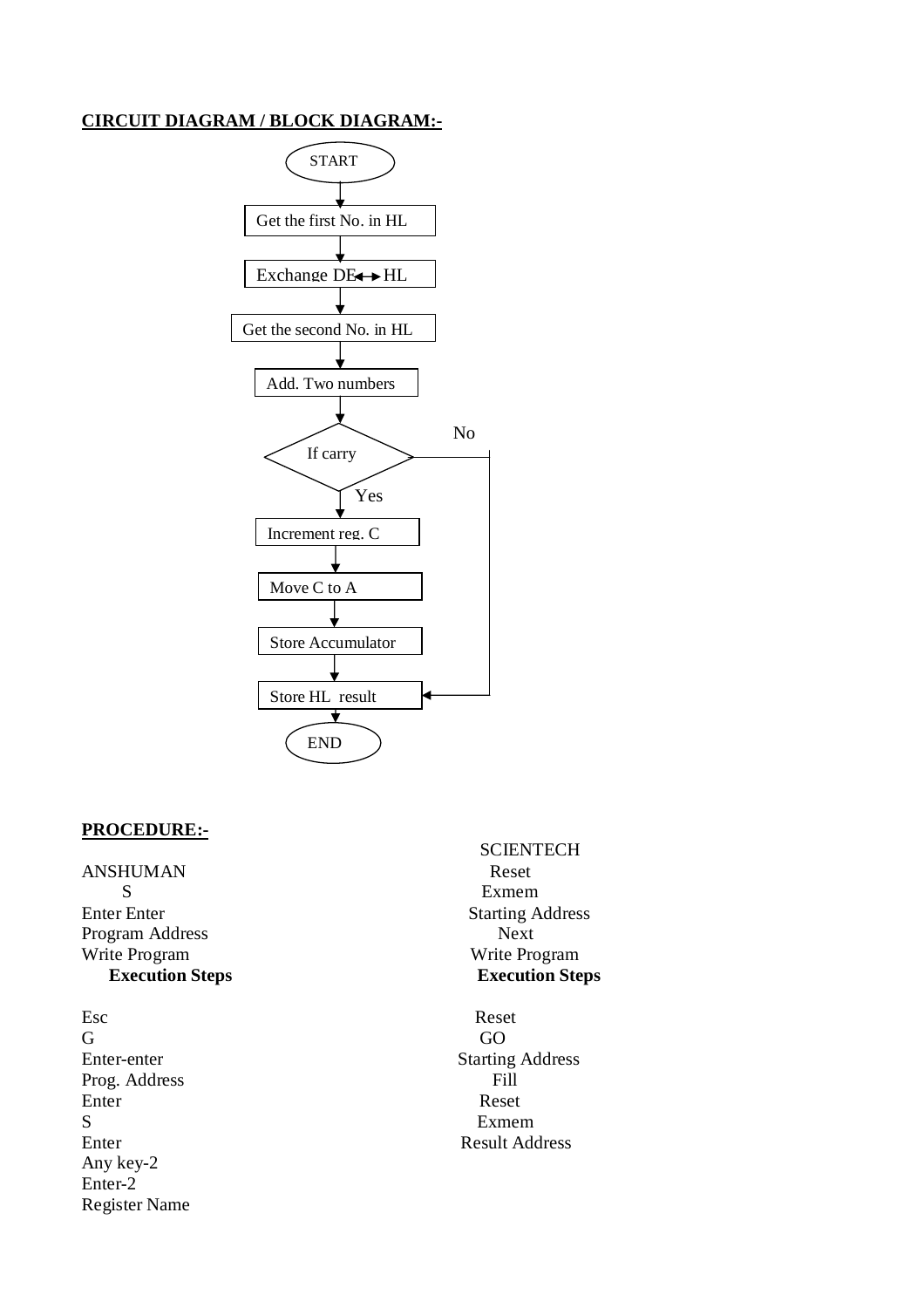| <b>INPUT DATA</b>  |                         |      |
|--------------------|-------------------------|------|
| 7601               | $\ddot{\cdot}$          | 13H  |
| 7602               | $\cdot$ .               | 31H  |
| 7603               | $\mathcal{L}$           | 12H  |
| 7604               | $\langle \cdot \rangle$ | 10H  |
|                    |                         |      |
| <b>OUTPUT DATA</b> |                         |      |
| 7500               |                         | :25H |
| 7501 :41H          |                         |      |
| 7502 : 00H         |                         |      |

**PRECAUTIONS:-**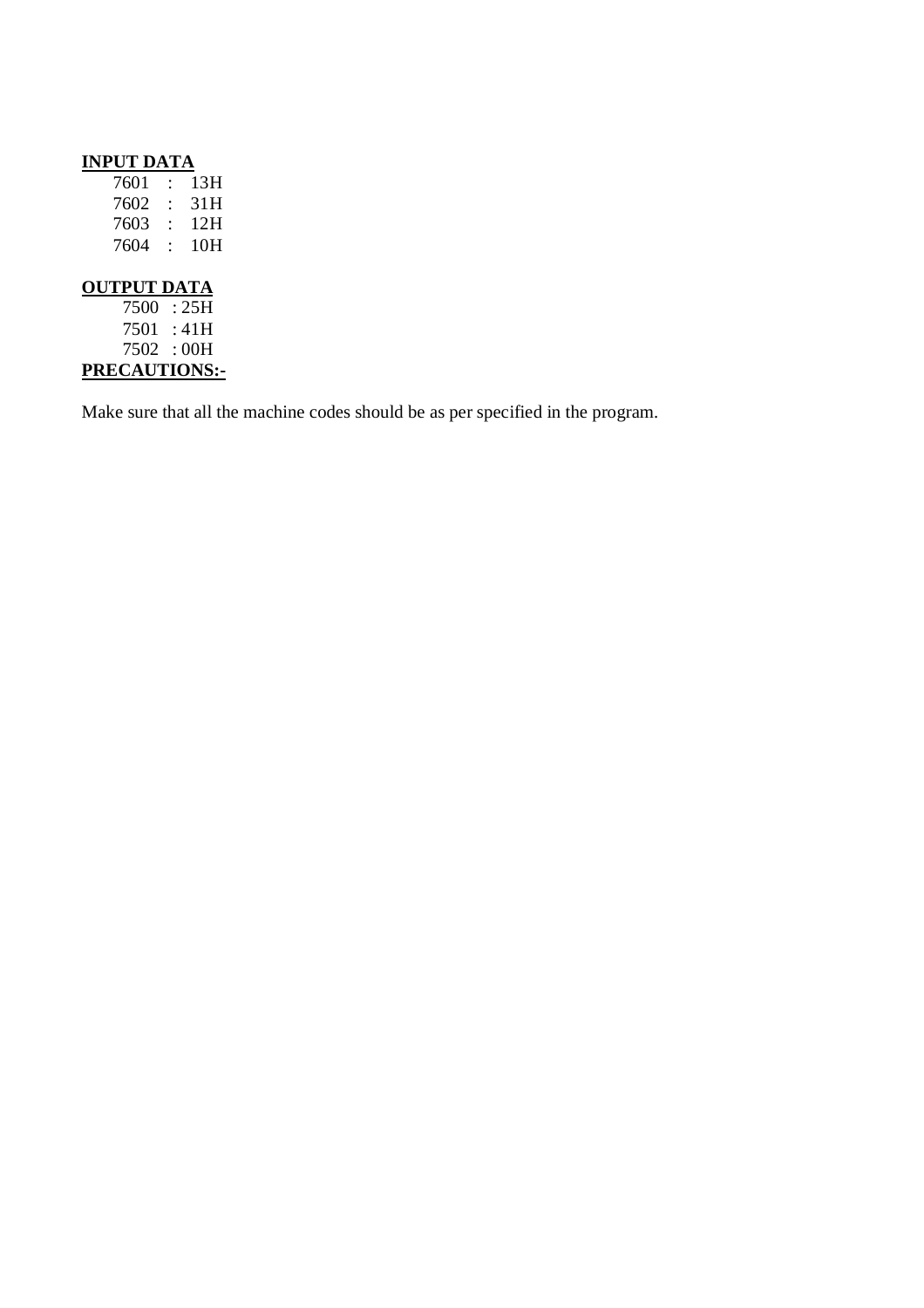# **EXPERIMENT NO. 3(A)**

# **AIM** : WRITE A PROGRAM USING 8085 & VERIFY FOR : (A) SUBTRACTION OF TWO 8-BIT NUMBERS. (DISPLAY OF BARROW).

**APPARATUS** : 8085 microprocessor kit, 5V power supply, Keyboard.

# **THEORY(Program)** :

| <b>Memory</b> | Opcode    | <b>Mnemonics</b> |         | Operands   Comments               |
|---------------|-----------|------------------|---------|-----------------------------------|
| address       |           |                  |         |                                   |
| 7000          | 21,01,75  | <b>LXI</b>       | H, 7501 | Get address of ist no. in HL pair |
| 7003          | 7Ε        | <b>MOV</b>       | A, M    | Move Ist no. in accumulator       |
| 7004          | 23        | <b>INX</b>       | H       | HL points 7502H.                  |
| 7005          | 96        | <b>SUB</b>       | M       | Substract $2nd$ no. from Ist no.  |
| 7006          | 23        | <b>INX</b>       | H       | HL points 7503 H.                 |
| 7007          | 77        | <b>MOV</b>       | M, A    | Move contents of acc. to memory   |
| 7008          | <b>CF</b> | RST <sub>1</sub> |         | Stop                              |

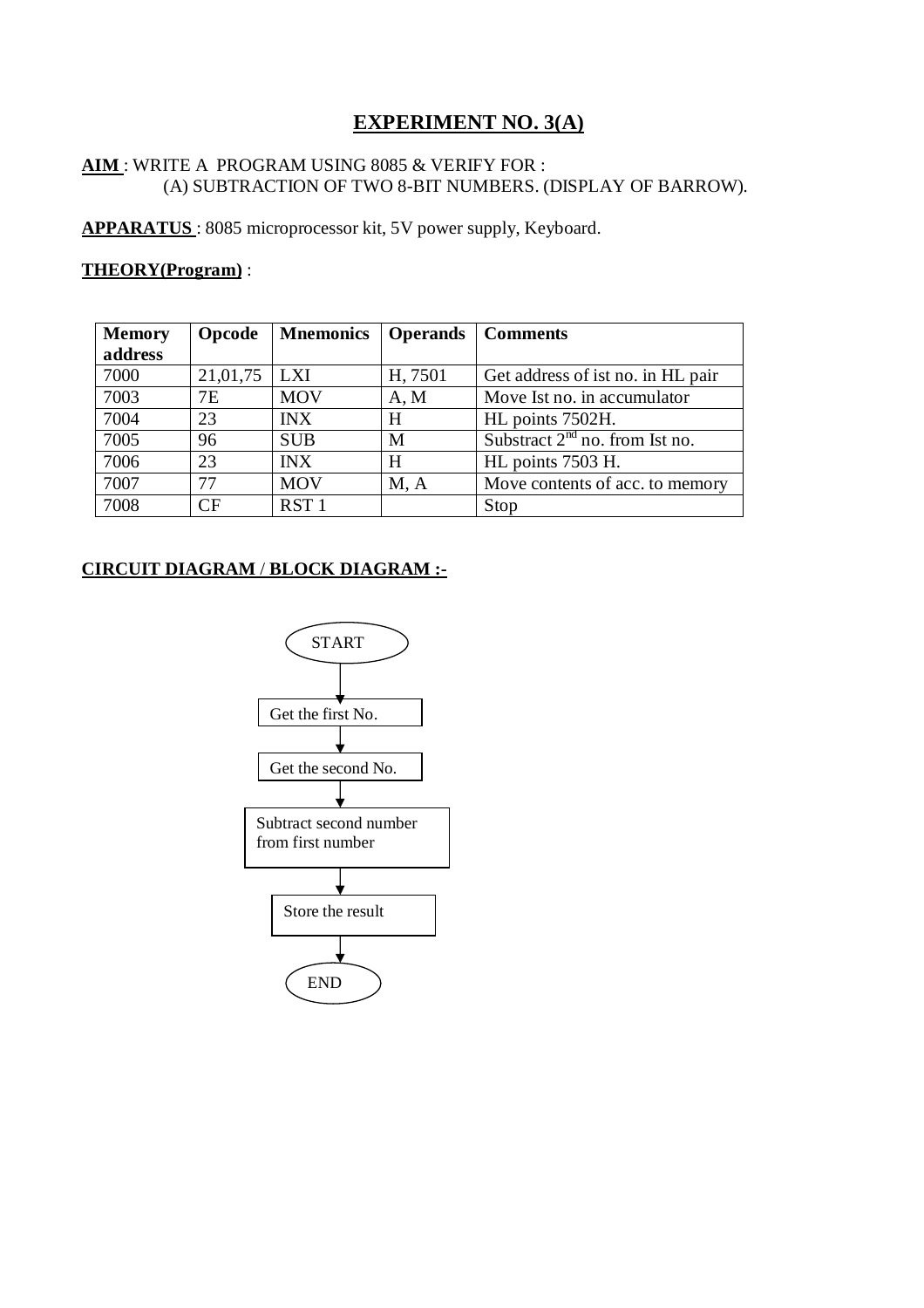ANSHUMAN Reset<br>S S<br>
S<br>
S<br>
Exmem<br>
Starting A<br>
Starting A Program Address Next Write Program Write Program Write Program Write Program Write Program Write Program Neps **Execution Steps Execution Steps**

Esc Reset G GO Prog. Address<br>Enter Enter Reset S Exmem Any key-2 Enter-2 Register Name

# **SCIENTECH Starting Address**

Enter-enter Starting Address<br>Prog. Address Fill Enter Result Address

# **INPUT DATA**

 $\overline{7501}$  : 20H 7502 : 10H

# **OUTPUT DATA**

7503 : 10H

# **PRECAUTIONS:-**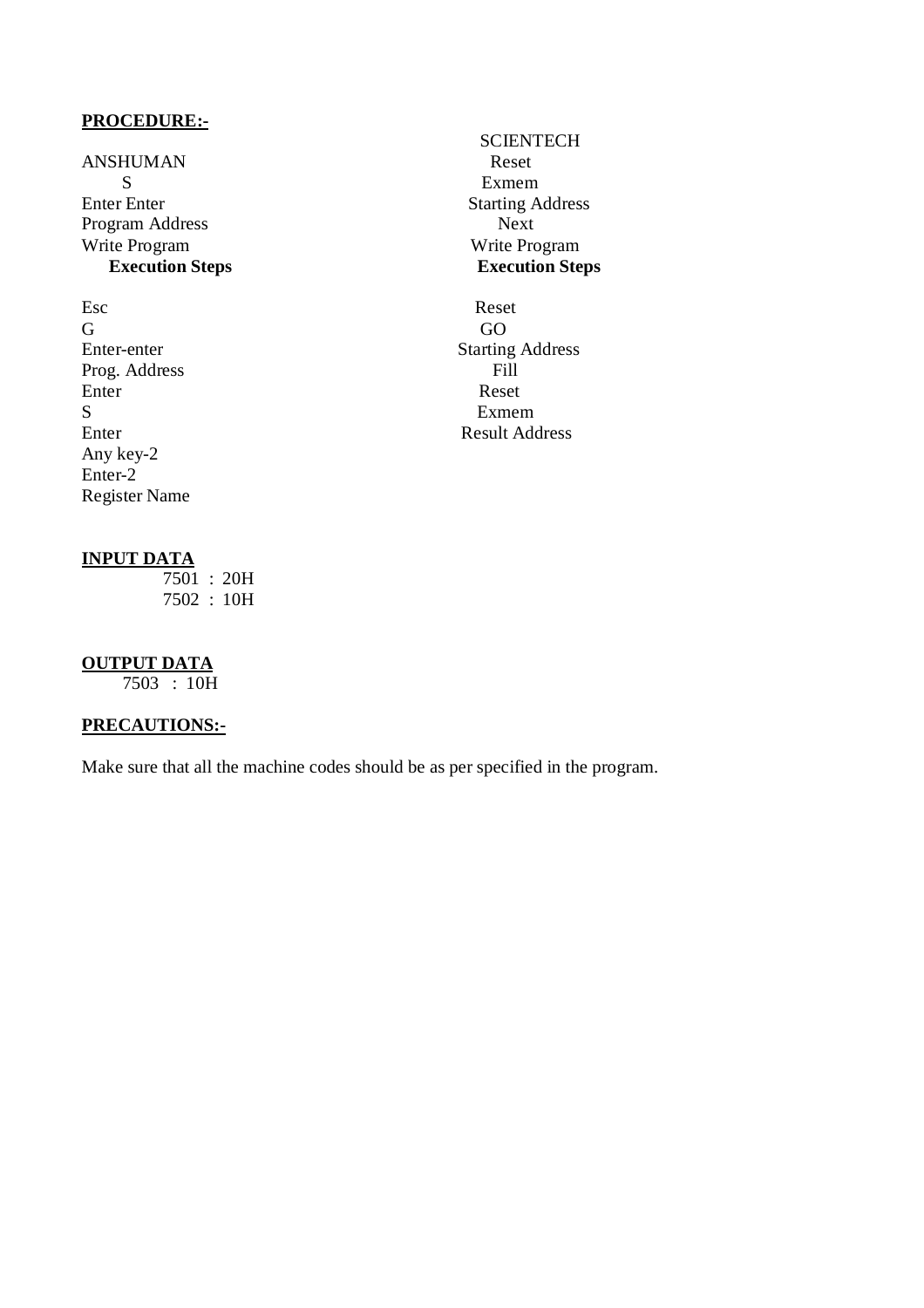# **EXPERIMENT NO. 3 (B)**

# **AIM :** WRITE A PROGRAM USING 8085 & VERIFY FOR : (B) SUBTRACTION OF TWO 16-BIT NUMBERS. (DISPLAY OF BARROW)

**APPARATUS** : 8085 microprocessor kit, 5V power supply, Keyboard.

|                | <b>THEORY</b> (Program): |                  |                 |                                   |  |  |
|----------------|--------------------------|------------------|-----------------|-----------------------------------|--|--|
| <b>Memory</b>  | <b>Machine</b>           | <b>Mnemonics</b> | <b>Operands</b> | <b>Comments</b>                   |  |  |
| <b>Address</b> | Code                     |                  |                 |                                   |  |  |
| 7000           | 2A, 01,75                | <b>LHLD</b>      | 7501 H          | Get 1st 16 bit no. in HL pair     |  |  |
| 7003           | EB                       | <b>XCHG</b>      |                 | Exchange HL pair with DE.         |  |  |
| 7004           | 2A, 03,75                | <b>LHLD</b>      | 7503 H          | Get 2nd 16 bit no. in HL pair     |  |  |
| 7007           | 7B                       | <b>MOV</b>       | A, E            | Get lower byte of ist no.         |  |  |
| 7008           | 95                       | <b>SUB</b>       | L               | Subtract lower byte of $2nd$ no.  |  |  |
| 7009           | 6F                       | <b>MOV</b>       | L, A            | Store the result in reg. L        |  |  |
| 700A           | 7A                       | <b>MOV</b>       | A, D            | Get higher byte of Ist no.        |  |  |
|                |                          |                  |                 |                                   |  |  |
| 700B           | 96                       | <b>SBB</b>       | H               | Subtract higher byte of $2nd$ no. |  |  |
|                |                          |                  |                 | with borrow                       |  |  |
| 700C           | 67                       | <b>MOV</b>       | H, A            | Move from acc. To H               |  |  |
| 700D, E, F     | 22,05,75                 | <b>SHLD</b>      | 7505H           | Store 16 bit result at 7505&7506  |  |  |
| 7010           | CF                       | RST <sub>1</sub> |                 | Terminate                         |  |  |

**CIRCUIT DIAGRAM / BLOCK DIAGRAM :-**

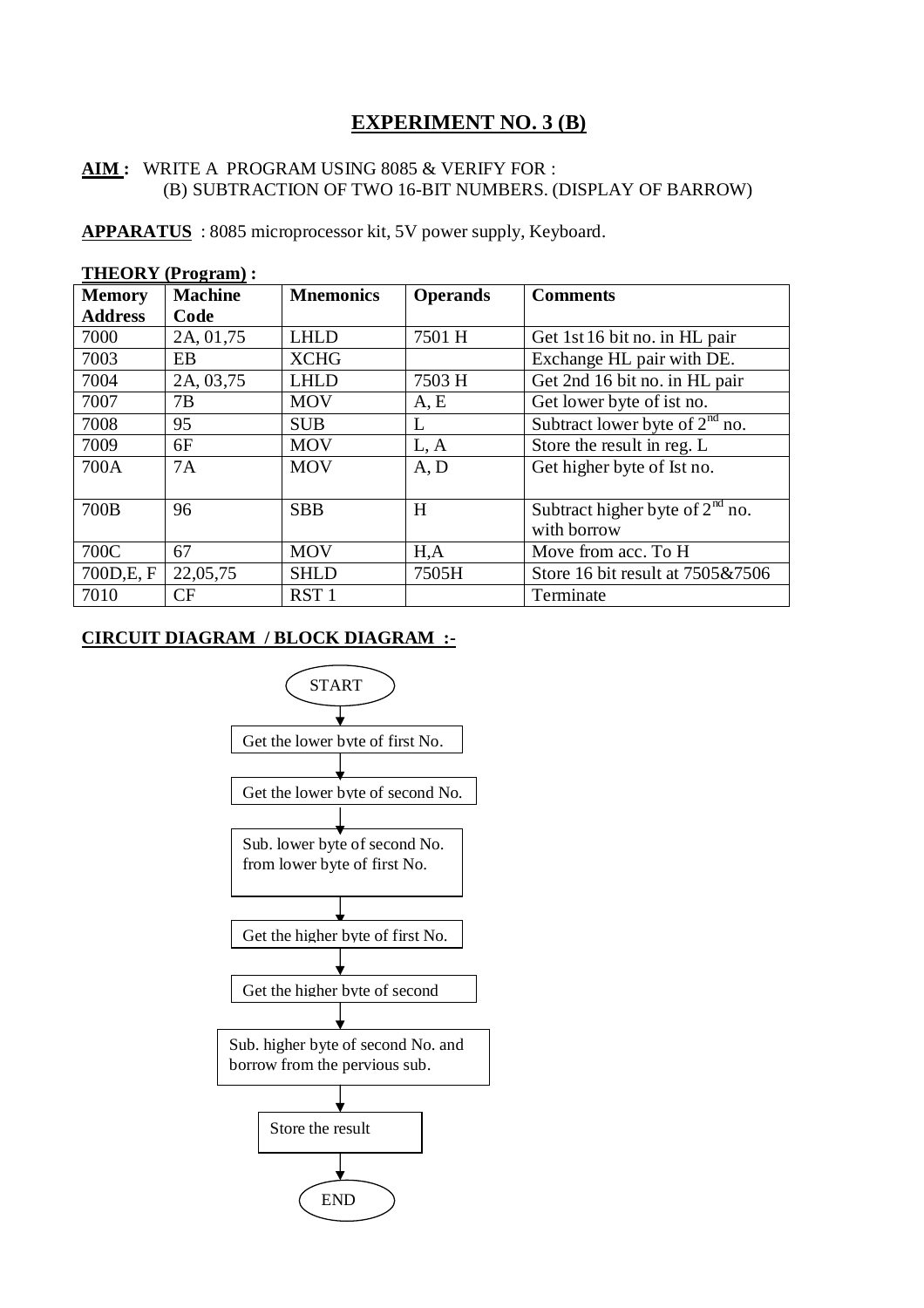ANSHUMAN Reset S Exmem Enter Enter<br>
Program Address<br>
Program Address<br>
Next Program Address Write Program Write Program

Esc Reset G GO Prog. Address Fill Enter Reset S Exmem Any key-2 Enter -2 Register Name

# **SCIENTECH Execution Steps Execution Steps**

Enter-enter Starting Address Enter Result Address

# **INPUT DATA**

 7501 : 30H 7502 : 40H 7503 : 10H 7504 : 20H

# **OUTPUT DATA**

 7505 : 20H 7506 : 20H

# **PRECAUTIONS:-**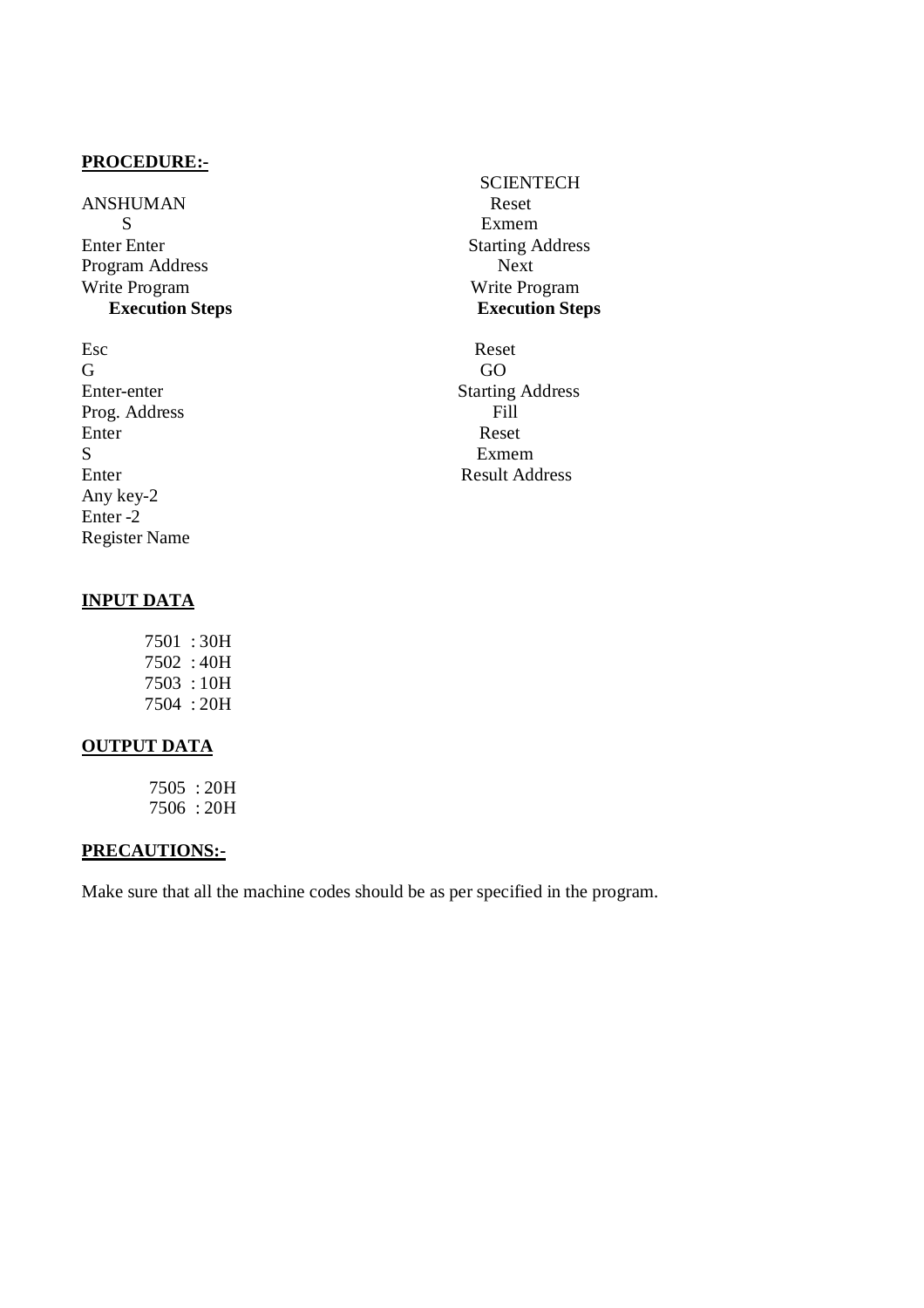# **AIM** : WRITE A PROGRAM USING 8085 FOR MULTIPLICATION OF TWO 8-BIT NUMBERS BY REPEATED ADDITION METHOD CHECK MINIMUM NUMBER OF ADDITION & TEST FOR TYPICAL DATA

**APPARATUS** : 8085 microprocessor kit, 5V power supply, Keyboard.

| <b>Memory</b>  | Label | <b>Machine Code</b> | <b>Mnemonics</b> | <b>Operands</b> | <b>Comments</b>          |
|----------------|-------|---------------------|------------------|-----------------|--------------------------|
| <b>Address</b> |       |                     |                  |                 |                          |
| 7000           |       | 0E,25               | <b>MVI</b>       | C,25            | Move the no. in reg. $C$ |
| 7002           |       | 1E,05               | <b>MVI</b>       | E,05            | Move the no. in reg. E   |
| 7004           |       | 06,00               | <b>MVI</b>       | B,00            | Clear reg. B             |
| 7006           |       | 21,00,00            | <b>LXI</b>       | H,0000          | Initial Product=0000     |
| 7009           | UP1:  | 09                  | <b>DAD</b>       | B               | $HL+BC=\rightarrow HL$   |
| 700A           |       | 1D                  | <b>DCR</b>       | E               | Decrement reg. E         |
| 700B           |       | C2,09,70            | <b>JNZ</b>       | UP1(7009)       | Jump if not zero to      |
|                |       |                     |                  |                 | location up1             |
| 700E           |       | 22,00,75            | <b>SHLD</b>      | 7500            | Store HL at 7500         |
| 7011           |       | CF                  | RST <sub>1</sub> |                 | Terminate                |

# **THEORY (Program) :**

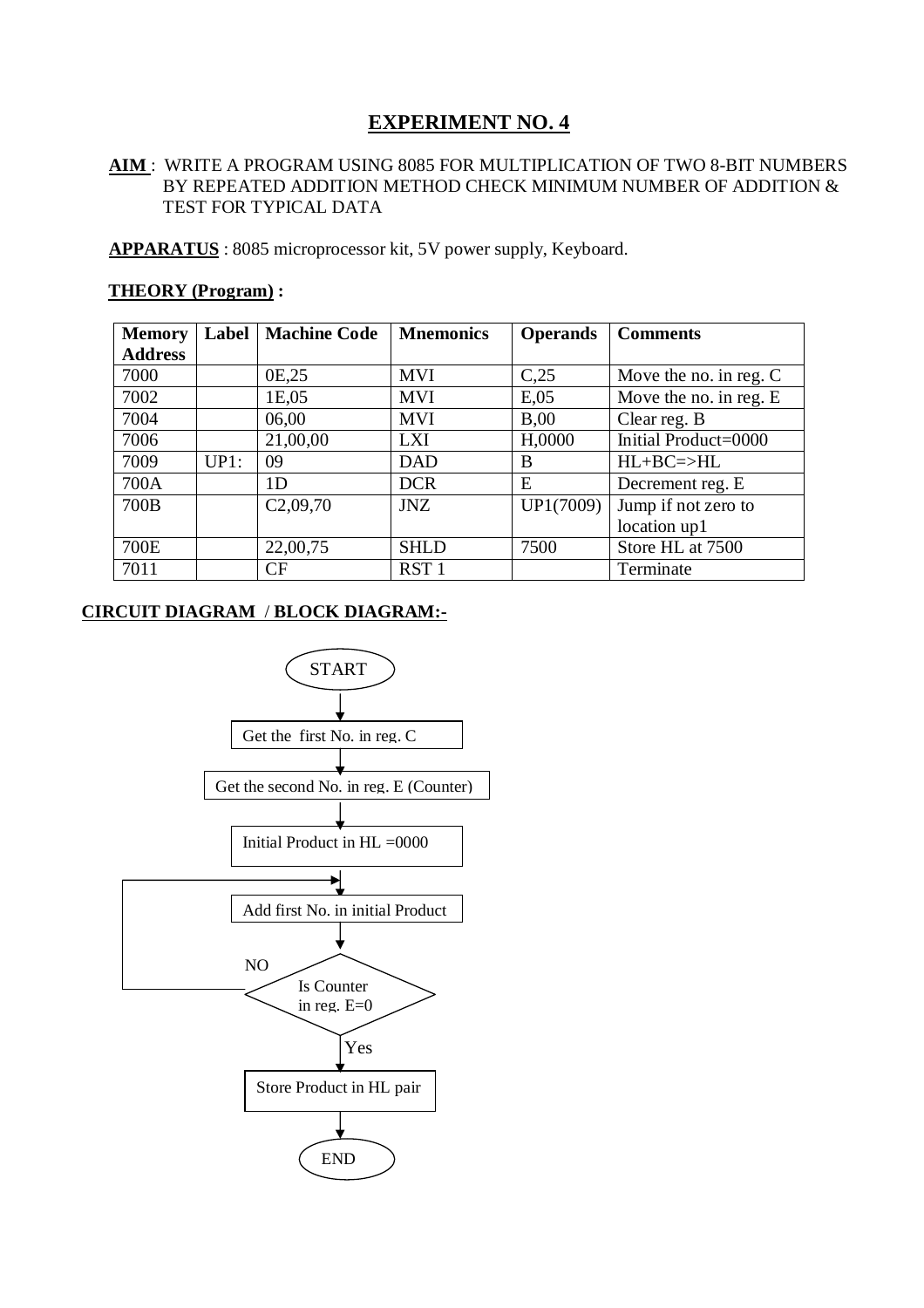ANSHUMAN Reset S Exmem Enter Enter<br>
Program Address<br>
Program Address<br>
Next Program Address Write Program Write Program **Execution Steps** 

Esc Reset G GO Prog. Address Fill Enter Reset S<br>
Exmem<br>
Enter<br>
Result Add Any key-2 Enter Name Register

# **INPUT DATA**

1) Reg.C : 25H Reg.E : 05H Reg.B : 00H

# **OUTPUT DATA**

HL pair : 00B9H

# **PRECAUTIONS:-**

Make sure that all the machine codes should be as per specified in the program.

**SCIENTECH** 

Enter-enter Starting Address Result Address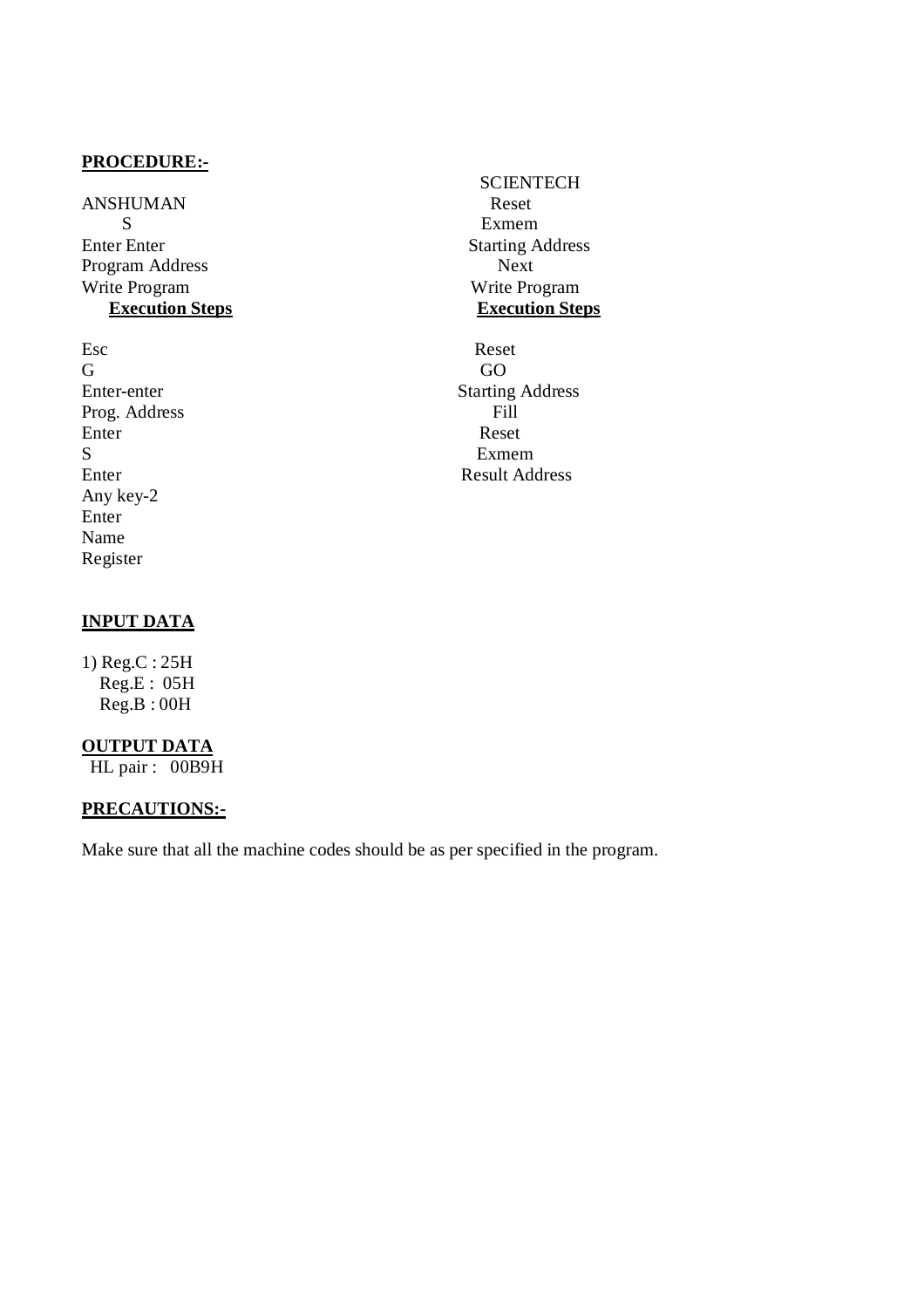# **AIM :** WRITE A PROGRAM USING 8085 FOR MULTIPLICATION OF TWO 8-BIT NUMBERS BY BIT ROTATION METHOD & VERIFY.

**APPARATUS :** 8085 microprocessor kit,5 V power supply, Keyboard.

# **THEORY(Program)**

| <b>Memory</b>  | Label | <b>Machine</b>        | <b>Mnemonics</b> | <b>Operands</b> | <b>Comments</b>             |
|----------------|-------|-----------------------|------------------|-----------------|-----------------------------|
| <b>Address</b> |       | Code                  |                  |                 |                             |
| 7000           |       | 2A, 01, 75            | <b>LHLD</b>      | 7501 H          | Get Multiplicand            |
|                |       |                       |                  |                 | in H-L pair.                |
| 7003           |       | EB                    | <b>XCHG</b>      |                 | Exchange HL pair with       |
|                |       |                       |                  |                 | DE pair                     |
| 7004           |       | 3A, 03, 75            | <b>LDA</b>       | 7503 H          | Get 2nd no. in acc.         |
| 7007           |       | 21,00,00              | <b>LXI</b>       | H,0000          | Initial product in          |
|                |       |                       |                  |                 | $HL=00$                     |
| 700A           |       | 0E,08                 | <b>MVI</b>       | C,08H           | Count=08 in reg.C           |
| 700C           | Loop  | 29                    | <b>DAD</b>       | H               | Shift partial product       |
|                |       |                       |                  |                 | left by 1 bit               |
| 700D           |       | 17                    | <b>RAL</b>       |                 | Rotate multiplication       |
|                |       |                       |                  |                 | by 1 bit. Is multiplier $=$ |
|                |       |                       |                  |                 | 1?                          |
| 700E           |       | D <sub>2</sub> ,12,70 | <b>JNC</b>       | Ahead(7012)     | No, go to ahead             |
| 7011           |       | 19                    | <b>DAD</b>       | D               | Product=Product+            |
|                |       |                       |                  |                 | Multiplicand                |
| 7012           | Ahead | 0 <sub>D</sub>        | <b>DCR</b>       | $\mathsf{C}$    | <b>Decrement Count</b>      |
| 7013           |       | C2,0C,70              | <b>JNZ</b>       | Loop(700C)      |                             |
| 7016           |       | 22,04,75              | <b>SHLD</b>      | 7504            | Store result                |
| 7019           |       | CF                    | RST <sub>1</sub> |                 | Terminate                   |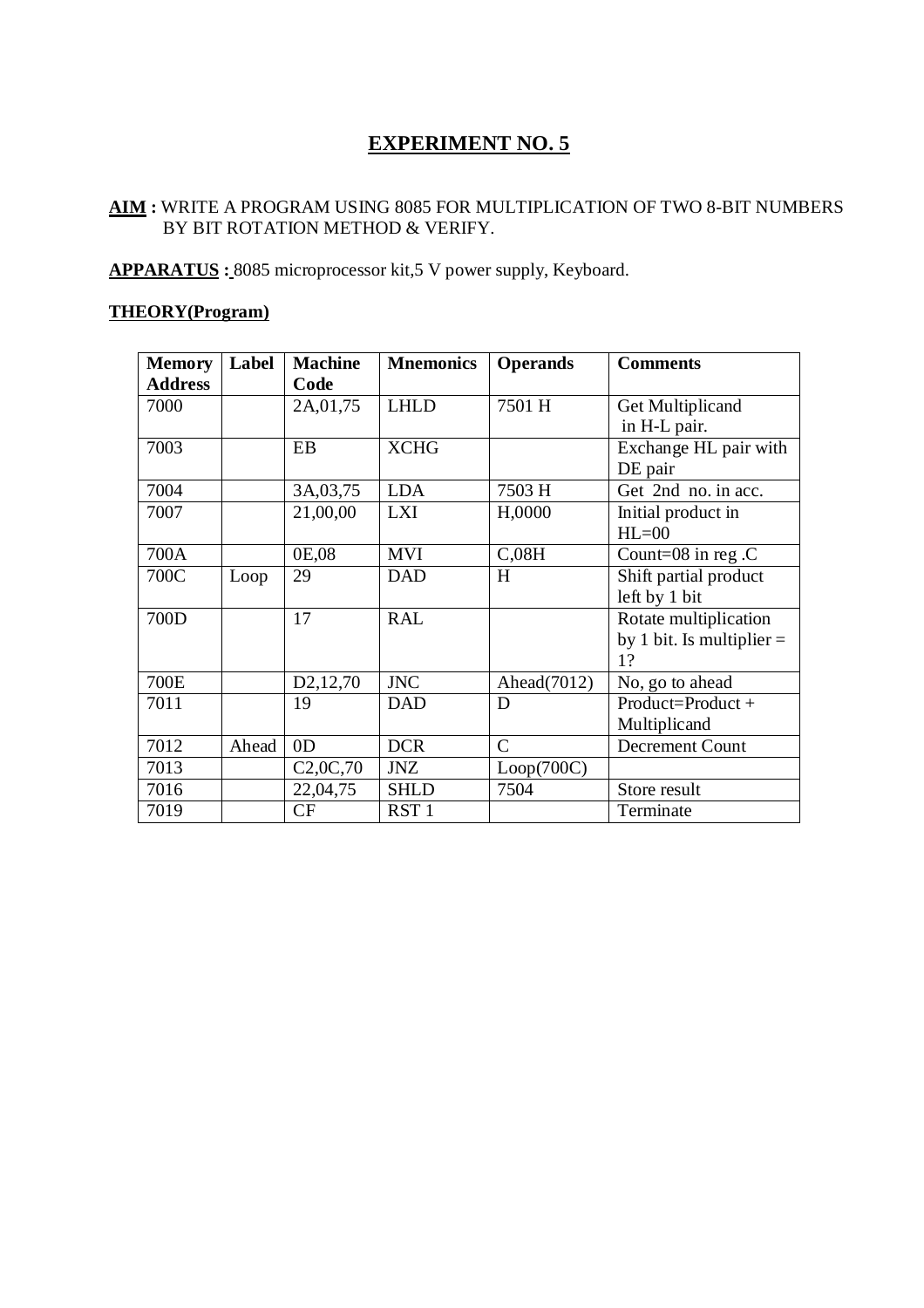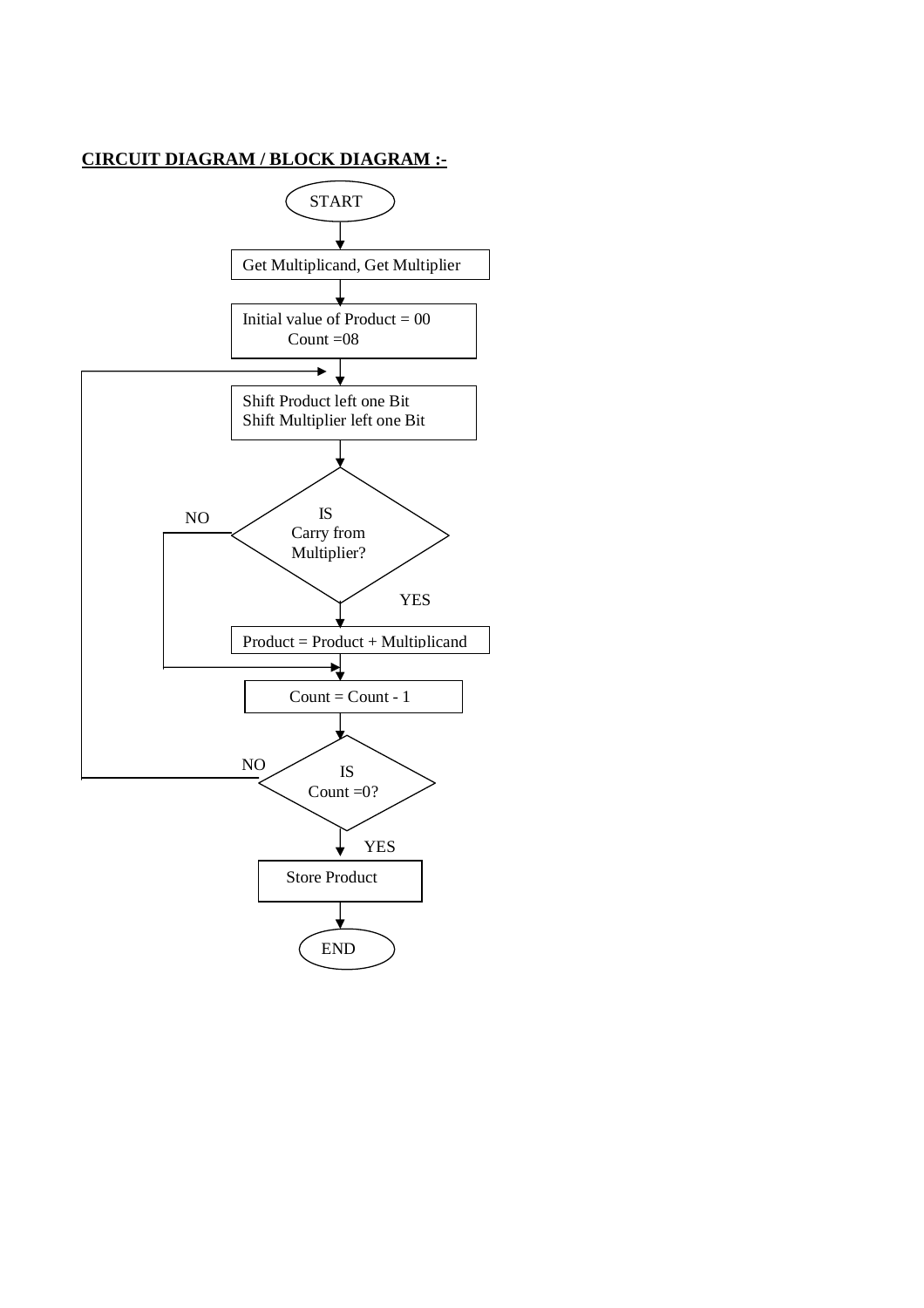ANSHUMAN Reset S Exmem Enter Enter Starting Address Program Address Next<br>Write Program Next<br>Write Program Next

Esc Reset G GO Prog. Address Enter Reset S Exmem Any key-2 Enter-2 Register Name

# **INPUT DATA**

 7501- 25H 7502- 00H 7503- 05H

# **OUTPUT DATA**

 7504- B9H 7505- 00H

# **PRECAUTIONS:-**

Make sure that all the machine codes should be as per specified in the program.

**SCIENTECH** Write Program Write Program **Execution Steps** 

Enter-enter Starting Address<br>Prog. Address Fill Enter Result Address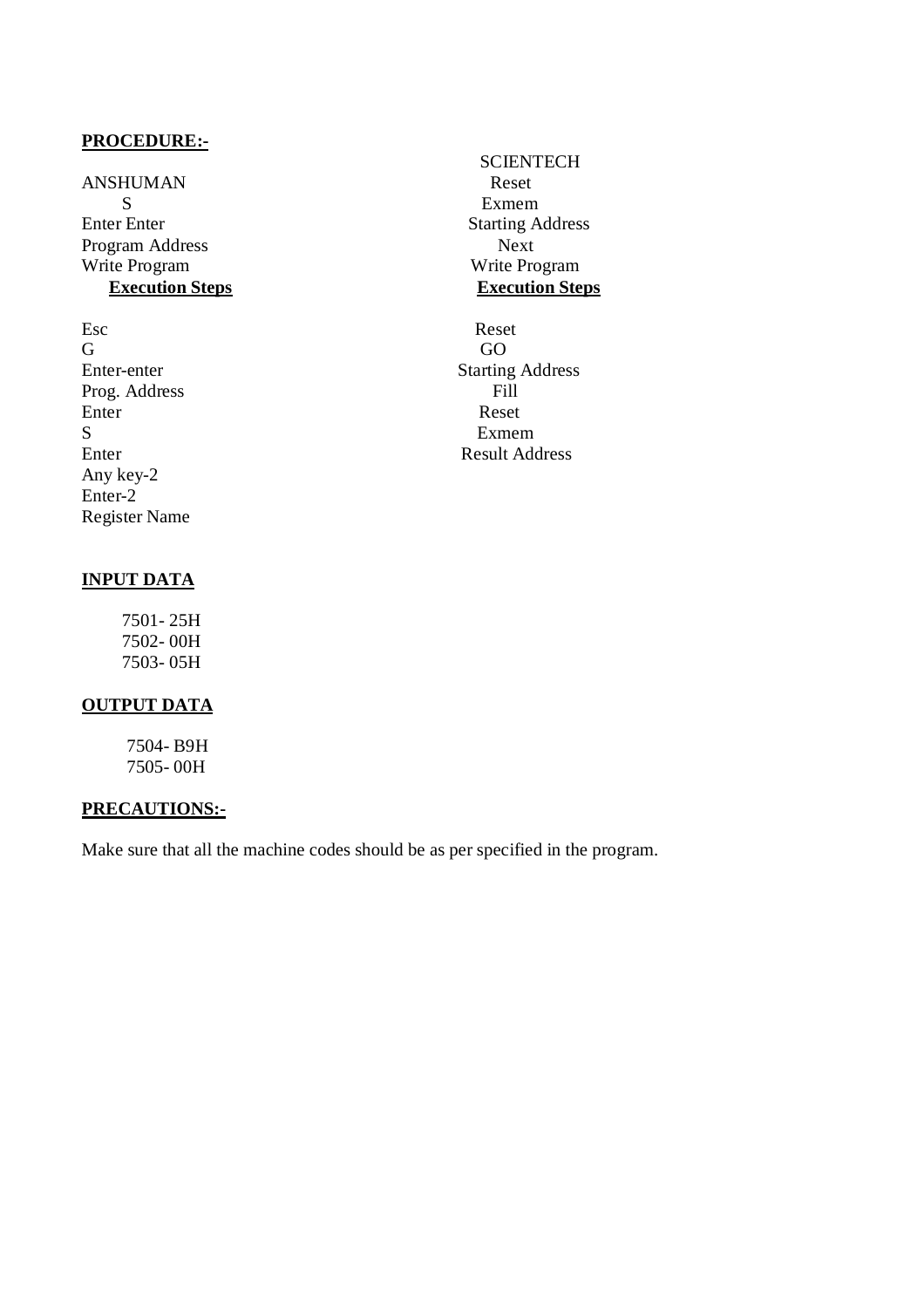# **AIM :** WRITE A PROGRAM USING 8085 FOR DIVISION OF TWO 8-BIT NUMBERS BY REPEATED SUBTRACTION METHOD& TEST FOR TYPICAL DATA.

 **APPARATUS :** 8085 microprocessor kit, 5V power supply, Key board.

# **THEORY (Program) :**

| Memory  | Label | Machine                           | <b>Mnemonics</b> | Operands        | Comments                      |
|---------|-------|-----------------------------------|------------------|-----------------|-------------------------------|
| Address |       | Code                              |                  |                 |                               |
| 7000    |       | 3A, 01, 75                        | <b>LDA</b>       | Divisor(7501)   |                               |
| 7003    |       | 47                                | MOV B,A          |                 | Take divisor in reg, B        |
| 7004    |       | 3A, 02, 75                        | <b>LDA</b>       | Dividend(7502)  | Take dividend in reg, A       |
| 7007    |       | 0E,00                             | <b>MVI</b>       | C <sub>00</sub> | Quotient=00                   |
| 7009    |       | <b>B8</b>                         | <b>CMP</b>       | B               |                               |
| 700A    |       | DA,13,70                          | <b>JC</b>        | Loop(7013)      |                               |
| 700D    | loop1 | 90                                | <b>SUB</b>       | B               | Dividend-divisor=>A           |
| 700E    |       | 0 <sup>C</sup>                    | <b>INR</b>       | $\overline{C}$  | $C = C + 1$                   |
| 700F    |       | <b>B8</b>                         | <b>CMP</b>       | B               | Is dividend $\langle$ divisor |
| 7010    |       | D <sub>2</sub> ,0D <sub>,70</sub> | <b>JNC</b>       | Loop1(700D)     | If not, go back               |
| 7013    | loop  | 32,03,75                          | <b>STA</b>       | Remainder(7503) | <b>Store Remainder</b>        |
| 7016    |       | 79                                | <b>MOV</b>       | A, C            |                               |
| 7017    |       | 32,04,75                          | <b>STA</b>       | Quotient(7504)  | <b>Store Quotient</b>         |
| 701A    |       | CF                                | RST <sub>1</sub> |                 | Terminate.                    |

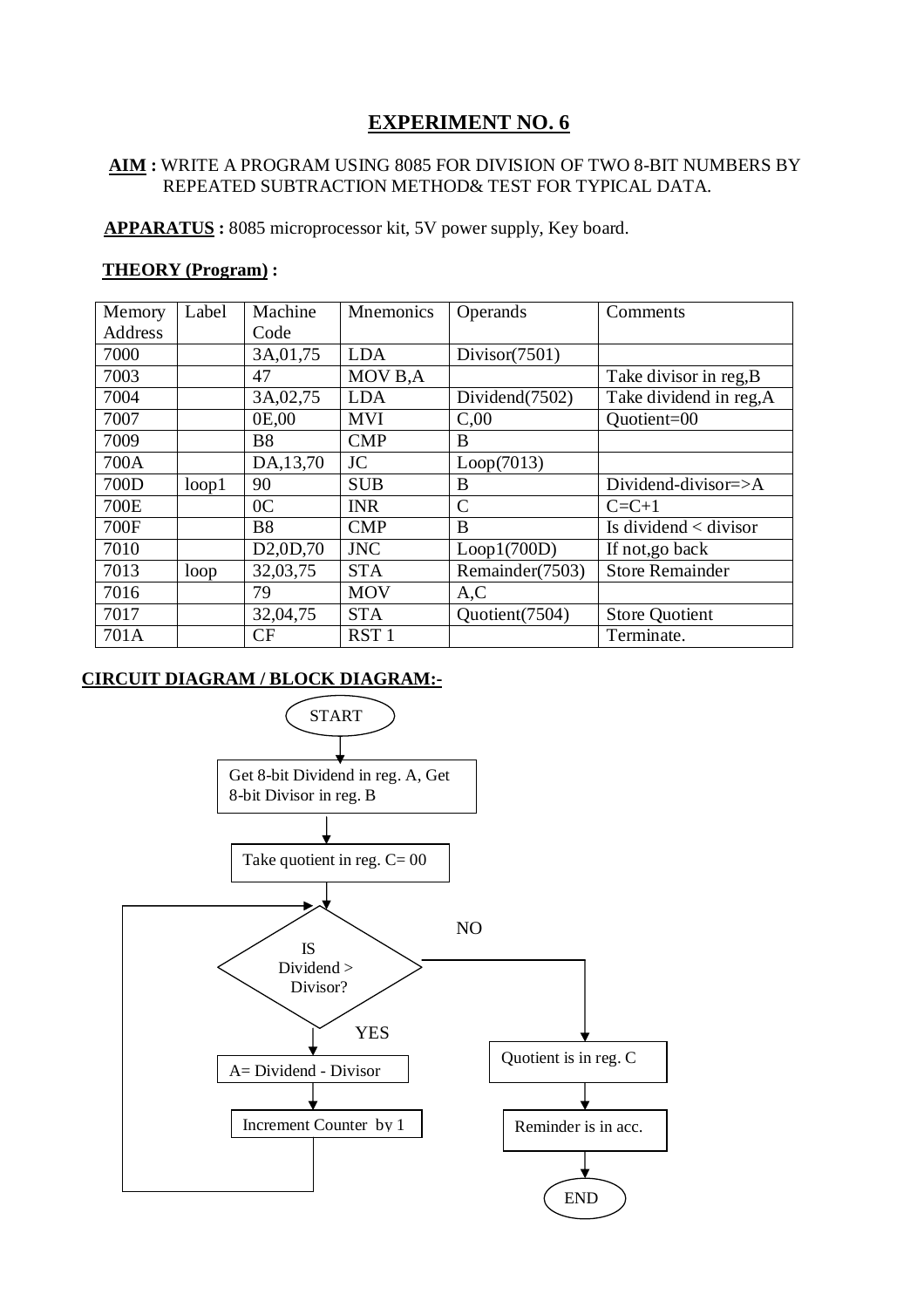ANSHUMAN Reset S Exmem Enter Enter<br>
Program Address<br>
Program Address<br>
Next Program Address Write Program Write Program Write Program Write Program Write Program Write Program New York 2019 Esc Reset G GO Enter-enter Starting Address<br>Prog. Address Fill Prog. Address Enter Reset S Exmem Enter Result Address Any key-2 Enter-2 Register Name

# **SCIENTECH Execution Steps**

# **INPUT DATA**

 7501- Divisor 7502-Dividend

# **OUTPUT DATA**

| 7503-Remainder |
|----------------|
| 7504-Quotient  |

# **PRECAUTIONS**:-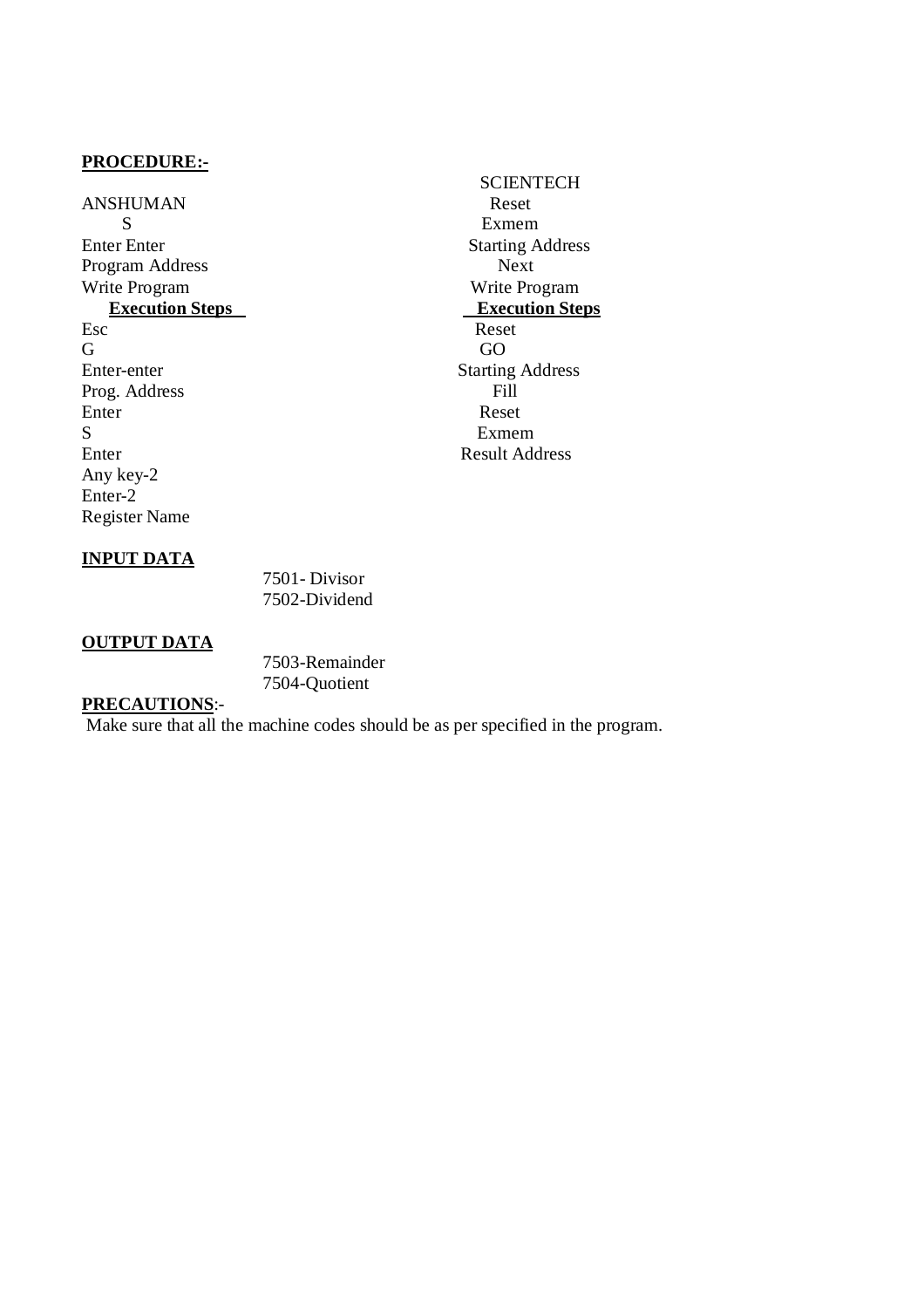# **AIM :** WRITE A PROGRAM USING 8085 FOR DIVISION OF TWO 8 -BIT NUMBERS BY BIT ROTATION METHOD & TEST FOR TYPICAL DATA.

**APPARATUS :** 8085 microprocessor kit, Keyboard, and 5V Power Supply.

# **THEORY (Program)**

| Memory  | Label | Machine        | Mnemonics   | Operands       | Comments                         |
|---------|-------|----------------|-------------|----------------|----------------------------------|
| Address |       | Code           |             |                |                                  |
| 7000    |       | 2A, 01,75      | <b>LHLD</b> | 7501 H         | Enter the 16 bit address in HL   |
|         |       |                |             |                | pair                             |
| 7003    |       | 3A, 03,75      | <b>LDA</b>  | 7503 H         | Get divisor from 7503            |
| 7006    |       | 47             | <b>MOV</b>  | B, A           | Divisor in register B            |
| 7007    |       | 0E, 08         | <b>MVI</b>  | C,08           | Count = $08$ in register C.      |
| 7009    | Loop  | 29             | <b>DAD</b>  | H              | Shift dividend and quotient left |
|         |       |                |             |                | by one bit.                      |
| 700A    |       | 7C             | <b>MOV</b>  | A, H           | Most significant bits of         |
|         |       |                |             |                | dividend in acc.                 |
| 700B    |       | 90             | <b>SUB</b>  | B              | Subtract divisor from MSB of     |
|         |       |                |             |                | dividend.                        |
| 700C    |       | DA, 11, 70     | <b>JC</b>   | Ahead $(7011)$ | Is MSB of dividend>divisor?      |
|         |       |                |             |                | No, go to AHEAD.                 |
| 700F    |       | 67             | <b>MOV</b>  | H, A           | MSB of dividend in reg. H        |
| 7010    |       | 2C             | <b>INR</b>  | L              | Yes, add 1 to quotient.          |
| 7011    | Ahead | 0 <sub>D</sub> | <b>DCR</b>  | $\overline{C}$ | Decrement count.                 |
| 7012    |       | C2, 09, 70     | <b>JNZ</b>  | Loop(7009)     | Is count= $0$ ?No, jump to loop. |
| 7015    |       | 22,04,75       | <b>SHLD</b> | 7504 H         | Store quotient in 7504 and       |
|         |       |                |             |                | remainder in 7505 H.             |
| 7018    |       | CF             | RST1        |                | Stop.                            |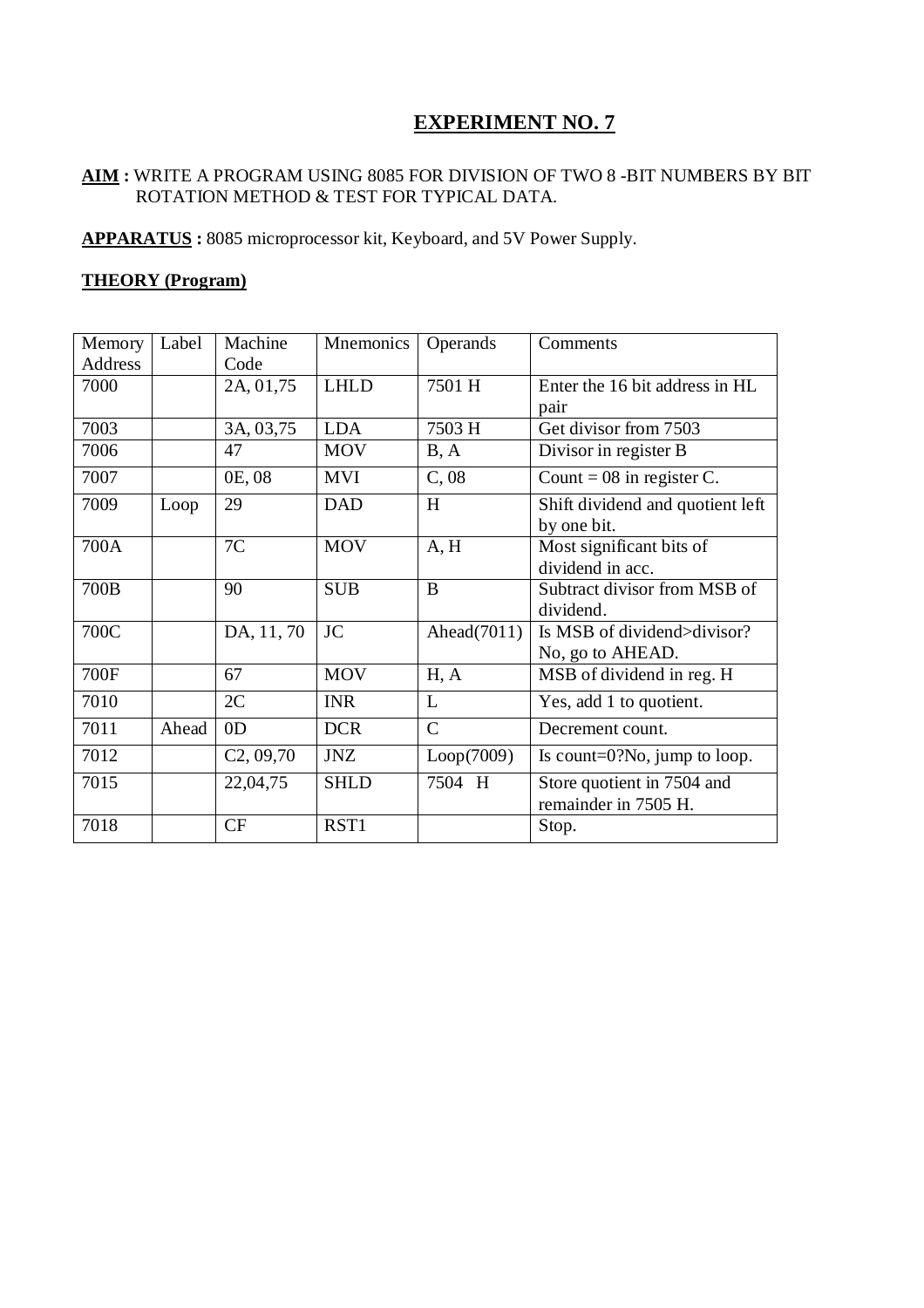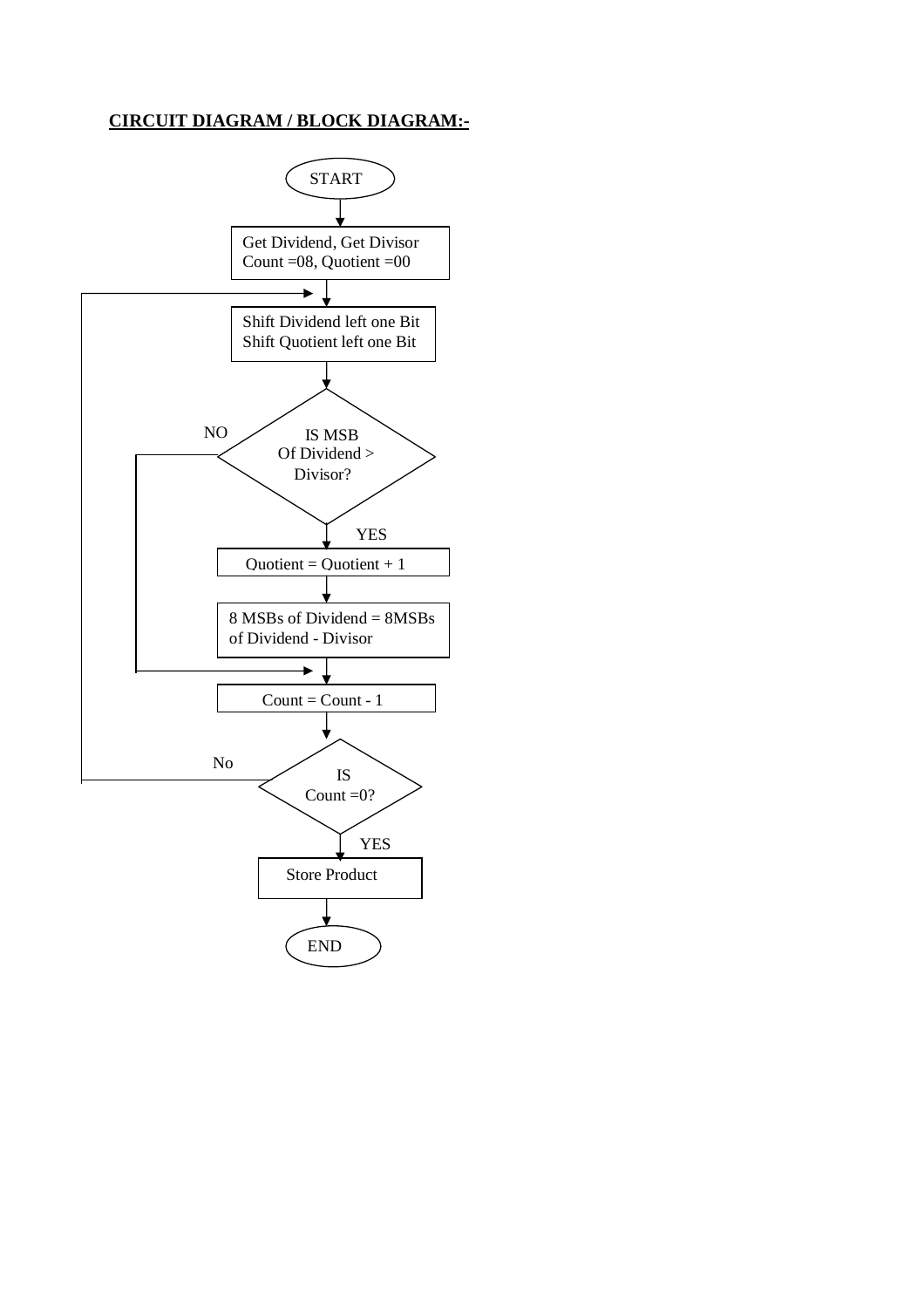ANSHUMAN Reset S Exmem Enter Enter Starting Address Program Address Next Write Program Write Program

# **Execution Steps** Execution Steps

Esc Reset G GO Prog. Address Enter Reset S Exmem Any key-2 Enter-2 Register Name

# **SCIENTECH**

Enter-enter Starting Address<br>Prog. Address Fill Enter Result Address

# **INPUT DATA**

# 7501- LSB of dividend 7502- MSB of dividend 7503- Divisor 7504- Quotient

# **OUTPUT DATA**

7505- Remainder

# **PRECAUTIONS:-**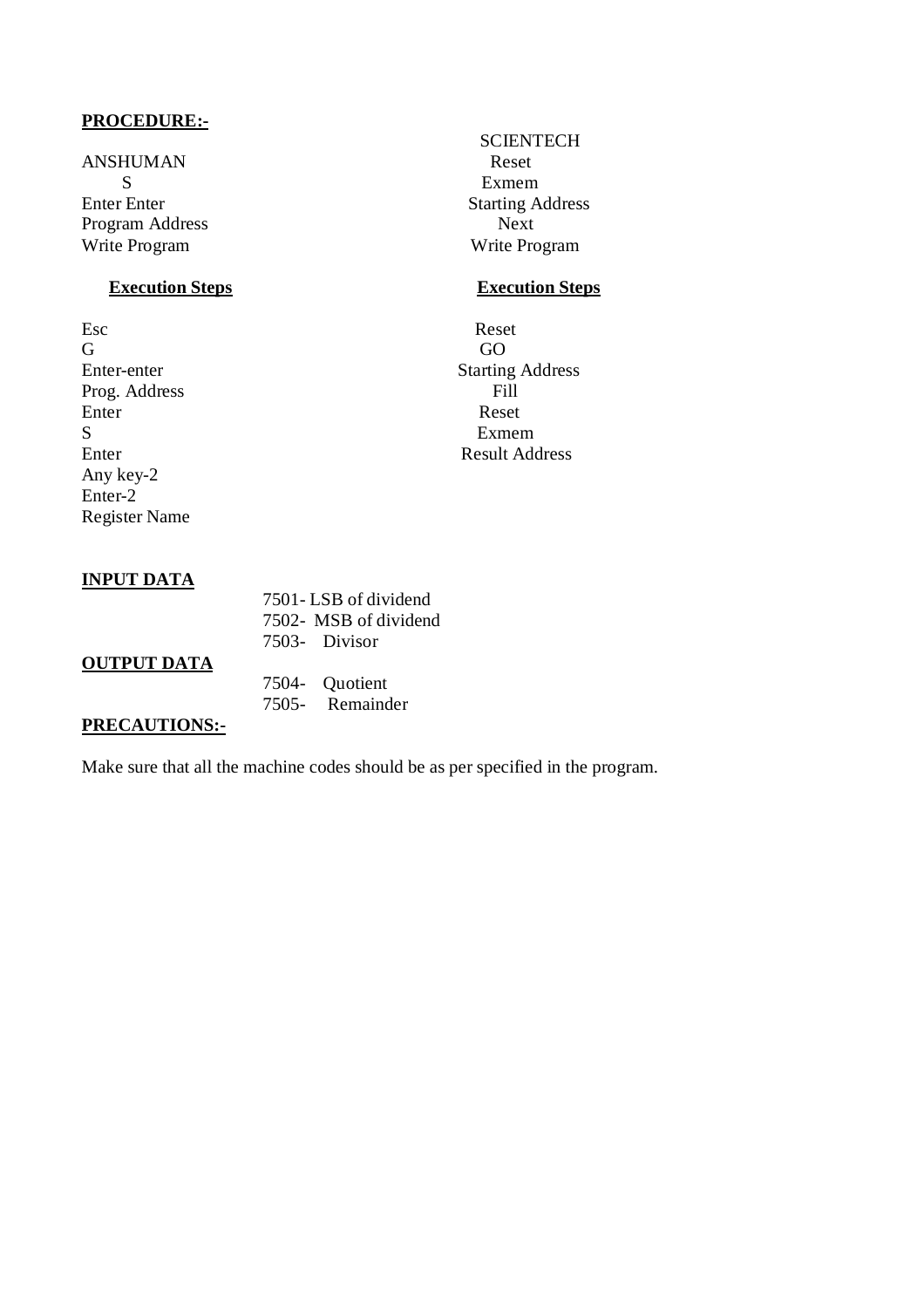# **AIM :** WRITE A PROGRAM USING 8085 FOR FINDING SQUARE OF A NUMBER USING LOOK-UP TABLE & VERIFY

**APPARATUS :** 8085 microprocessor kit, 5V power supply, Keyboard.

# **THEORY(Program) :**

| Memory  | Machine   | <b>Mnemonics</b> | <b>Operands</b>  | Comments                      |
|---------|-----------|------------------|------------------|-------------------------------|
| Address | Code      |                  |                  |                               |
| 2000    | 3A,00,25  | <b>LDA</b>       | 2500 H           | Get $1st$ no. in acc.         |
| 2003    | 6F        | <b>MOV</b>       | L.A              | Move From A into reg. L       |
| 2004    | 26,26     | <b>MVI</b>       | H <sub>26H</sub> | Get 26 in reg H               |
| 2006    | <b>7E</b> | <b>MOV</b>       | A,M              | Square of data in accumulator |
| 2007    | 32,01,25  | <b>STA</b>       | 2501 H           | Store square in 2501 H.       |
| 200A    | CF        | RST <sub>1</sub> |                  | Stop                          |

# **LOOK-UP TABLE**

| Address | Square |
|---------|--------|
| 2600    | 00     |
| 2601    | 01     |
| 2602    | 04     |
| 2603    | 09     |
| 2604    | 16     |
| 2605    | 25     |
| 2606    | 36     |
| 2607    | 49     |
| 2608    | 64     |
| 2609    | 81     |
|         |        |

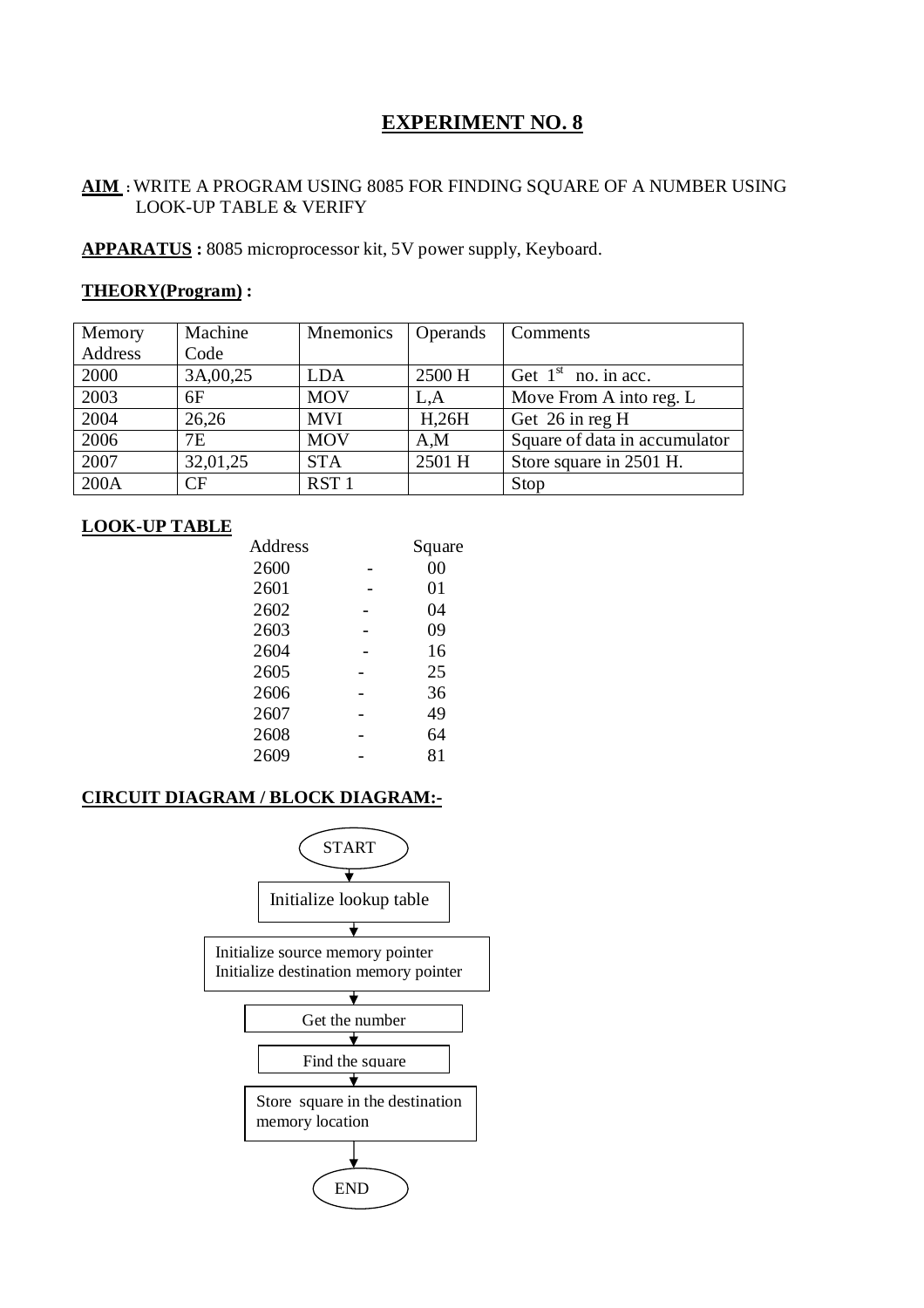ANSHUMAN Reset S Exmem Enter Enter<br>
Program Address<br>
Program Address<br>
Next Program Address Write Program Write Program **Execution Steps** Esc Reset G GO Enter-enter Starting Address<br>Prog. Address Fill Prog. Address Enter Reset S Exmem Enter Result Address Any key-2 Enter-2 Register Name

# **SCIENTECH**

# **INPUT DATA**

2500- 07H

# **OUTPUT DATA**

 $2501 - 49H$ 

# **PRECAUTIONS:-**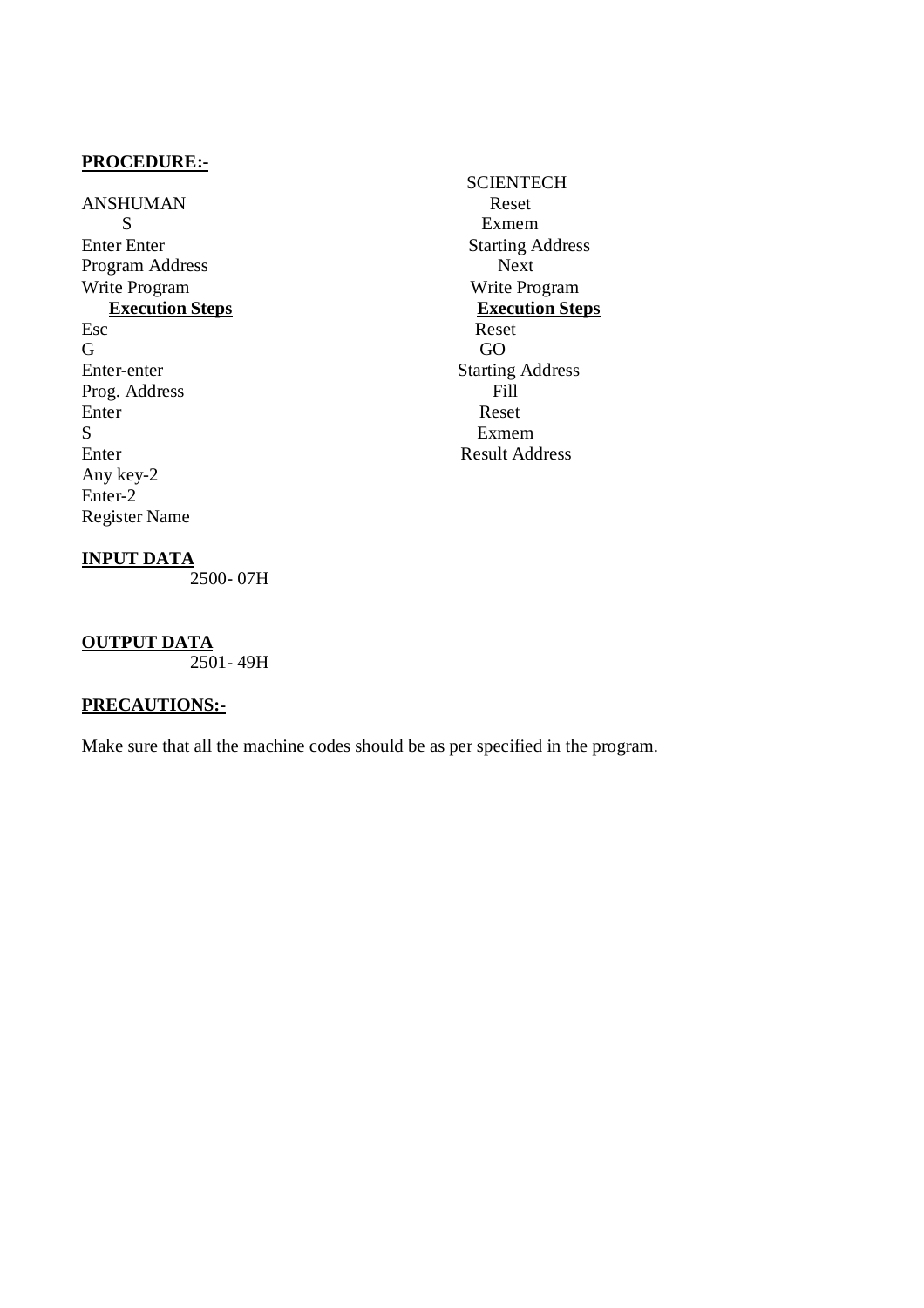# **AIM :**WRITE A PROGRAM USING 8085 FOR FINDING SQUARE-ROOT OF A NUMBER

**APPARATUS :** 8085 microprocessor kit, 5V power supply, Keyboard.

# **THEORY(Program):**

| <b>Memory</b>  | Label | <b>Machine</b> | <b>Mnemonics</b> | <b>Operands</b> | <b>Comments</b>              |
|----------------|-------|----------------|------------------|-----------------|------------------------------|
| <b>Address</b> |       | Code           |                  |                 |                              |
| 2000           |       | 0E,01          | <b>MVI</b>       | C,01H           | Place 01 in reg.C            |
| 2002           |       | 06,01          | <b>MVI</b>       | B,01H           | Place odd number 1 in reg.B  |
| 2004           |       | 3E, 36         | <b>MVI</b>       | A,36            | Load accumulator with the    |
|                |       |                |                  |                 | given number                 |
| 2006           | Loop  | 90             | <b>SUB</b>       | B               | Subtract odd number from     |
|                |       |                |                  |                 | the accumulator              |
| 2007           |       | CA, 10, 20     | JZ               | Ahead $(2010)$  | If accumulator contents are. |
|                |       |                |                  |                 | zero, go to Ahead            |
| 200A           |       | 0 <sup>C</sup> | <b>INR</b>       | $\mathcal{C}$   | Increment reg. C             |
| 200B           |       | 04             | <b>INR</b>       | B               | Increment odd number         |
| 200C           |       | 04             | <b>INR</b>       | B               | Increment odd number         |
| 200D           |       | C3,06,20       | <b>JMP</b>       | Loop(2006)      | Repeat subtraction           |
| 2010           | Ahead | 79             | <b>MOV</b>       | A, C            | Move the contents of C reg.  |
|                |       |                |                  |                 | to accumulator               |
| 2011           |       | 32,50,20       | <b>STA</b>       | 2050H           | Store the result in the      |
|                |       |                |                  |                 | memory location 2050H.       |
| 2014           |       | CF             | RST1             |                 | Stop                         |

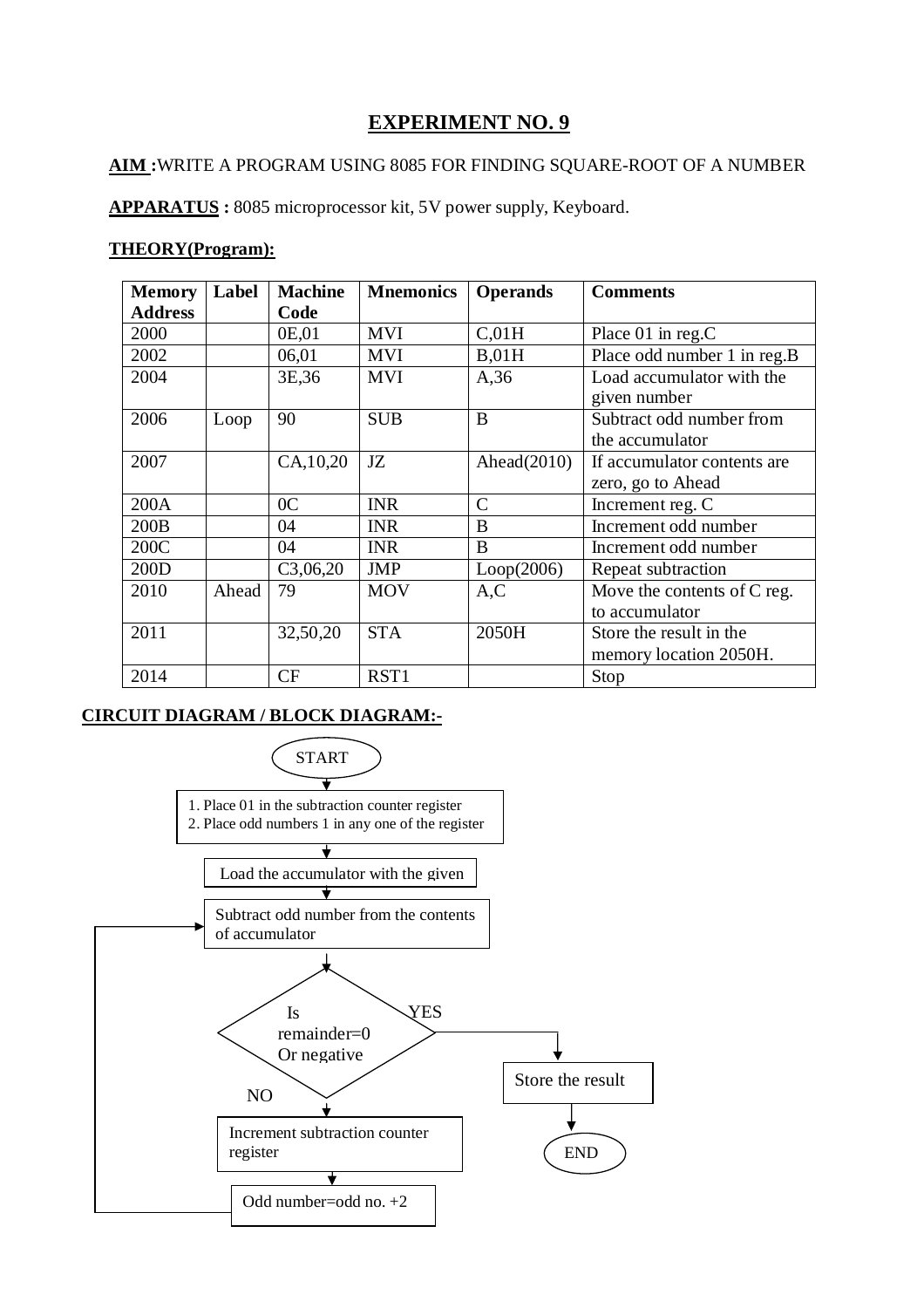ANSHUMAN Reset S Exmem Enter Enter<br>
Program Address<br>
Program Address<br>
Next Program Address Write Program Write Program

# **Execution Steps** Execution Steps

Esc Reset G GO Prog. Address Fill<br>Enter Reset Enter Reset S Exmem Any key-2 Enter Name Register

**SCIENTECH** 

Enter-enter Starting Address Enter Result Address

# **INPUT DATA**

 2500-10H 2501- 00H

# **OUTPUT DATA**

2550- 04H

# **PRECAUTIONS:-**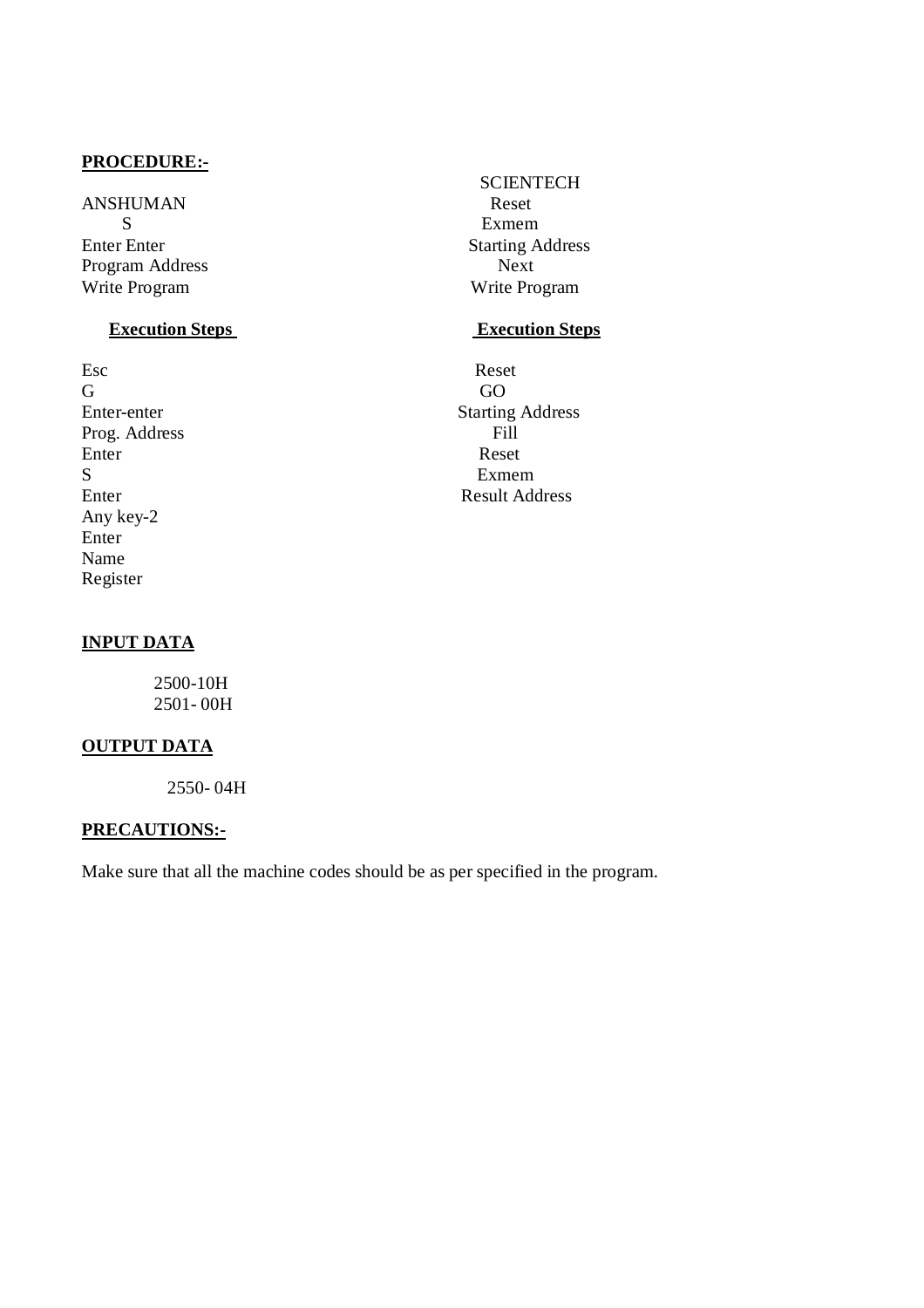# **AIM** : STUDY OF 8086 MICROPROCESSOR KIT.

# **APPARATUS**: 8086 microprocessor kit.

 . **THEORY :**The 8086 is a 16-bit, N-channel, HMOS microprocessor. The term HMOS is used for "high-speed MOS". The 8086 uses 20 address lines and 16 data lines. It can directly address up to  $2^{20}$  = 1Mbytes of memory. The 16-bit data word is divided into a low-order byte and a high-order byte. The 20 address lines are time multiplexed lines. The 16 low-order address lines are time multiplexed with data, and the 4 high-order address lines are time multiplexed with status signals

# **OPERATING MODES OF 8086**

There are two modes of operation for Intel 8086, namely the minimum mode and the maximum mode. When only one 8086 CPU is to be used in a microcomputer system the 8086 is used in the minimum mode of operation. In this mode the CPU issues the control signals required by memory and I/O devices. In case of maximum mode of operation control signals are issued by Intel 8288 bus controller which is used with 8086 for this very purpose. When MN/MX is high the CPU operates in the minimum mode. When it is low the CPU operates in the maximum mode.

# **Pin Description For Minimum Mode**

For the minimum mode of operation the pin  $MN/\overline{MX}$  is connected to 5V d.c supply. The description of the pins from 24 to 31 for the minimum mode is as follows:

**INTA(Output):** Pin no. 24 Interrupt acknowledge. On receiving interrupt signal the processor issues an interrupt acknowledge signal. It is active LOW.

**ALE(Output) :** Pin no. 25 Address latch enable. It goes HIGH during T1. The microprocessor sends this signal to latch the address into the Intel 8282/8283 latch.

**DEN(Output)** : Pin no. 26 Data enable. When Intel 8286/8287 octal bus transceiver is used this signal acts as an output enable signal. It is active LOW.

**DT/R(Output) :** Pin no. 27 Data Transmit/Receive. When Intel 8286/8287 octal bus transceiver is used this signal controls the direction of data flow through the transceiver. When it is High data are sent out. When it is LOW data are received.

**M/IO(Output)** : Pin no. 28. Memory or I/O access. When it is HIGH the CPU wants to access memory. When it is LOW the CPU wants to access I/O device.

**WR (Output) :** Pin no. 29. Write. When it is LOW the CPU performs memory or I/O write Operation.

**HLDA (Output) :** Pin no. 30.HOLD acknowledge. It is issued by the processor when it receives HOLD signal. It is active HIGH signal. When HOLD request is removed HLDA goes LOW.

**HOLD (Output) :** Pin no. 31.Hold. when another device in microcomputer system wants to use the address and data bus, it sends a HOLD request to CPU through this pin. It is an active HIGH signal.

# **Pin Description For Maximum Mode**

For the maximum mode of operation the pin MN/MX is made LOW. It is grounded. The description of the pins from 24 to 31 is as follows:

**QS1,QS0(Output):** Pin no. 24,25 Instruction Queue status. Logic are given below:

- OS1 OS0
	- 0 0 No operation
	- $0 \t 1 \t 1<sup>st</sup>$  byte of opcode from queue
	- 1 0 Empty the queue
	- 1 1 Subsequent byte from queue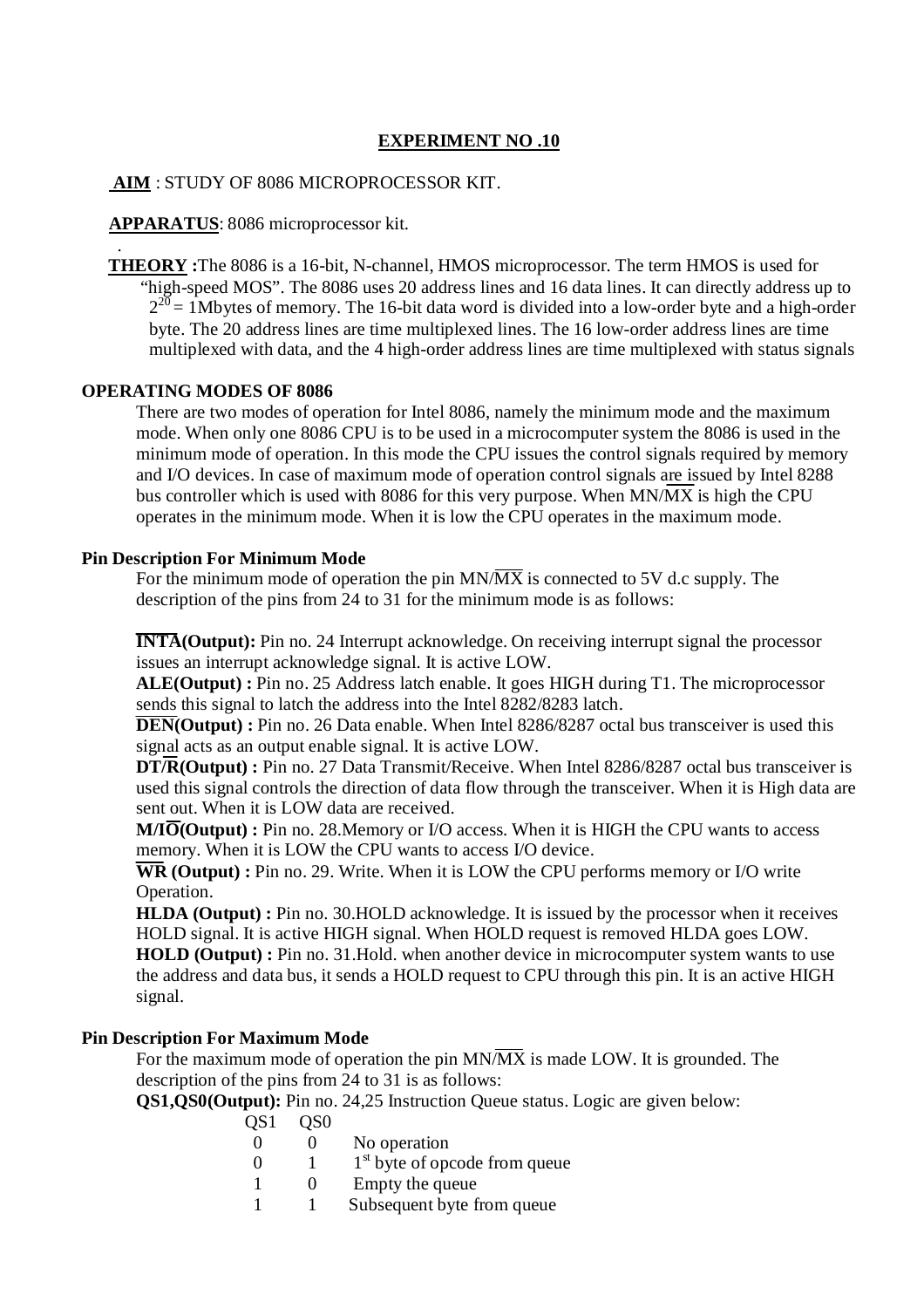**S0,S1,S2(Output) :** Pin nos. 26,27,28.status signals. These signals are connected to the bus controller Intel 8288.The bus controller generates memory and I/O access control signals. Table for status signals is :

| $\circ$ |                |    |                          |
|---------|----------------|----|--------------------------|
| S2      | S <sub>1</sub> | S0 |                          |
|         |                |    | Interrupt acknowledge    |
|         |                |    | Read data from I/O port  |
|         |                |    | Write data into I/O port |
|         |                |    | Halt                     |
|         |                |    | Opcode fetch             |
|         |                |    | Memory read              |
|         |                |    | Memory write             |
|         |                |    | Passive state.           |
|         |                |    |                          |

**LOCK(Output) :** Pin no. 29.It is an active LOW signal. When it is LOW all interrupts are masked and no HOLD request is granted. In a multiprocessor system all other processors are informed by this signal that they should not ask the CPU for relinquishing the bus control.

 $\overline{RQ}$  /  $\overline{GT_1}$ ,  $\overline{RQ}$  /  $\overline{GT_0}$  (Bidirectional) : Pin no. 30,31. Local bus Priority control. Other processors ask the CPU through these lines to release the local bus.  $\overline{RQ}/\overline{GT_1}$  has higher priority than  $\overline{\text{RQ}}$  /  $\text{GT}_0$ 



# **FUNCTIONAL UNITS OF 8086 :**

The 8086 contains two functional units: a bus interface unit (BIU) and an execution unit(EU). The general purpose registers, stack pointer, base pointer and index registers, ALU, flag register(FLAGS), instruction decoder and timing and control unit constitute execution unit(EU). The segment registers, instruction pointer and 6-byte instruction queue are associated with the bus interface unit(BIU)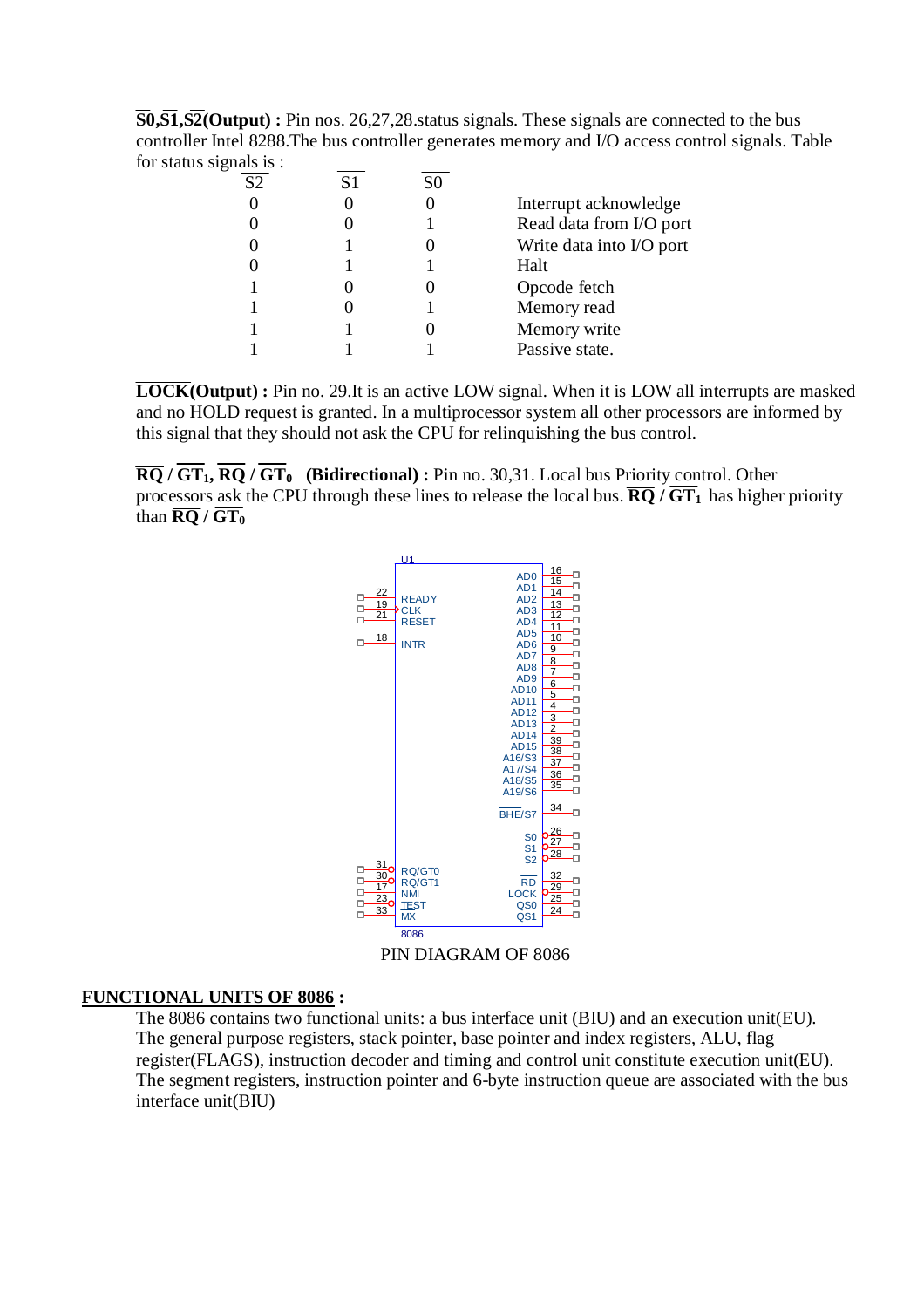# **BLOCK DIAGRAM OF 8086:**



**REGISTERS OF 8086 :** The Intel 8086 contains the following registers:

- a) General Purpose Register
- b) Pointer and Index Registers
- c) Segment Registers
- d) Instruction Registers
- e) Status Flags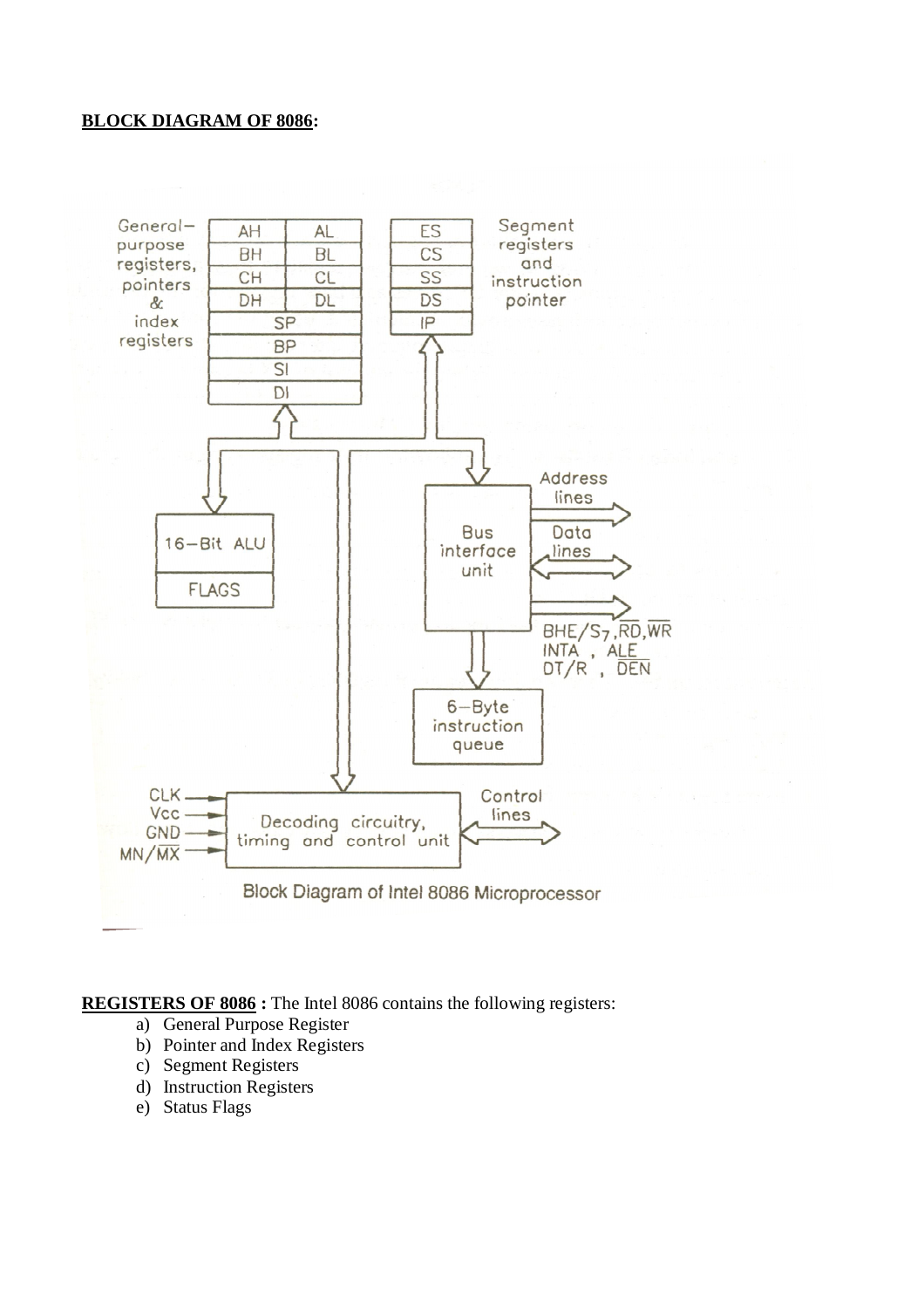# **AIM** : WRITE A PROGRAM USING 8086 FOR ADDITION OF TWO 16 BIT NUMBERS.

 **APPARATUS :** 8086 microprocessor kit, 5V power supply, Keyboard.

# **THEORY(Program):**

| Memory  | Machine            | <b>Mnemonics</b> | Oprands     | <b>Comments</b>                 |
|---------|--------------------|------------------|-------------|---------------------------------|
| Address | Code               |                  |             |                                 |
| 1000    | B8,34,12           | <b>MOV</b>       |             | $AX$ , 1234   Load 1234 in AX   |
| 1003    | BA, 65, 87         | <b>MOV</b>       | DX,8765     | Load 8765 in DX                 |
| 1006    | 03,C <sub>2</sub>  | <b>ADD</b>       | $AX$ , $DX$ | Add DX with AX                  |
| 1008    | 8B, C <sub>8</sub> | <b>MOV</b>       | CX,AX       | Move answer to CX               |
| 1009    | CD, A5             | <b>INT A5</b>    |             | Jump to command mode saving all |
|         |                    |                  |             | registers.                      |

# **CIRCUIT DIAGRAM / BLOCK DIAGRAM:-**



# **PROCEDURE:-**

ANSHUMAN Reset s of  $\overline{S}$ Enter Enter Enter SRC-SEGM Address Enter Starting Address Program Address Next Write Program Write Program

**SCIENTECH**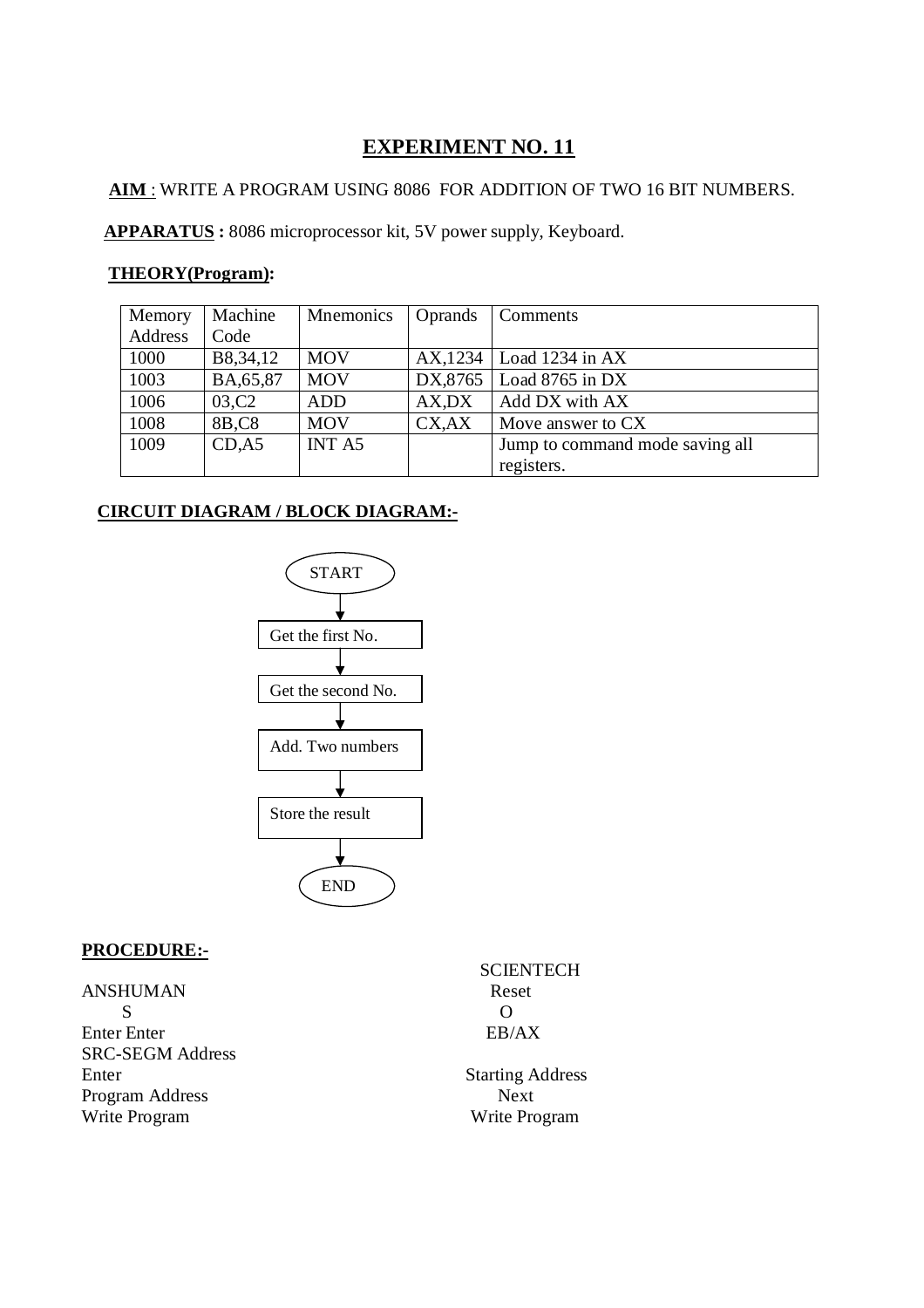# **Execution Steps** Execution Steps

Esc Reset G GO Enter-enter Starting Address SRC-SEGM Add<br>Fill Finter Reset Enter Reset Prog. Address O<br>Enter EB/ S<br>Enter Any key-2 Enter-2 Register Name

 $EB/AX$ 

Result Address

# **INPUT DATA**

1000-1234(H) 1001-8765(H)

# **OUTPUT DATA**

AX -9999(H)

# **PRECAUTIONS:-**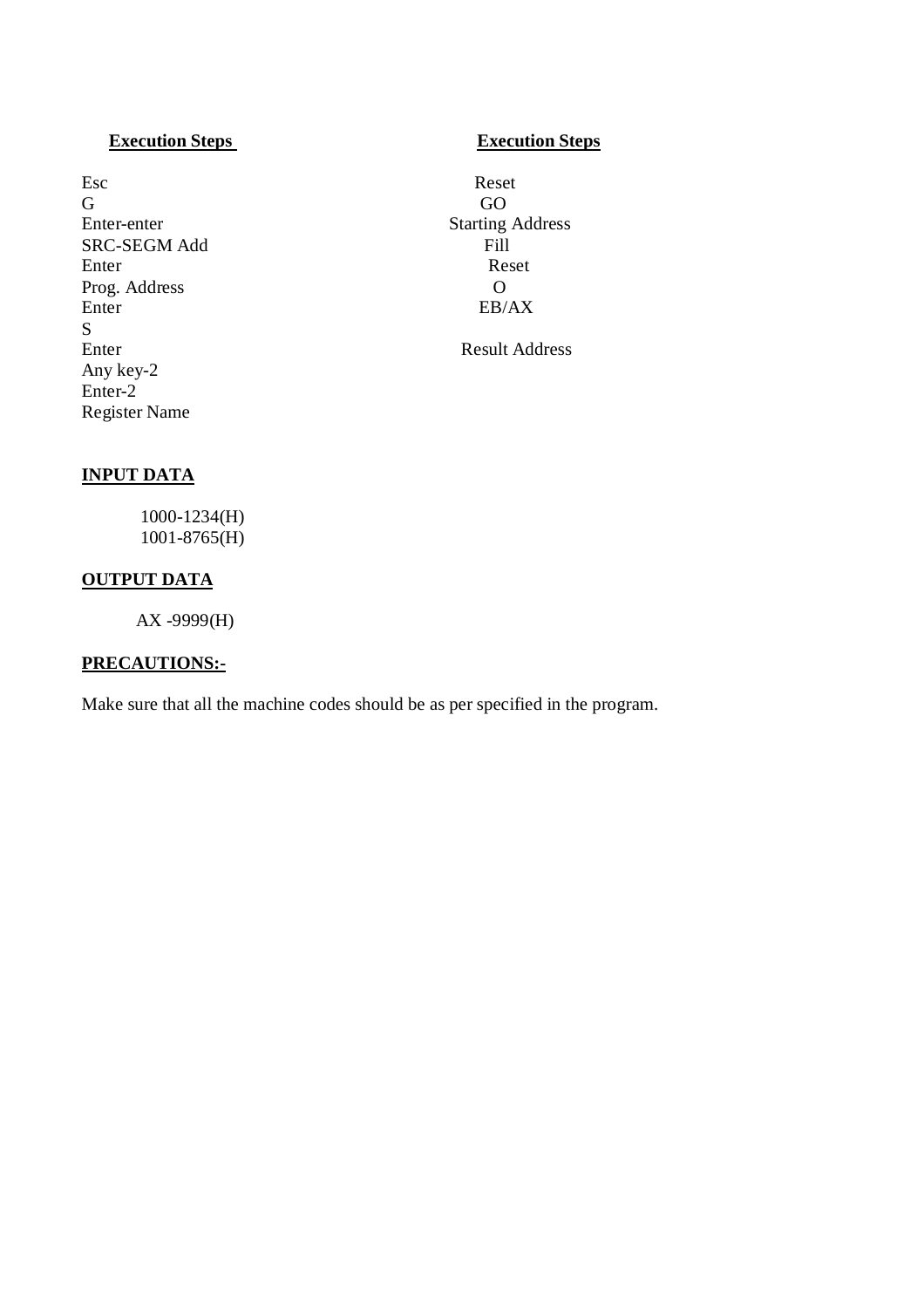# **AIM :** WRITE A PROGRAM USING 8086 FOR DIVISION OF A DEFINED DOUBLE WORD BYANOTHER WORD & VERIFY.

**APPARATUS :** 8086 microprocessor kit, 5V power supply, Keyboard.

# **THEORY(Program)**

| Memory  | Machine    | Mnemonics   Operands |                | Comments                      |
|---------|------------|----------------------|----------------|-------------------------------|
| Address | Code       |                      |                |                               |
| 1000    | B8,78,56   | <b>MOV</b>           |                | $AX, 5678H$   Move 5678 to AX |
| 1003    | BA, 34, 12 | <b>MOV</b>           |                | DX,1234H   Move 1234 to DX    |
| 1006    | B9,25,25   | <b>MOV</b>           | CX,2525        | Move $2525$ to $CX$           |
| 1009    | F7.F1      | <b>DIV</b>           | CX.            | Divide AX&DX by CX            |
| 100b    | CD, A5     | <b>INT</b>           | A <sub>5</sub> |                               |

# **CIRCUIT DIAGRAM / BLOCK DIAGRAM:-**,



# **PROCEDURE:-**

**ANSHUMAN** s of  $\overline{S}$ Enter Enter EB/AX SRC-SEGM Address Enter Starting Address Program Address Next Write Program Write Program

SCIENTECH<br>Reset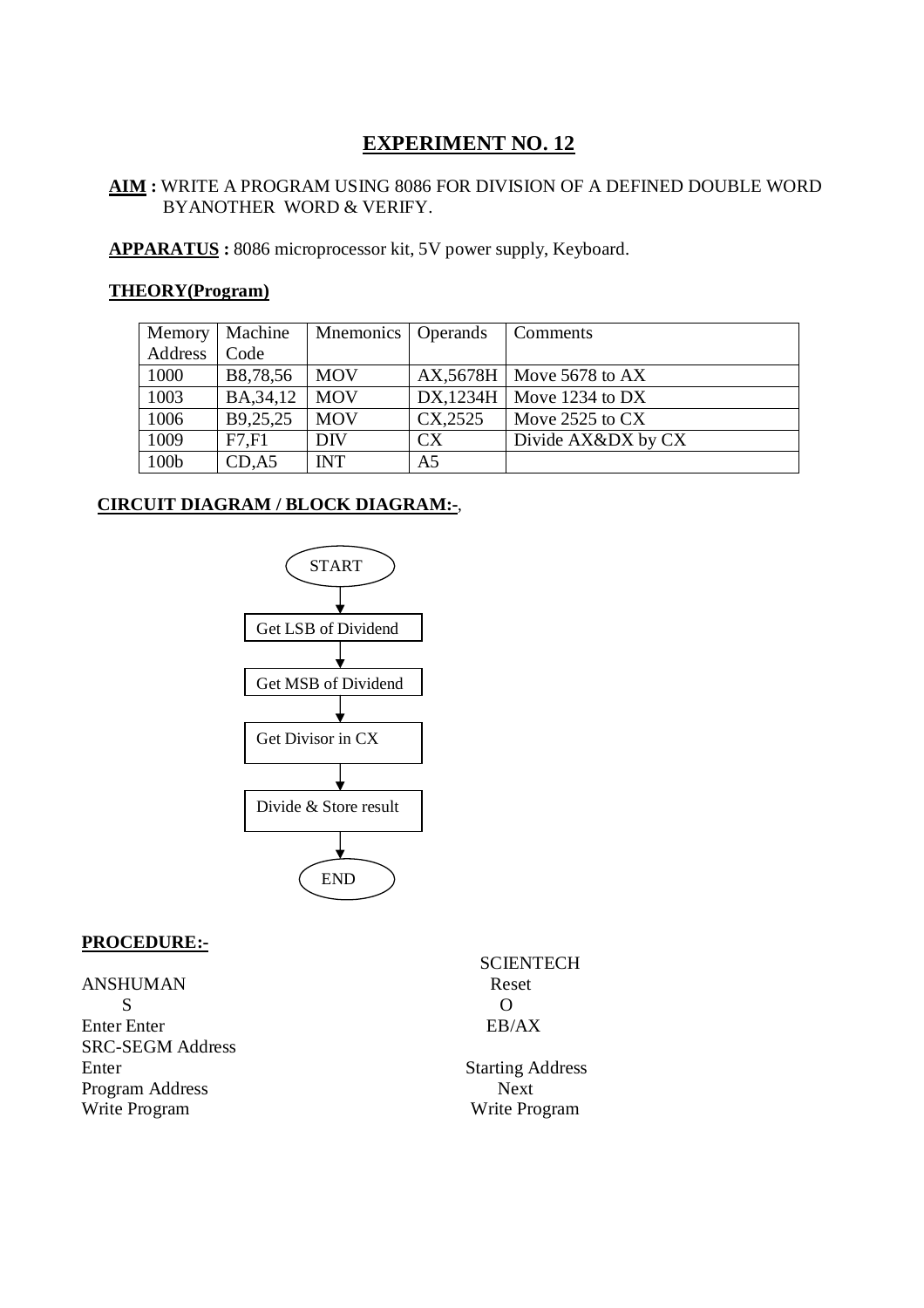# **Execution Steps** Execution Steps

Esc Reset G GO Enter-enter Starting Address SRC-SEGM Add<br>Fill Finter Reset Enter Reset Prog. Address O<br>Enter EB/ S<br>Enter Any key-2 Enter-2 Register Name

 $EB/AX$ 

Result Address

# **INPUT DATA**

AX : 5678H DX : 1234H CX : 2525H **OUTPUT DATA** AX : 7D77(Quotient) DX : 0145(Remainder)

# **PRECAUTIONS:-**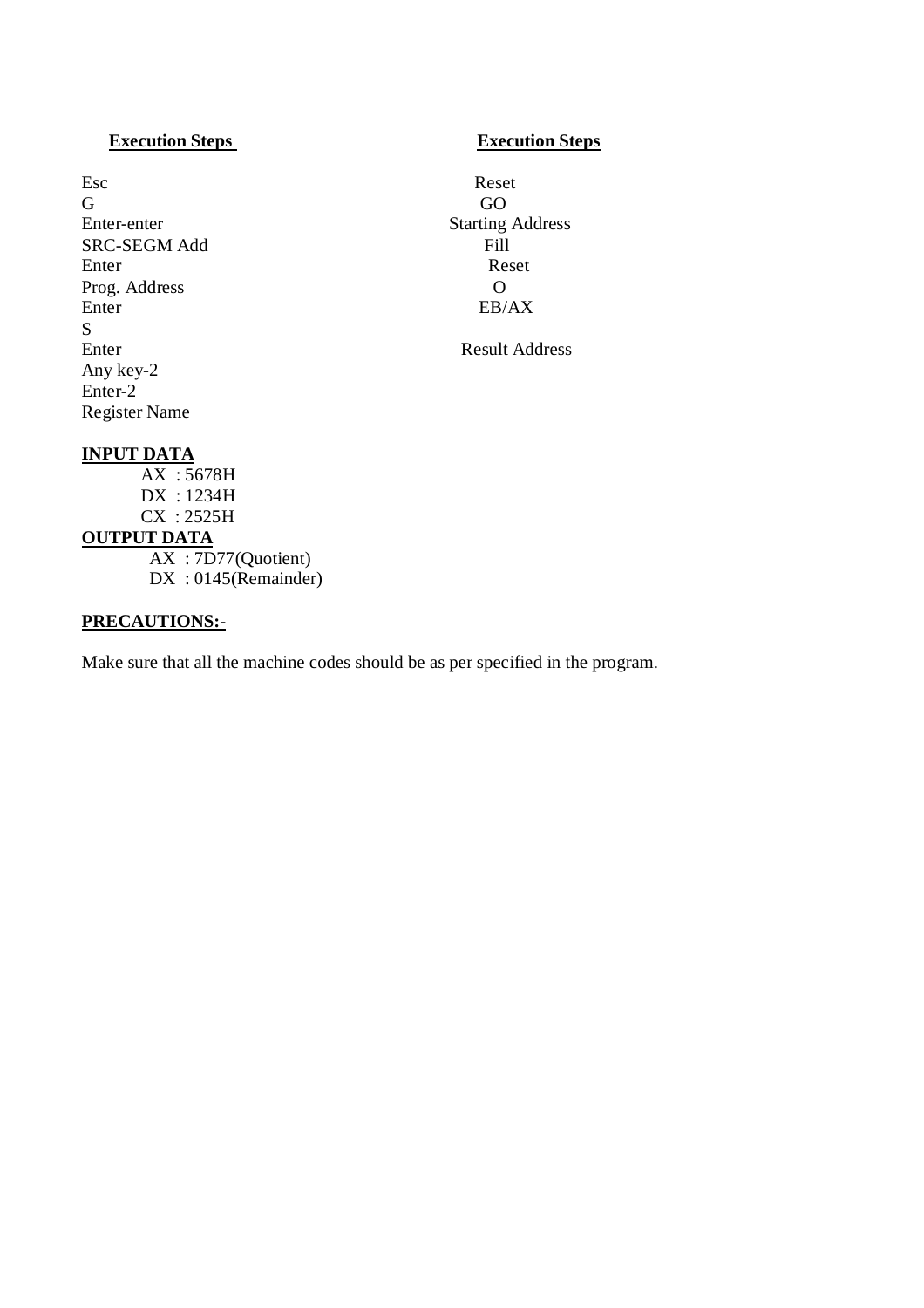# **AIM :** WRITE A PROGRAM USING 8086 FOR COPYING 12 BYTES OF DATA FROM SOURCE TO DESTINATION & VERIFY

**APPARATUS :** 8086 microprocessor kit, 5V power supply, Keyboard.

# **THEORY(Program)**

| <b>Memory</b>  | Label       | <b>Machine</b> | <b>Mnemonics</b> | <b>Operands</b> | <b>Comments</b>               |
|----------------|-------------|----------------|------------------|-----------------|-------------------------------|
| <b>Address</b> |             | Code           |                  |                 |                               |
| 0101           |             | <b>FC</b>      | <b>CLD</b>       |                 | Clear direction flag DF       |
| 0102           |             | BE,00,03       | <b>MOV</b>       | SI,0300         | Source address in SI          |
| 0105           |             | BF,02,02       | <b>MOV</b>       | DI,0202         | Destination address in DI     |
| 0108           |             | 8B,0C          | <b>MOV</b>       | CX, [SI]        | Count in CX                   |
| 010A           |             | 46             | <b>INC</b>       | <b>SI</b>       | Increment SI                  |
| 010B           |             | 46             | <b>INC</b>       | <b>SI</b>       | Increment SI                  |
| 010C           | <b>BACK</b> | A4             | <b>MOV</b>       | <b>SB</b>       | Move byte                     |
| 010D           |             | $E2$ , $FD$    | <b>LOOP</b>      | <b>BACK</b>     | Jump to BACK until CX becomes |
|                |             |                |                  |                 | zero                          |
| 010F           |             | CC             | <b>INT</b>       |                 | Interrupt program             |

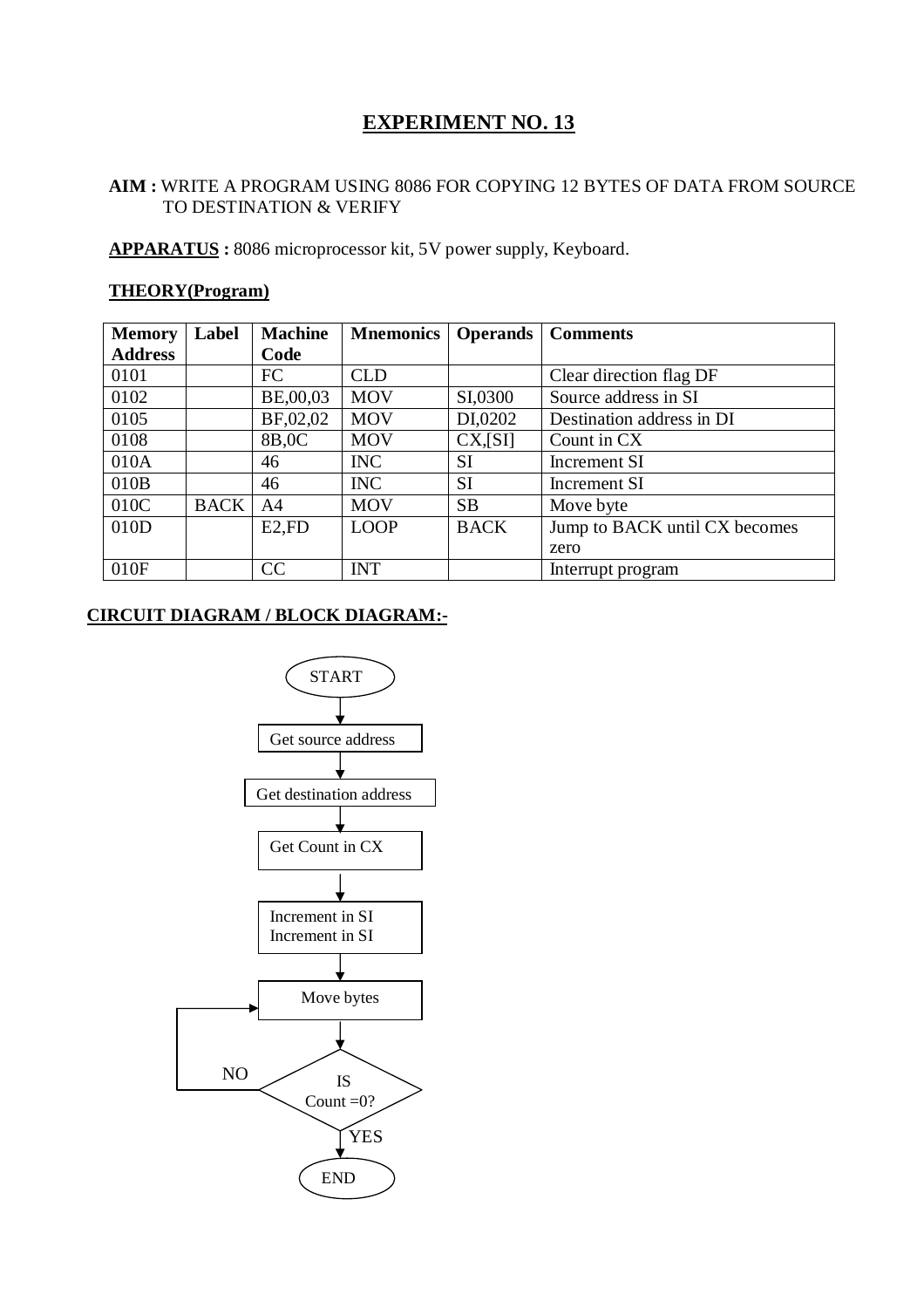# **INPUT DATA**

| 0300 | : 0B |
|------|------|
| 0301 | :00  |
| 0302 | : 03 |
| 0303 | : 04 |
| 0304 | : 05 |
| 0305 | : 06 |
| 0306 | : 15 |
| 0307 | : 07 |
| 0308 | : 12 |
| 0309 | : 08 |
| 030A | : 09 |
| 030B | : 0A |
| 030C | : 0B |
| 030D | : 0E |

# **OUTPUT DATA**<br>0202 : 03  $0202$  : 03<br>0203 : 04  $0203$  : 04<br>0204 : 05 0204 : 05<br>0205 : 06 0205 0206 : 15 0207 : 07 0208 : 12 0209 : 08 020A : 09<br>020B : 0A  $020B$ 020C : 0B<br>020D : 0E  $020D$

# **PRECAUTIONS:-**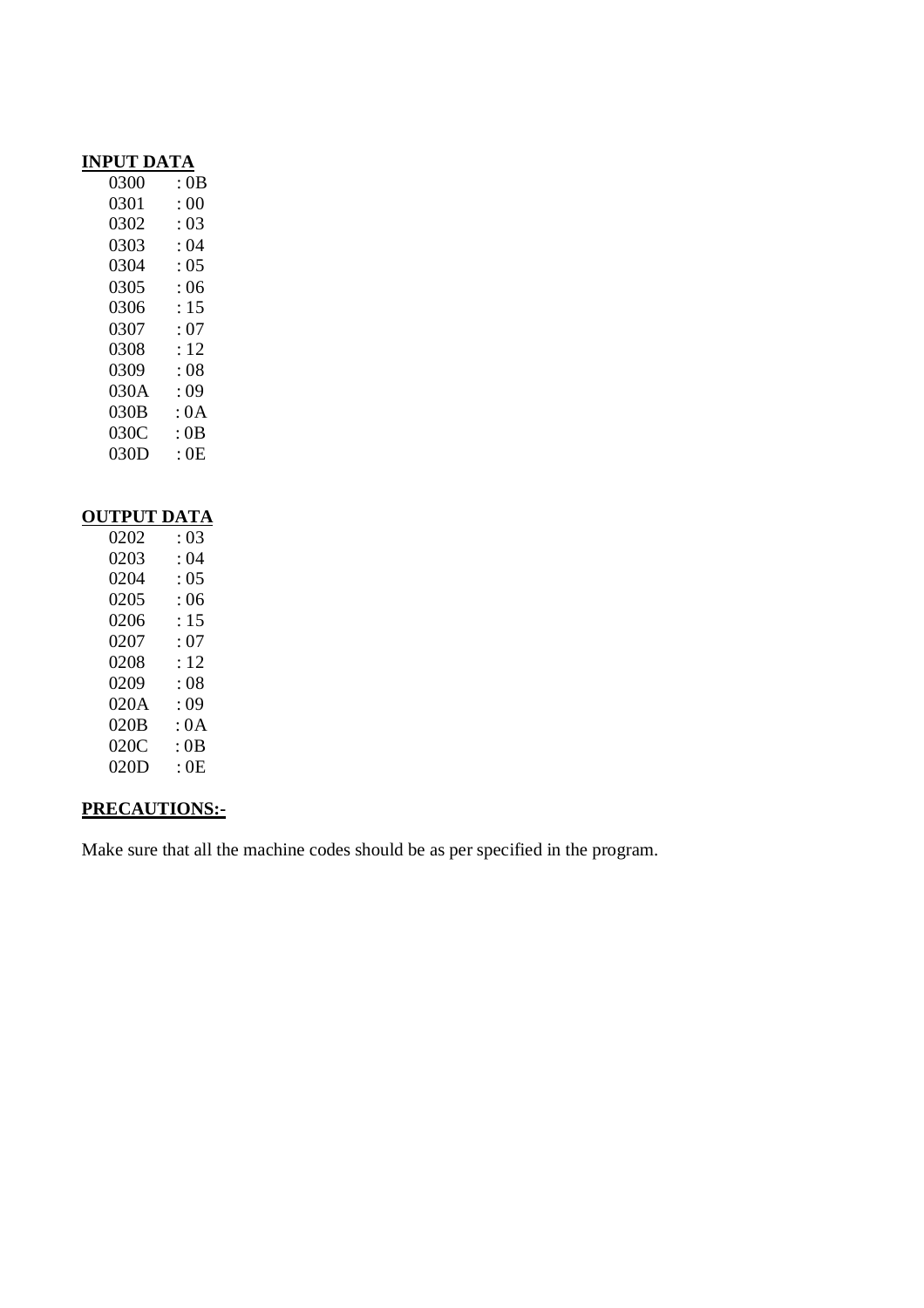# **AIM** :WRITE A PROGRAM USING 8086 & VERIFY FOR FINDING THE LARGEST NUMBER FROM AN ARRAY.

**APPARATUS :** 8086 microprocessor kit, 5V power supply, Keyboard.

# **THEORY(Program)**

| <b>Memory</b>  | Label       | <b>Machine</b> | <b>Mnemonics</b> | <b>Operands</b> | <b>Comments</b>                 |
|----------------|-------------|----------------|------------------|-----------------|---------------------------------|
| <b>Address</b> |             | Code           |                  |                 |                                 |
| 0101           |             | B0,00,00       | <b>MOV</b>       | AX,0000         | Initial value for comparison    |
| 0104           |             | BE,00,02       | <b>MOV</b>       | SI,0200         | Memory address in SI            |
| 0107           |             | 8B,0C          | <b>MOV</b>       | CX, [SI]        | Count in CX                     |
| 0109           | <b>BACK</b> | 46             | <b>INC</b>       | <b>SI</b>       | <b>Increment SI</b>             |
| 010A           |             | 46             | <b>INC</b>       | <b>SI</b>       | <b>Increment SI</b>             |
| 010B           |             | 3B,04          | <b>CMP</b>       | $AX$ , $[S]$    | Compare previous largest number |
|                |             |                |                  |                 | with next number                |
| 010D           |             | 73,02          | <b>JAE</b>       | GO              | Jump if number in AX is larger  |
|                |             |                |                  |                 | $i.eCF = 0$                     |
| 010F           |             | 8B,04          | <b>MOV</b>       | $AX$ , $SI$     | Save next larger number in AX   |
| 0111           | GO          | E2,F6          | <b>LOOP</b>      | <b>BACK</b>     | Jump to BACK until CX becomes   |
|                |             |                |                  |                 | zero                            |
| 0113           |             | A3,51,02       | <b>MOV</b>       | $(0251)$ , AX   | Store largest number in memory  |
| 0116           |             | CC             | INT3             |                 | Interrupt program               |

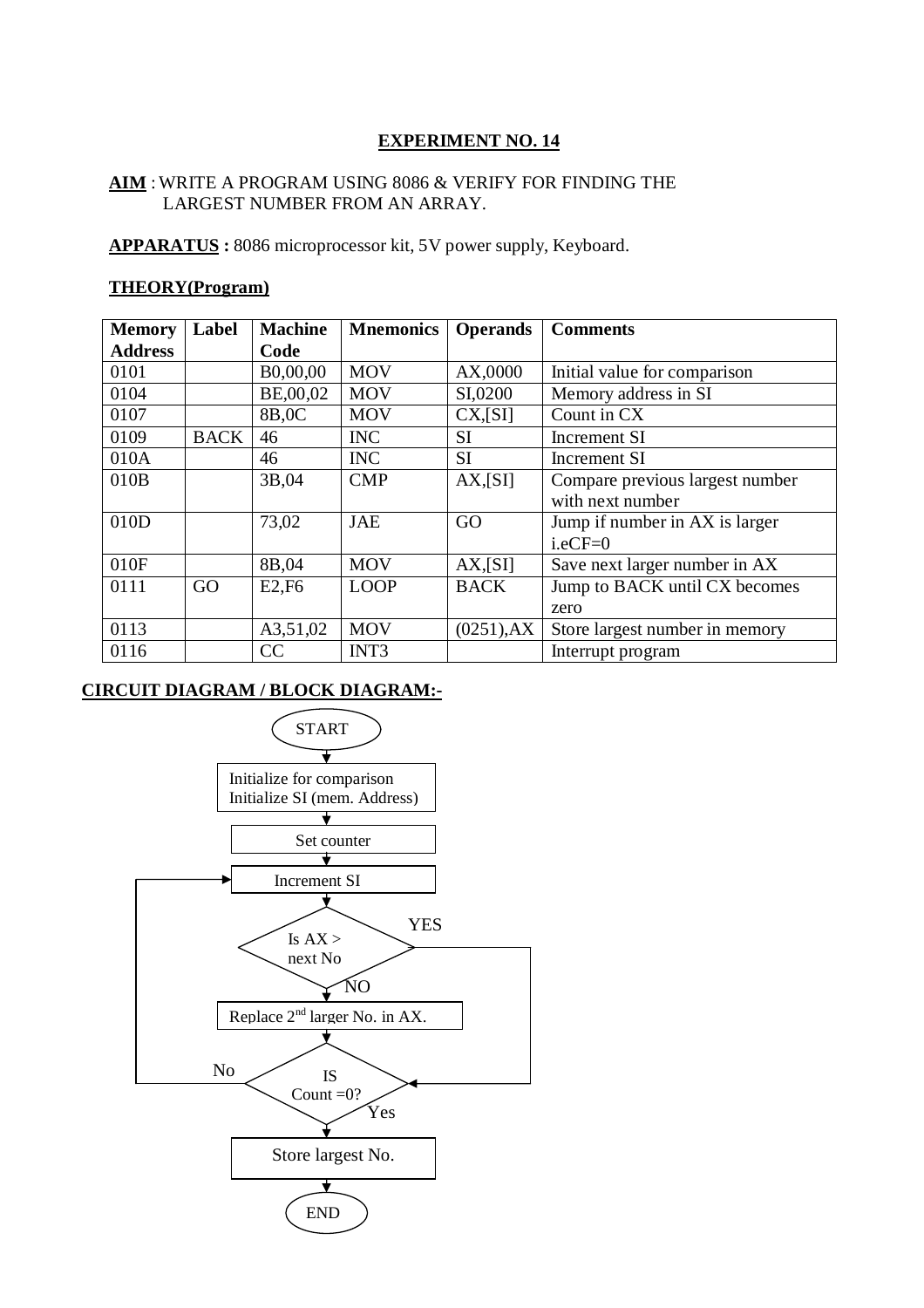ANSHUMAN Reset S<br>
Exmem<br>
Enter Enter<br>
Starting A Program Address Next<br>Write Program Next<br>Write Program Next

Esc Reset G GO Prog. Address Fill<br>Enter Reset Enter Reset S Exmem Enter Result Address Any key-2 Enter-2 Register Name

# **SCIENTECH Starting Address** Write Program

# **Execution Steps** Execution Steps

Enter-enter Starting Address

# **INPUT DATA**

| 0200 | : 05H |
|------|-------|
| 0201 | : 00H |
| 0202 | : 41H |
| 0203 | :83H  |
| 0204 | : 58H |
| 0205 | · 72H |
| 0206 | : 39H |
| 0207 | : 46H |
| 0208 | : 53H |
| 0209 | : 84H |
| 020A | : 30H |
| 020B | : 96H |

# **OUTPUT DATA**

|                      | 251 : 30H      |
|----------------------|----------------|
|                      | $252 \t : 96H$ |
| <b>PRECAUTIONS:-</b> |                |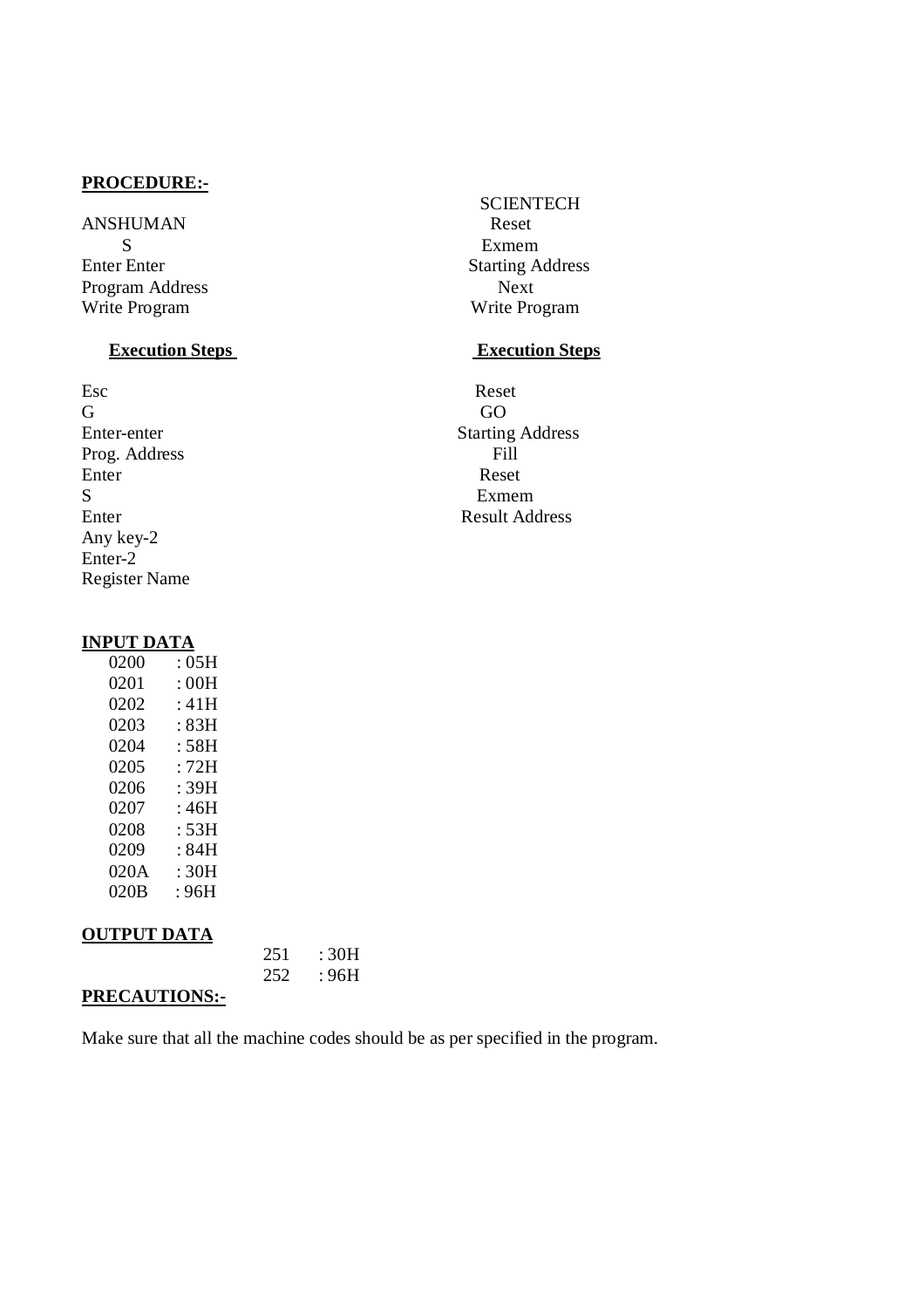# **Experiment No. 15**

# **AIM :** WRITE A PROGRAM USING 8086 FOR ARRANGING AN ARRAY OF NUMBERS IN DESCENDING ORDER & VERIFY.

# **APPARATUS :** 8086 microprocessor kit, 5V power supply, Keyboard.

# **THEORY(Program)**

| Memory<br><b>Address</b> | Label | Machine<br>Code | Mnemonics        | Operands        | Comments                                |
|--------------------------|-------|-----------------|------------------|-----------------|-----------------------------------------|
| 0200                     |       | BE,00,03        | <b>MOV</b>       | SI,0300         | Initialize SI Reg. with Memory          |
|                          |       |                 |                  |                 | Location. 0300.                         |
| 0203                     |       | 8B,1C           | <b>MOV</b>       | BX, [SI]        | BX has no. of bytes                     |
| 0205                     |       | 4B              | <b>DEC</b>       | <b>BX</b>       | Decrement the no. of bytes by one       |
| 0206                     | (3)   | $8B$ OC         | <b>MOV</b>       | CX(SI)          | Move no. of bytes in CX                 |
| 0208                     |       | 49              | <b>DEC</b>       | <b>CX</b>       | Decrement the no. of bytes by one       |
|                          |       |                 | <b>MOV</b>       |                 |                                         |
| 0209                     |       | BE,02,03        |                  | SI,0303         | Initialize SI reg. with the starting    |
|                          |       |                 |                  |                 | address of string                       |
| 020C                     | (2)   | 8A,04           | <b>MOV</b>       | AL, [SI]        | Move first data byte of string into     |
|                          |       |                 |                  |                 | AL                                      |
| 020E                     |       | 46              | <b>INC</b>       | <b>SI</b>       | Point at the next bytes of the string   |
| 020F                     |       | 3A,04           | <b>COMP</b>      | AL, [SI]        | Com. the two bytes of string.           |
| 0211                     |       | 73,06           | <b>JAE</b>       | (1)             | If two bytes are equal or $1st$ byte is |
|                          |       |                 |                  |                 | above that the second byte branch       |
|                          |       |                 |                  |                 | to $(1)$                                |
| 0213                     |       | 86,04           | <b>XCHG</b>      | AL, [SI]        | Else                                    |
| 0215                     |       | 4E              | <b>DEC</b>       | <b>SI</b>       | Second byte is less than first byte     |
|                          |       |                 |                  |                 | and swap the two bytes.                 |
| 0216                     |       | 88,04           | <b>MOV</b>       | [SI], AL        |                                         |
| 0218                     |       | 46              | <b>INC</b>       | SI              | Point at next location of string        |
| 0219                     | (1)   | E2, F1          | <b>LOOP</b>      | (2)             | Loop if CX is not zero                  |
| 021B                     |       | 4B              | $DE\overline{C}$ | $\overline{BX}$ |                                         |
| 021C                     |       | BE,00,03        | <b>MOV</b>       | SI,0300         |                                         |
| 021F                     |       | 75,E5           | <b>JNZ</b>       | (3)             |                                         |
| 0221                     |       | F <sub>4</sub>  | <b>HLT</b>       |                 | Halt.                                   |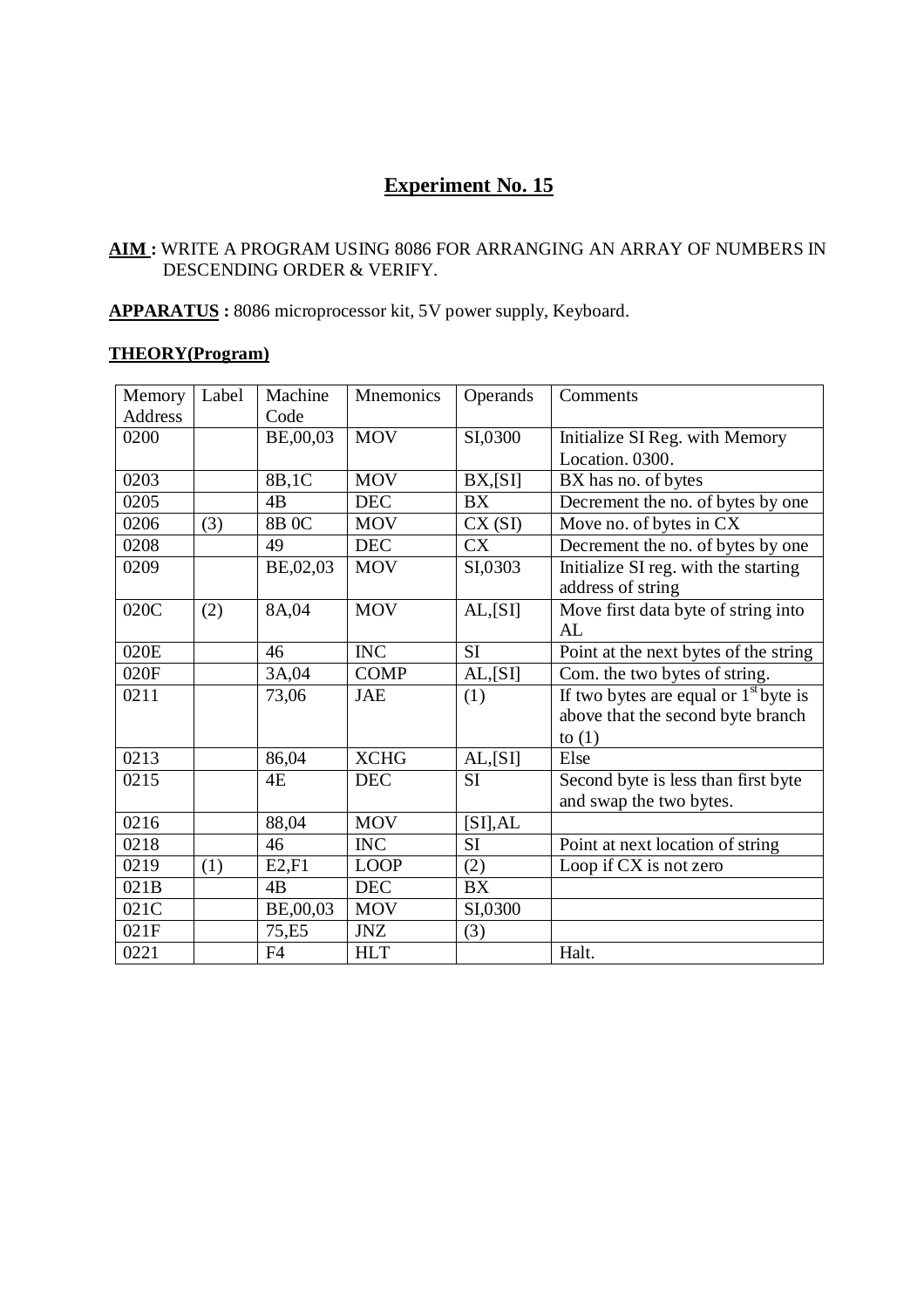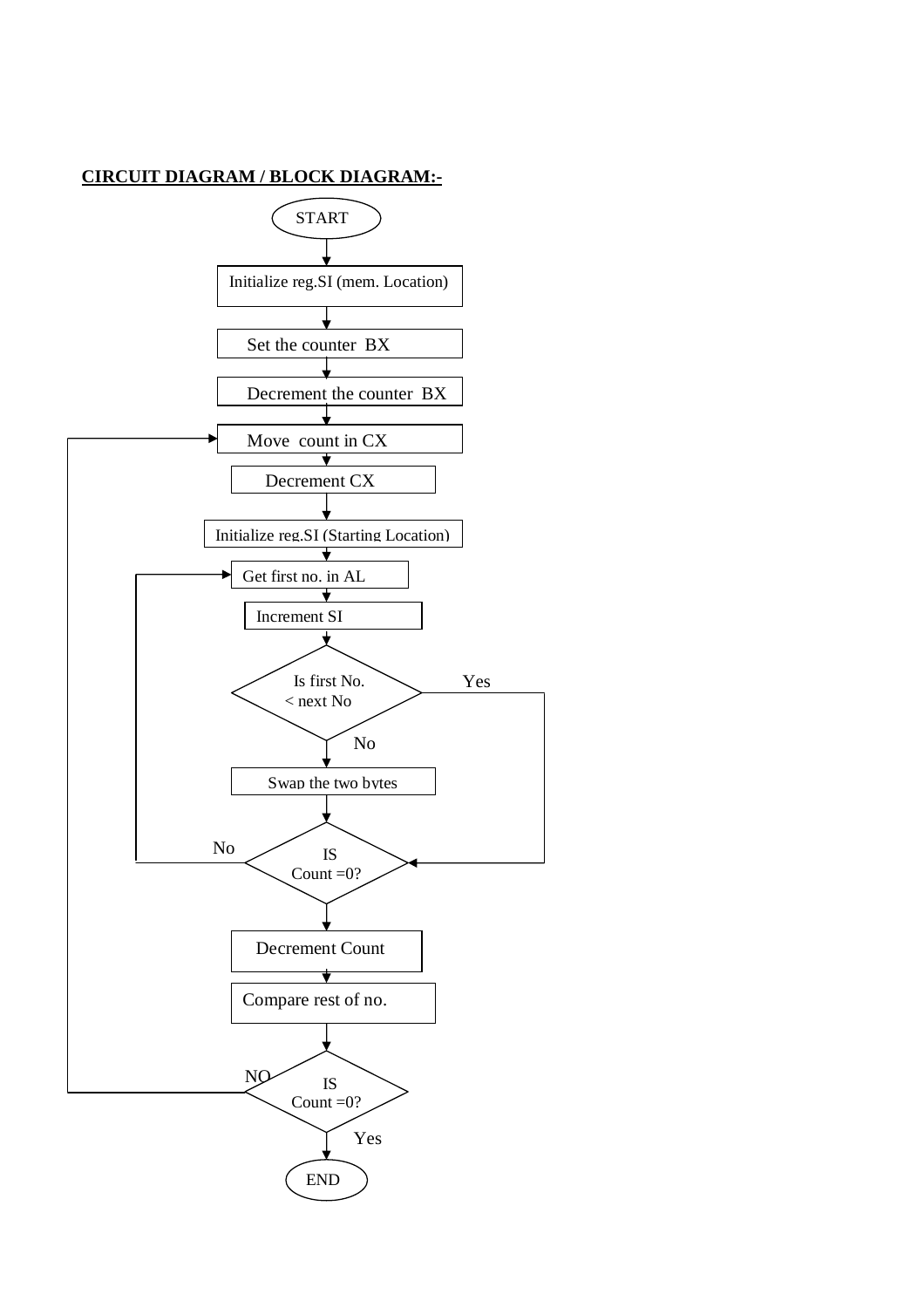ANSHUMAN Reset S Exmem Enter Enter Starting Address Program Address Next<br>Write Program Next<br>Write Program Next **Execution Steps** 

Esc Reset G GO Prog. Address Fill<br>Enter Reset Enter Reset S Exmem Enter Result Address Any key-2 Enter-2 Register Name

# **INPUT DATA**

| 0300 | : 05 |
|------|------|
| 0301 | : 00 |
| 0302 | : 20 |
| 0303 | : 25 |
| 0304 | : 28 |
| 0305 | : 15 |
| 0306 | : 07 |
|      |      |

# **OUTPUT DATA**

| 0302 | : 28 |
|------|------|
| 0303 | : 25 |
| 0304 | : 20 |
| 0305 | : 15 |
| 0306 | : 07 |
|      |      |

# **PRECAUTIONS:-**

Make sure that all the machine codes should be as per specified in the program.

**SCIENTECH** Write Program<br>Execution Steps

Enter-enter Starting Address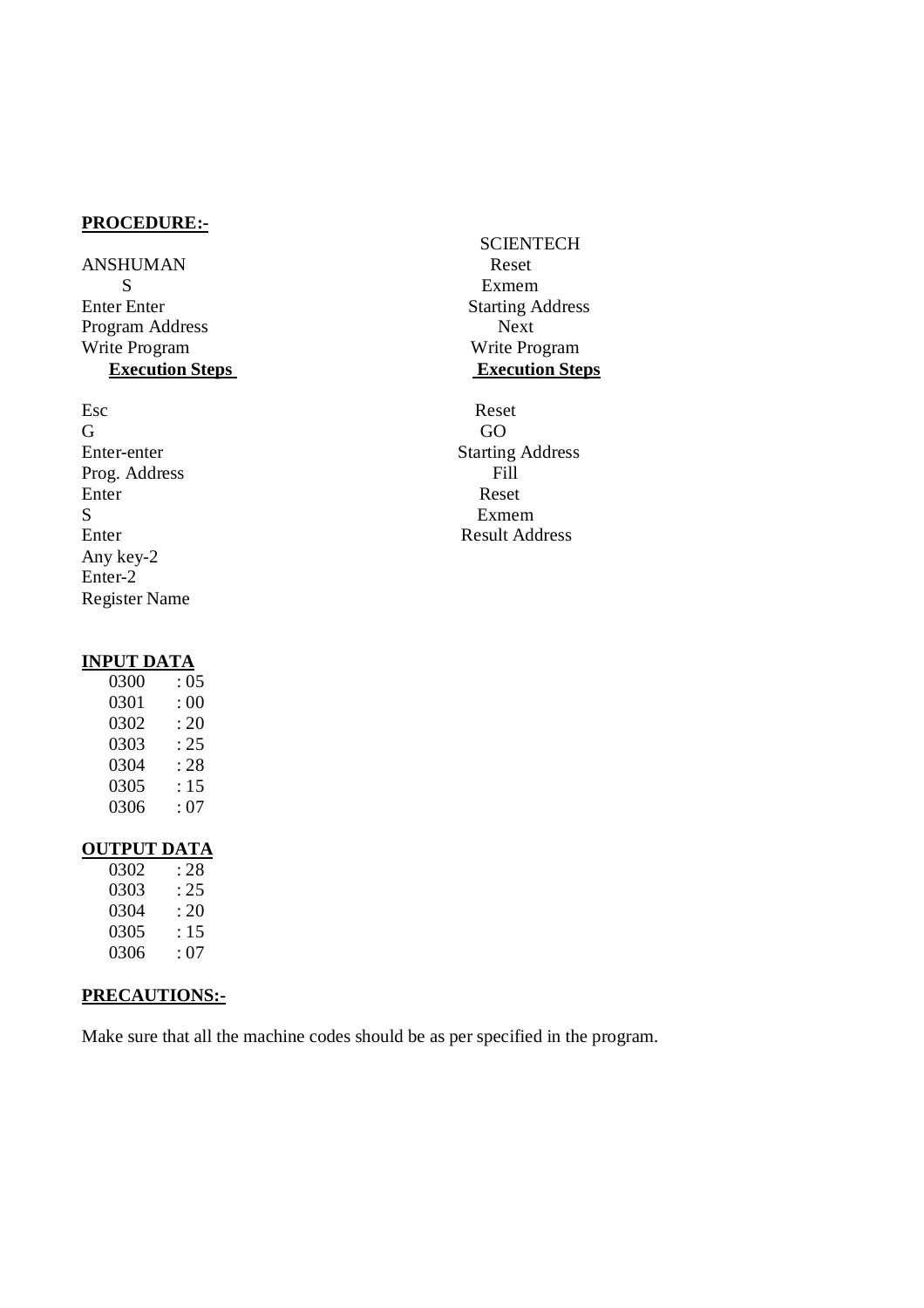# **Questions-Answers based on practicals**

Q.l Explain MOV r,M ? Q.2 How many T-state are in MOV instruction? Q.3 Explain the addressing mode ofMOV r,M? Q.4 How many machine cycles are in MOV instruction? Q.5 What is MOV M,r ? Q.6 Which flag is affected in MOV instruction? Q.7 What is MVI r,data? Q.8 How many T-state are in MVI instruction? Q.9 Explain the addressing mode of MVI r,data? Q.10 How many machine cycles are in MVI instruction? Q.11 Explain LXI rp,data 16 ? Q.12 How many T-state are in LXI instruction? Q.13 Explain the addressing mode of LXI rp,data? Q.14 How many machine cycles are in LXI instruction? Q.15 What is LDA addr ? Q.16 How many T-state are in LDA instruction? Q.17 Explain the addressing mode ofLDA addr? Q.18 How many machine cycles are in LDA instruction? Q.19 What is STA addr? Q.20 How many T-state are in STA instruction? Q.21 Explain the addressing mode ofSTA addr? Q.22 How many machine cycles are in STA instruction? Q.23 What is LHLD addr? Q.24 How many T-state are in LHLD instruction? Q.25 Explain the addressing mode ofLHLD addr? Q.26 How many machine cycles are in LHLD instruction? Q.27 What is SHLD addr ? Q.28 How many T-state are in SHLD instruction? Q.29 Explain the addressing mode of SHLD addr? Q.30 How many machine cycles are in SHLD instruction? Q.31 What is LDAX rp? Q.32 How many T-state are in LDAX instruction? Q.33 Explain the addressing mode ofLDAX rp? Q.34 How many machine cycles are in LDAX instruction? Q.35 What is STAX rp ? Q.36 How many T-state are in STAX instruction? Q.37 Explain the addressing mode ofSTAX rp? Q.38 How many machine cycles are in STAX instruction? Q.39 What is XCHG ? Q.40 How many T-state are in XCHG instruction? Q.4l Explain the addressing mode ofXCHG? Q.42 How many machine cycles are in XCHG instruction? Q.43 What is ADD r ? Q.44 How many T-state are in ADD instruction? Q.45 Explain the addressing mode of ADD? Q.46 How many machine cycles are in ADD instruction? Q.47 What is ADC r? Q.48 How many T-state are in ADC r instruction? Q.49 Explain the addressing mode of ADC ?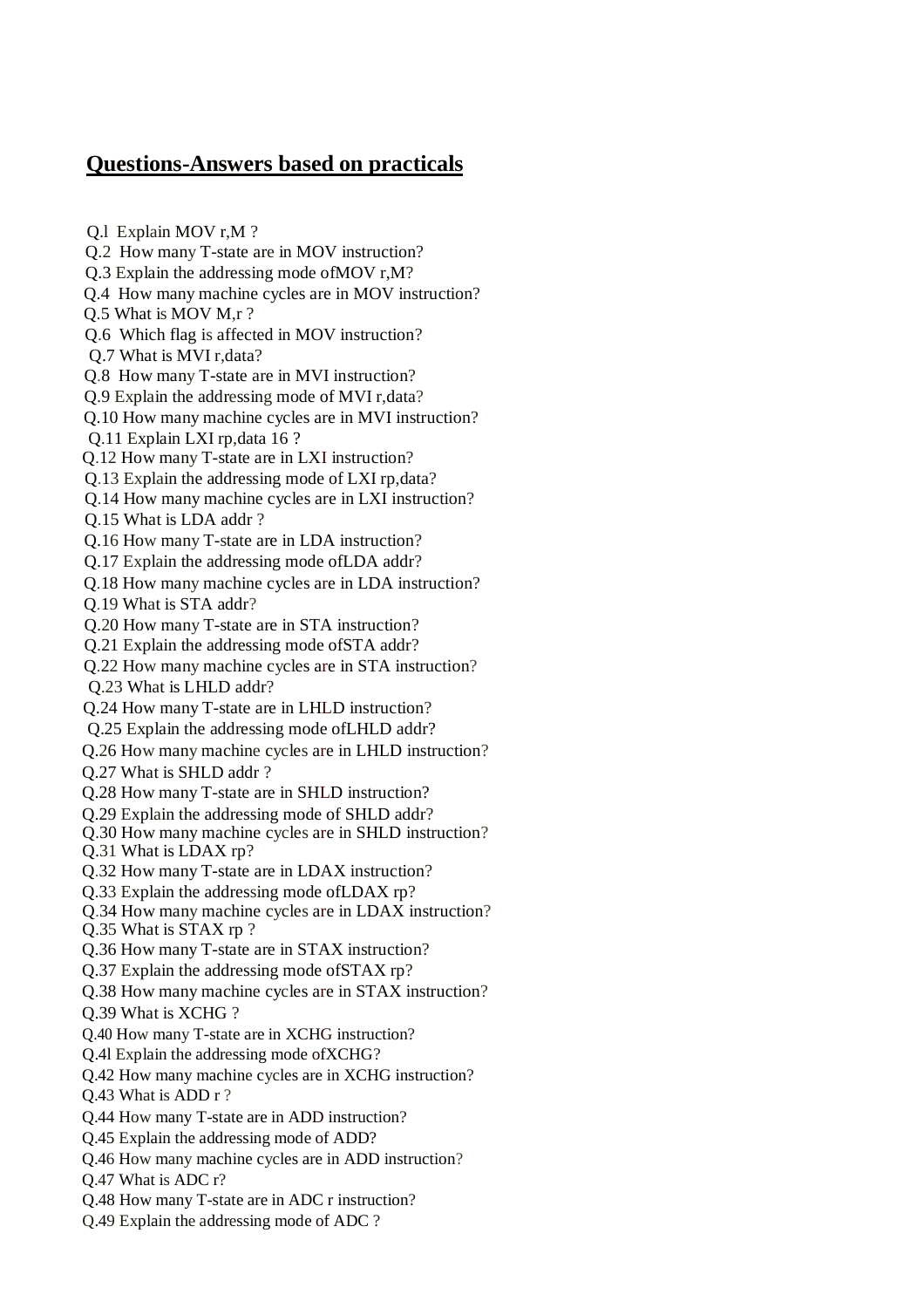- Q.50 How many machine cycles are in ADC instruction?
- Q.51 Explain ADI data?
- Q.52 How many T-states are in ADI instruction?
- Q.53 Explain the addressing mode of ADI?
- Q.54 How many machine cycles are in ADI instruction?
- Q 55Explain DAD rp ?
- Q.56How many T-states are in DAD instruction?
- Q.57Explain the addressing mode of DAD.
- Q.58How many machine cycles are in DAD instruction?
- Q.59 Explain DAA.
- Q.60 What is INX rp?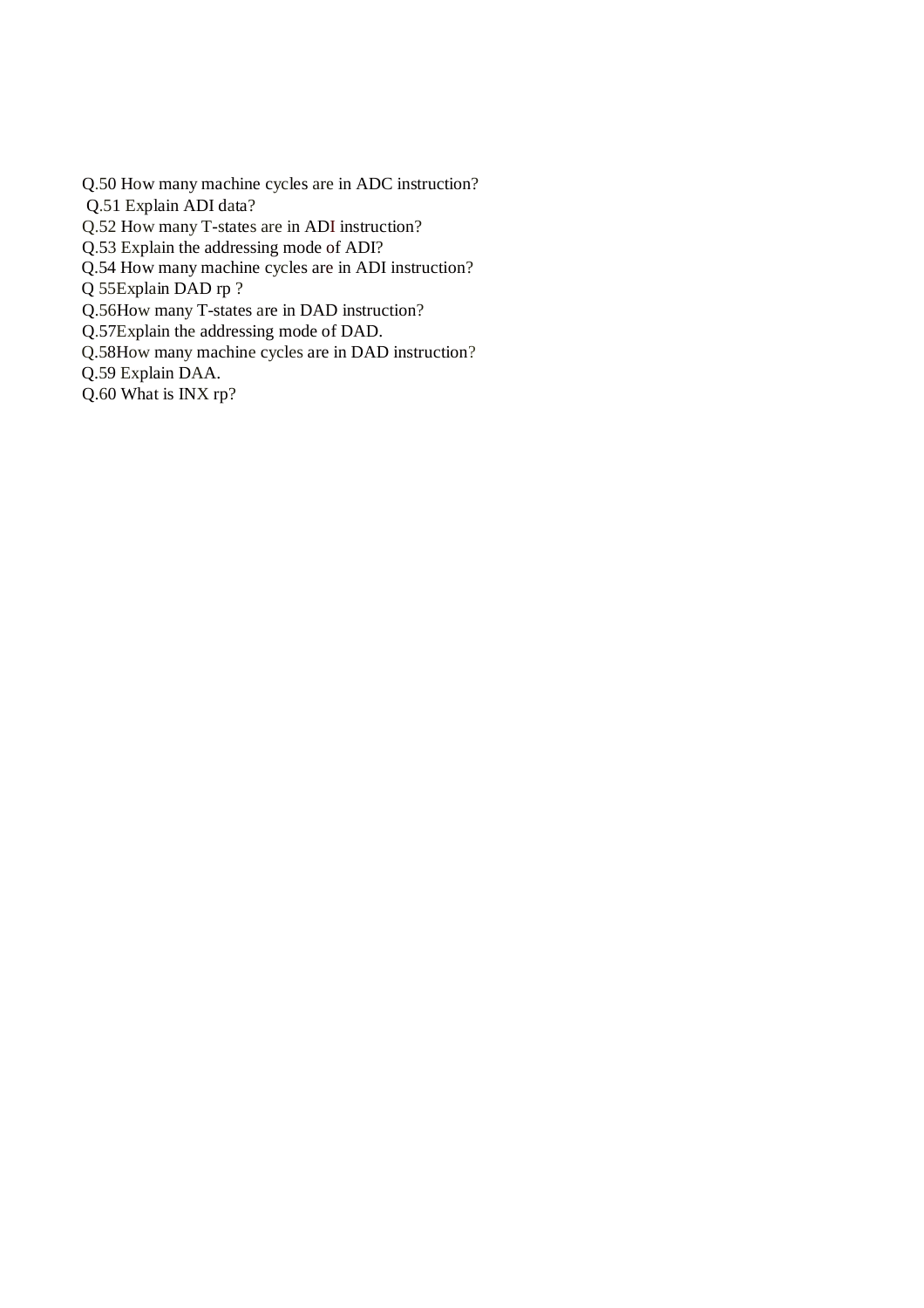# **Answers**

A.1 Move the content of memory to register A.2 Four T-state A.3 Register indirect A.4 two machine cycle A.5 move the content of register to memory A.6 none A 7 move immediate data to register A.8 seven T-states A.9 immediate A.10 three machine cycles A.11 load register pair immediate A.l2 ten T -states A.l3 immediate A.14 three machine cycles A.15 load accumulator direct A.l6 thirteen T -states A.17 direct A.l8 four A.l9 store accumulator direct A.20 thirteen T -states A.21 direct A.22 four A.23 load H - L pair direct A.24 sixteen T -states A25 direct A.26 five A.27 store H-L pair direct A.28 sixteen T –states A.29 direct A.30 five A.31 Load accumulator indirect A.32 seven A.33 register indirect A.34 two A.35 Store accumulator indirect A.36 seven A.37 register indirect A.38 two A.39 Exchange the contents ofH-L pair with D-E pair A.40 four A.41 register A.42 one A.43 Add register to accumulator A.44 four A.45 register A.46 two A.47 Add register with carry to accumulator A.48 four A.49 register A.50 one A.51 Add immediate data to accumulator